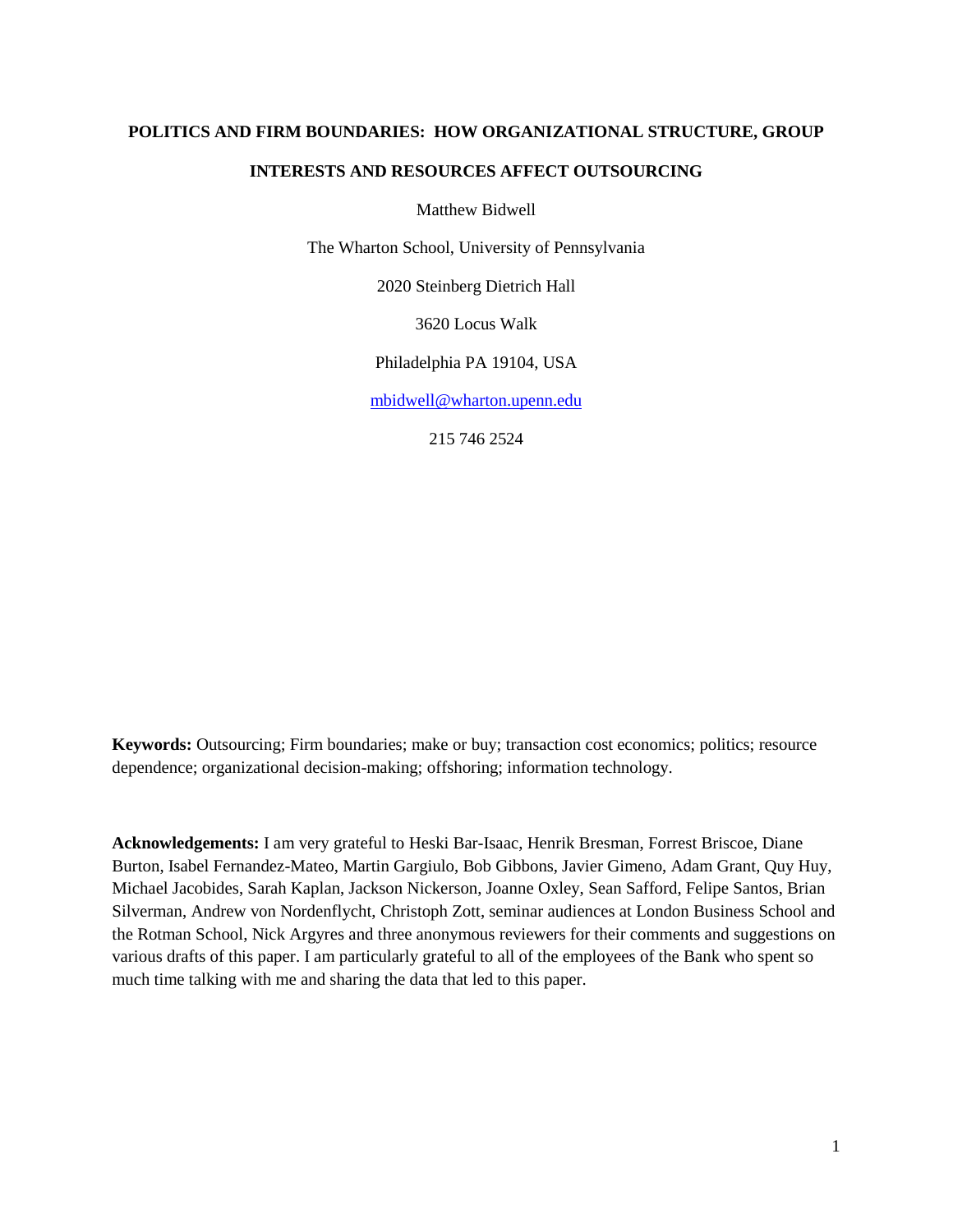#### **ABSTRACT**

How does managers' pursuit of their own intra-organizational interests affect decisions about what work to outsource and how to contract with vendors? I study this question using a qualitative study of outsourcing in the IT department of a large financial services firm.

Traditional transaction-cost-based theories argue that decisions about which transactions to outsource should reflect the characteristics of those transactions, yet I find only a weak link between transaction characteristics and outsourcing decisions. Qualitative evidence suggests that managers' pursuit of their own intra-organizational interests helps to explain why outsourcing decisions were often divorced from transaction characteristics. I found that the consequences of outsourcing projects were consistent with the assumptions of transaction cost and capabilities based theories: managers had less authority over outsourced projects than internal, those projects were subject to weaker administrative controls, and outsourced vendors provided different capabilities than internal suppliers. However, the way that those consequences were evaluated often reflected managers' own interests rather than those of the organization.

I highlight three aspects of organizational structure that affected how managers evaluated outsourcing: the nature of differentiated goals and responsibilities, the administrative controls that managers faced, and the pressures caused by interdependent workflows within the organization. I also show how the distribution of authority and other resources shaped which projects were outsourced. The analysis highlights the value of understanding make or buy decisions as an endogenous consequence of the structure in which those decisions take place, rather than as isolated decisions that are maximized regardless of their context.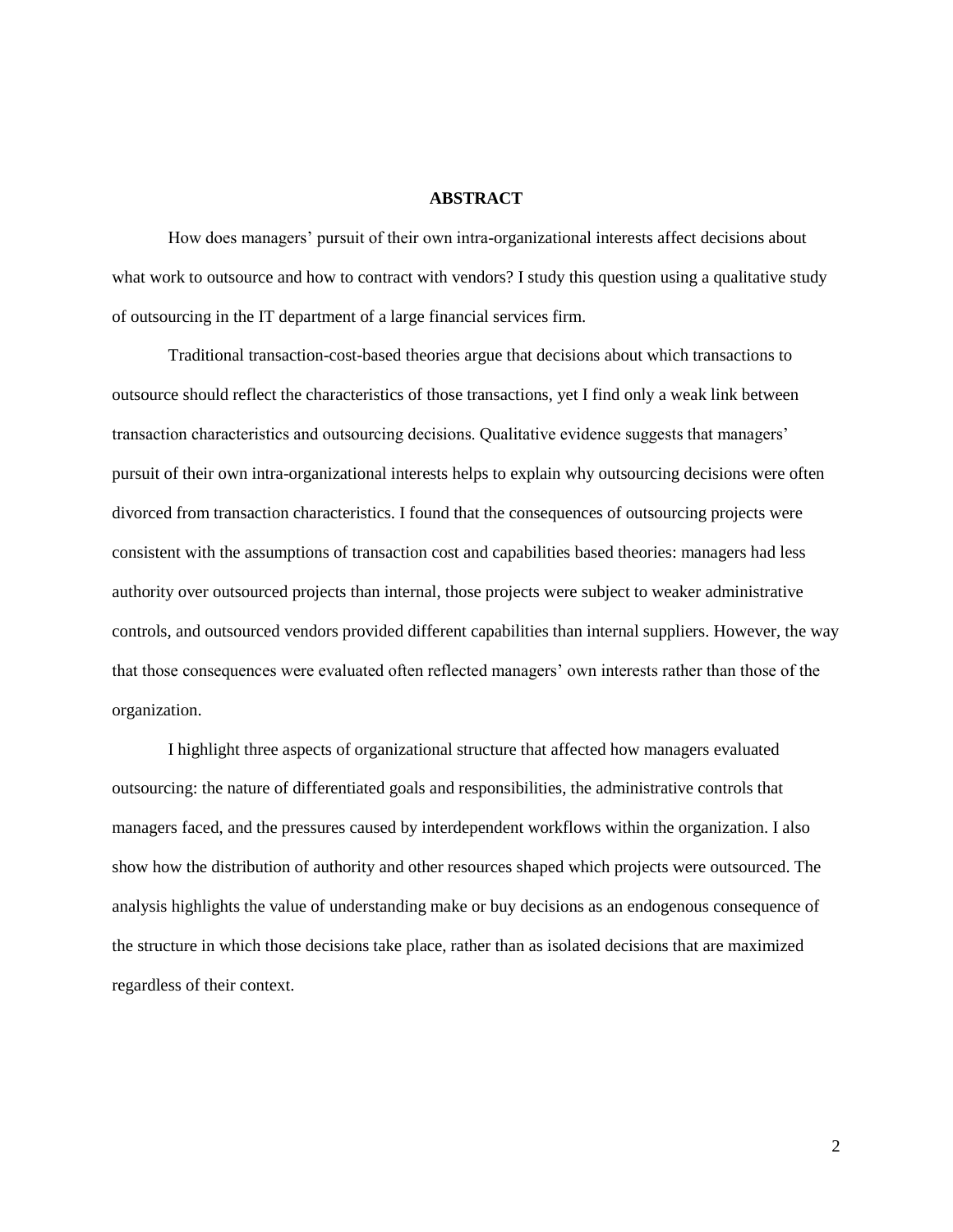Firm boundaries are becoming increasingly complex, making it ever more important for us to understand how firms decide what to outsource and how to contract with suppliers. Research in transaction cost economics (Williamson 1985), property rights theory (Grossman and Hart 1986), and the capabilities-based view of the firm (Argyres 1996) has made great progress in explaining when firms should make versus buy and how they should structure contracts. Empirical studies support those theories' predictions that make or buy decisions should reflect transaction characteristics such as asset specificity (Klein 2005; Macher and Richman 2008; Shelanski and Klein 1995), and show that correctly aligning make or buy decisions with transaction characteristics leads to better transaction performance (Anderson 1988; Poppo and Zenger 1998).

While this research supports the idea that firms should align make or buy decisions with transaction characteristics, there remains scope to develop our understanding of how make or buy decisions are made in practice (Dow 1987:27-28). Most approaches to understanding make or buy decisions are based on a model of the organization as a unitary actor that calculates the option that minimizes the costs and maximizes the benefits to the overall organization (Monteverde and Teece 1982; Williamson 1991). In reality, of course, organizations are not unitary decision makers. Instead, a defining feature of organizations is that they are structured into different groups, each of which pursues a unique set of goals. How, then, might those groups' pursuit of their own intra-organizational interests affect what firms make versus buy and how firms write contracts with counterparties?

Prior work has documented conflicts between buyers and suppliers within organizations (Vaast and Levina 2006; Walker and Poppo 1991) and offered some examples of managers pursuing their own interests in outsourcing decisions (Lacity and Hirschheim 1993); despite primarily studying internal transfer pricing, Eccles and White (1988) argued that managers may prefer to outsource because buyersupplier conflicts create such intense political problems when they occur within the firm, and Goodstein et al (1996) explored how conflicts between market and professional norms affect firm boundaries. We still lack, though, a well-developed articulation of how groups' pursuit of their own intra-organizational interests affects firm boundaries. For example, what elements of outsourcing decisions might lead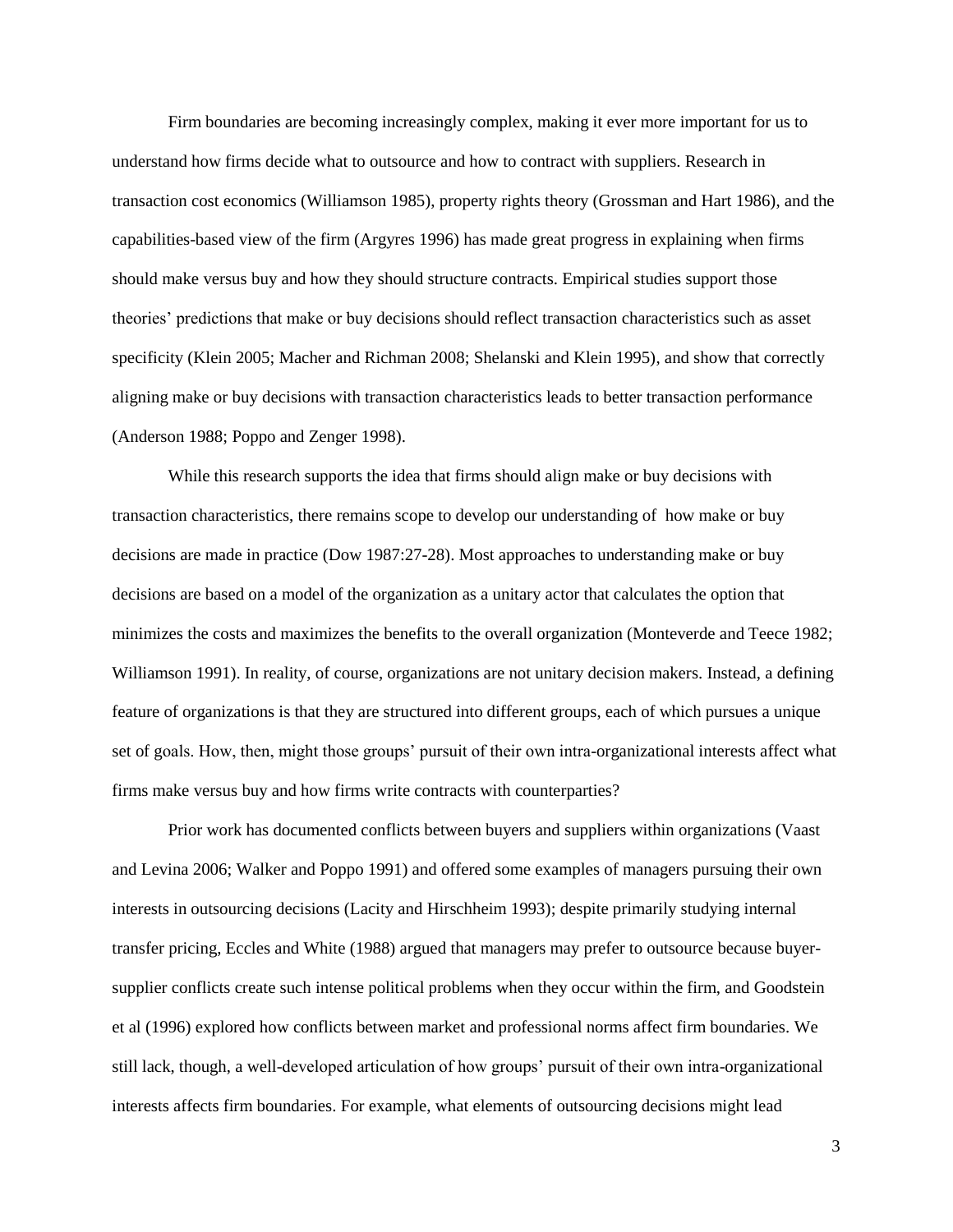different groups to reach different conclusions as to whether to make or buy? And what aspects of organizational structure shape groups' interests and influence in ways that could affect the outcome of make or buy decisions?

In this paper, I use an inductive study of the Information Technology (IT) department of a large financial services firm ("the Bank") in order to examine how managers' intra-organizational interests affect decisions about what to outsource and how to contract with vendors. Drawing on extensive qualitative data on outsourcing at the Bank, I describe how managers' intra-organizational interests affected how they evaluated outsourcing, and how conflicts among groups shaped outsourcing decisions. The analysis suggests that managers' pursuit of their own intra-organizational interests disrupted the link between transaction characteristics and decisions about what to outsource. Rather than being based solely on the nature of the different projects, decisions about both what to outsource and how to write contracts frequently reflected different characteristics of the organizational structure in which the managers were embedded, characteristics such as the differentiated goals and responsibilities assigned to the managers, the managers' interdependences with other groups, the administrative controls on their activities, and the authority and other resources that they could use to advance their interests. In some cases, I found that these structural interests created new costs and benefits of outsourcing for managers; in other cases, these interests directly determined whether project were outsourced.

The study highlights how outsourcing decisions can be an endogenous consequence of the structure that the organization adopts, and specifically of the intra-organizational politics that the structure creates, rather than the product of transaction characteristics alone. This perspective contributes to literature that examines make or buy decisions at the level of the organization. Some of that literature has shown how the effects of make or buy decisions can extend well beyond the immediate transaction (Bradach 1997; Jacobides and Billinger 2006). I emphasize instead how structure's effects on managers' interests can also shape decisions about what and how to outsource. I also add to prior analysis that shows how the interaction of structure and decision can lead to misaligned boundaries (Bidwell 2010) by exploring the particular role of managers' interests in driving make or buy decisions. The analysis also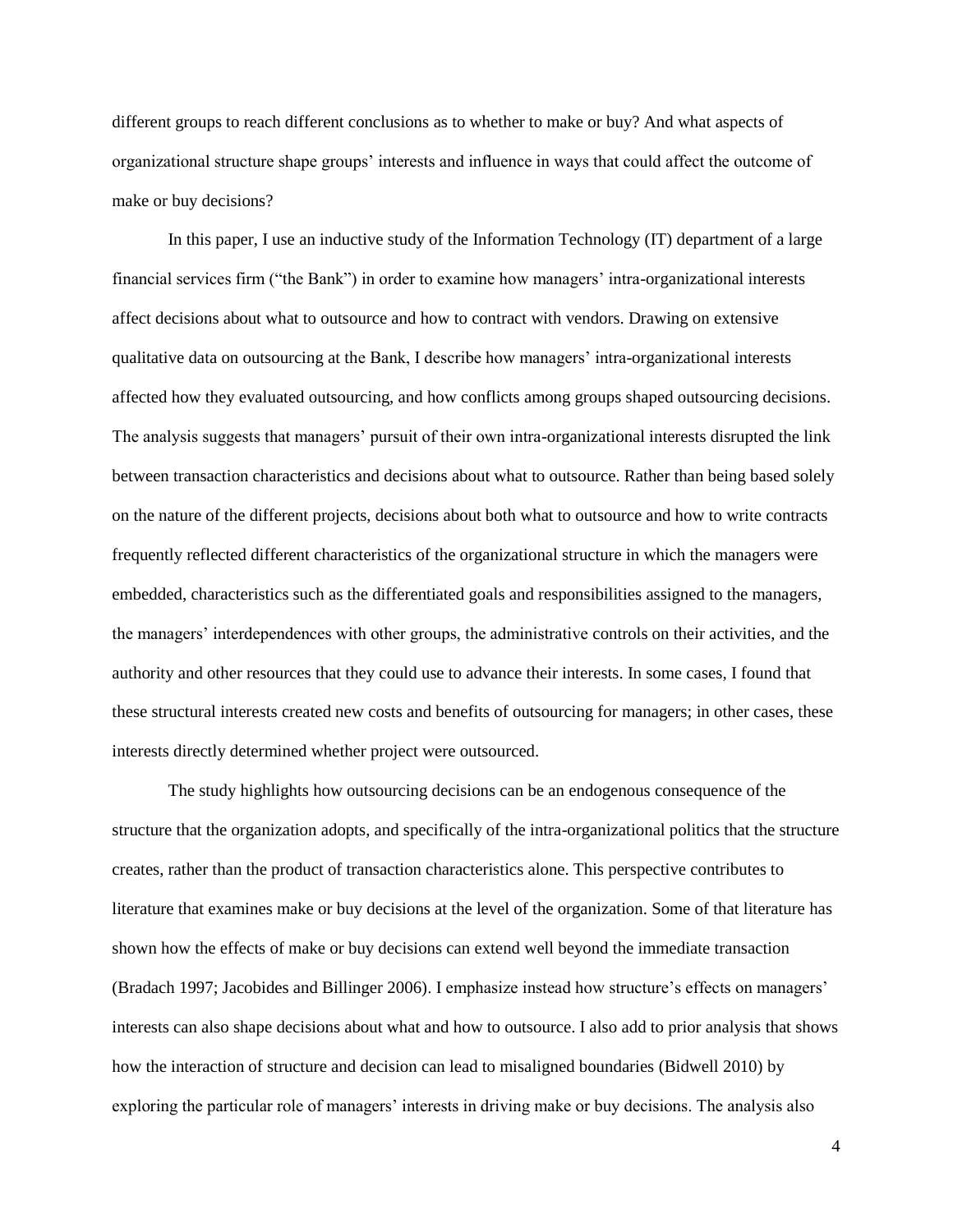extends insights of transaction cost economics to the internal processes that shape decisions about what to make versus buy, suggesting new variables related to the structure of the organization that may affect firm boundaries and showing how ideas from resource dependence might be integrated into transaction cost economics-based explanations of firm boundaries.

#### **THEORETICAL BACKGROUND**

Research in transaction cost economics and the capabilities-based view of the firm details three sets of changes that take place when transactions are outsourced. The first change is a loss of authority. Managers have considerable authority over internal transactions, based on their ability to control the firm's assets (Grossman and Hart 1986; Rajan and Zingales 1998), and their legal right to direct employees (Masten 1988). When a project is outsourced, managers lose those sources of authority and must instead rely on contracts for governance. Although those contracts can grant managers some authority over cross-firm transactions (Makadok and Coff 2009; Stinchcombe 1990), they are less flexible than the pervasive authority exercised within the firm.

The second change concerns the incentives and administrative controls used to regulate transactions. Incentives tend to be much stronger in markets than in firms, and often reward different activities (Holmstrom 1999; Williamson 1985). The weaker incentives found within firms are often balanced by stronger administrative controls, which define what employees can and cannot do (Holmstrom and Milgrom 1994; Williamson 1991:279-280).

A third change that happens when transactions are outsourced is that firms gain access to capabilities that are different from those present in the firm (Argyres 1996). Firms often differ substantially in their ability to produce different kinds of products and services for a given cost or quality, because the complexity of coordinating organizational activities makes learning a slow, path dependent, hard to replicate process (Barney 1991; Langlois and Foss 1999; Winter 1988). Outsourcing allows firms to access other organizations' capabilities, which may be better suited to a given transaction.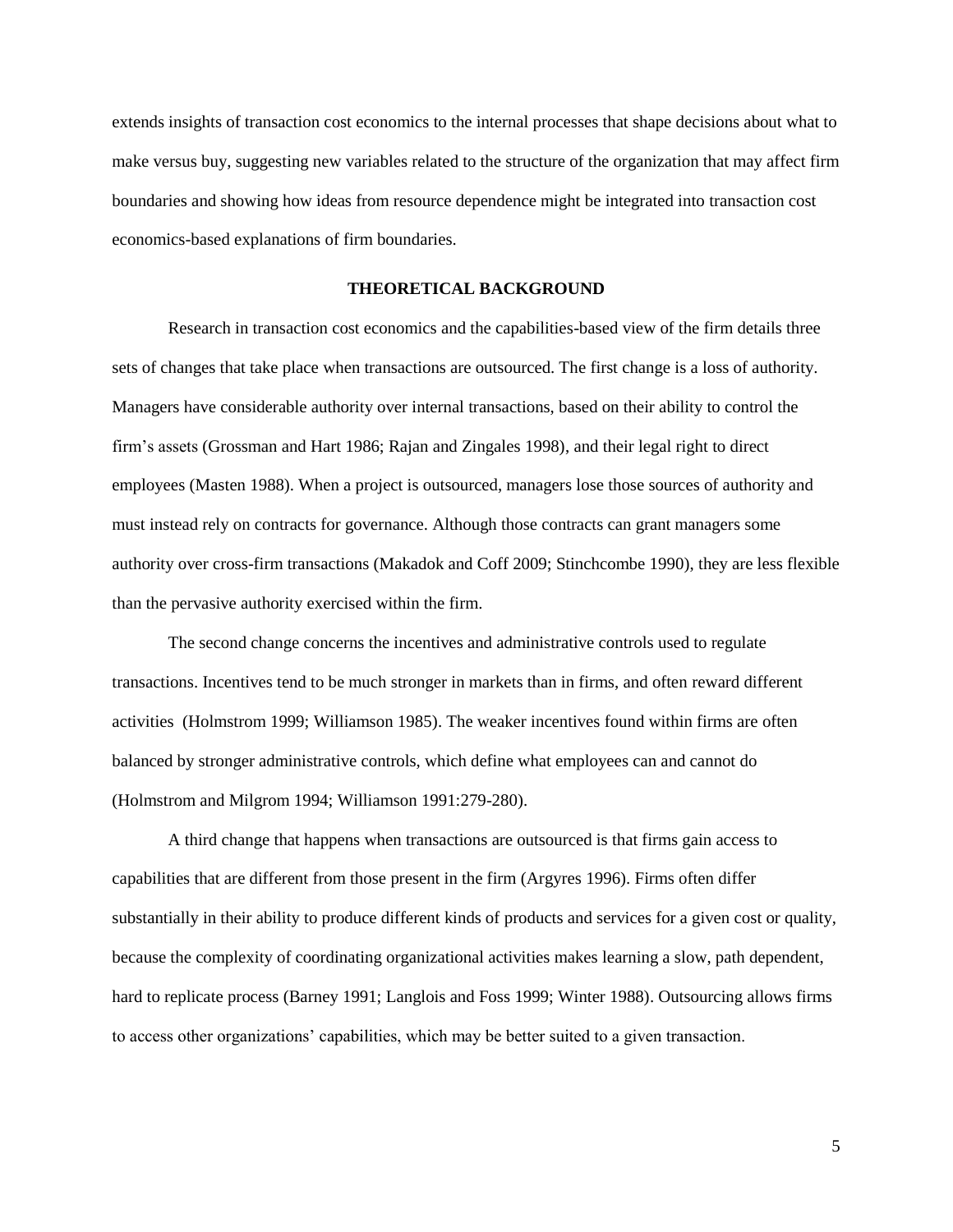Research in transaction cost economics and the capabilities based view of the firm has drawn on those changes to explain when firms should outsource transactions and when they should carry them out internally (Williamson 1985; Winter 1988). Those predictions about how firms will decide what to make or buy are generally based on a model of the firm as a unitary actor: the firm is assumed to have a single set of goals and will make the decision that maximizes the benefits to the organization as a whole. Within transaction cost economics, this perspective led to the core prediction that firms will align outsourcing decisions with transaction characteristics in ways that minimize transaction costs, internalizing transactions that involve relationship-specific investments and high levels of uncertainty (Williamson 1991). More recent refinements of these arguments have explored how maximizing decisions might lead to misalignment when governance spillovers across transactions prevent firms from aligning individual transactions (Argyres and Liebeskind 1999). Other work has started to draw linkages between make or buy decisions and the broader organizational structure, exploring how outsourcing some transactions might improve the management of internal activities. For example, Bradach's (1997) account of franchising found that the synergies between franchise and company units were central to explaining the organizational form, while Jacobides and Billinger (2006) documented some of the ways in which buying and selling intermediate products on the external market can improve the internal management of the organization. Such work expands the set of factors that unitary organizations might consider when outsourcing, but retains a focus on the kinds of decisions that will most benefit the overall organization.

#### **Politics: The Study of Intra-Organizational Interests**

 $\overline{a}$ 

Although research on firm boundaries is usually based on a model of the organization as a unitary actor, much other research has explored how intra-organizational interests affect how decisions are made. Following the work of Allison and March, I use the word "politics" to refer to groups' pursuit of narrow, sub-organizational goals (Allison and Zellikow 1999; March 1962)<sup>1</sup>. Internal goal differences have been

 $<sup>1</sup>$  Other scholars have defined organizational politics as the exercise of non-legitimate power within</sup> organizations (Mintzberg 1983), or as covert attempts to influence decision-making (Eisenhardt and Bourgeois 1988). My focus on the broader topic of intra-organizational conflict is consistent with many other scholars (Dean and Sharfman 1996; Pettigrew 1973; Pfeffer 1981).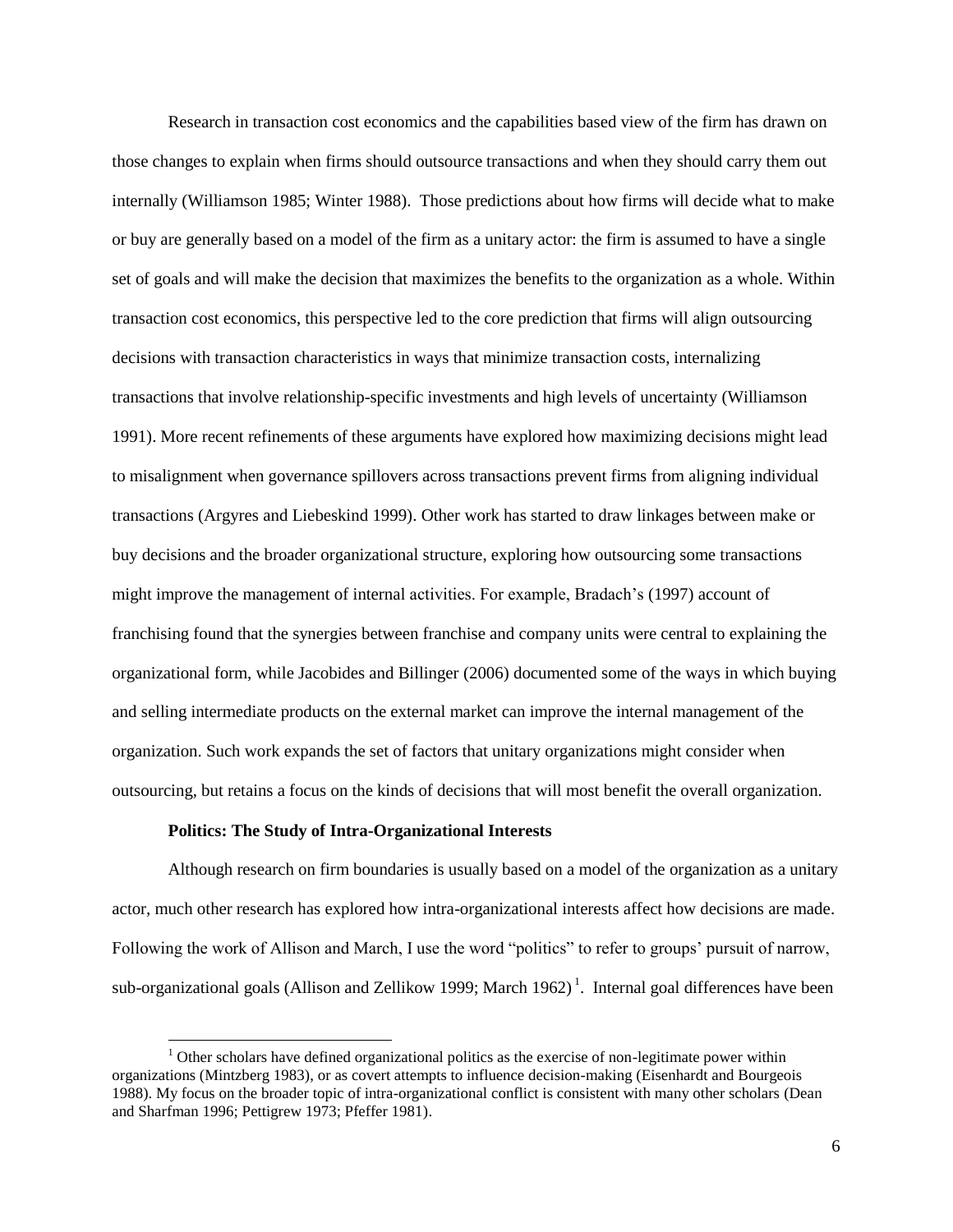shown to affect many kinds of decisions within organizations, including staffing of independent contractors (Bidwell 2009), decisions about which research projects to pursue (Kaplan 2008; Markham 2000) and the progress of new product development (Voyer 1994). Intra-organizational differences in interests are also a core concern of agency theory and organizational economics, which emphasize the pervasiveness of influence costs within organizations (Gibbons 1999; Milgrom and Roberts 1988). Transaction cost economics has itself explored which organizational structures best manage internal opportunism and sub-goal pursuit (Argyres 2009; Williamson 1981), although it has not explored how that opportunism might affect how firms decide what to make or buy.

Two streams of research are particularly useful for understanding the effects of interest differences within organizations: the Carnegie tradition of organization theory, and later work on resource dependence. Work from the Carnegie school advanced the argument that organizations are best understood as coalitions of multiple groups, each of whom have their own distinct interests (March 1962). Some interests, such as the survival of the organization, may be shared by all members of the organization. Many interests, though, are only held by a subset of the groups. Moreover, no single group usually has the ability to make decisions on its own, leading those decisions to reflect interactions among multiple groups (Allison and Zellikow 1999; Cohen et al. 1972). Understanding decision outcomes therefore requires us to understand the factors that shape both the interests of the different groups and their ability to influence decision outcomes.

The Carnegie school emphasized that group interests were often determined by the structure of the organization (March and Simon 1958:141; Pettigrew 1973:17). Perhaps the most important determinant of those group interests was the goals and responsibilities assigned to the different units. The cognitive complexities of managing large organizations require those organizations to be divided into different groups, such as hierarchical layers, product groups, functional groups, regional groups, and so on (March and Simon 1958). Those groups are rewarded for achieving the specific goals assigned to them, such as achieving functional excellence or raising sales and profits in a particular product area. They also bear the costs of performing the relevant activities.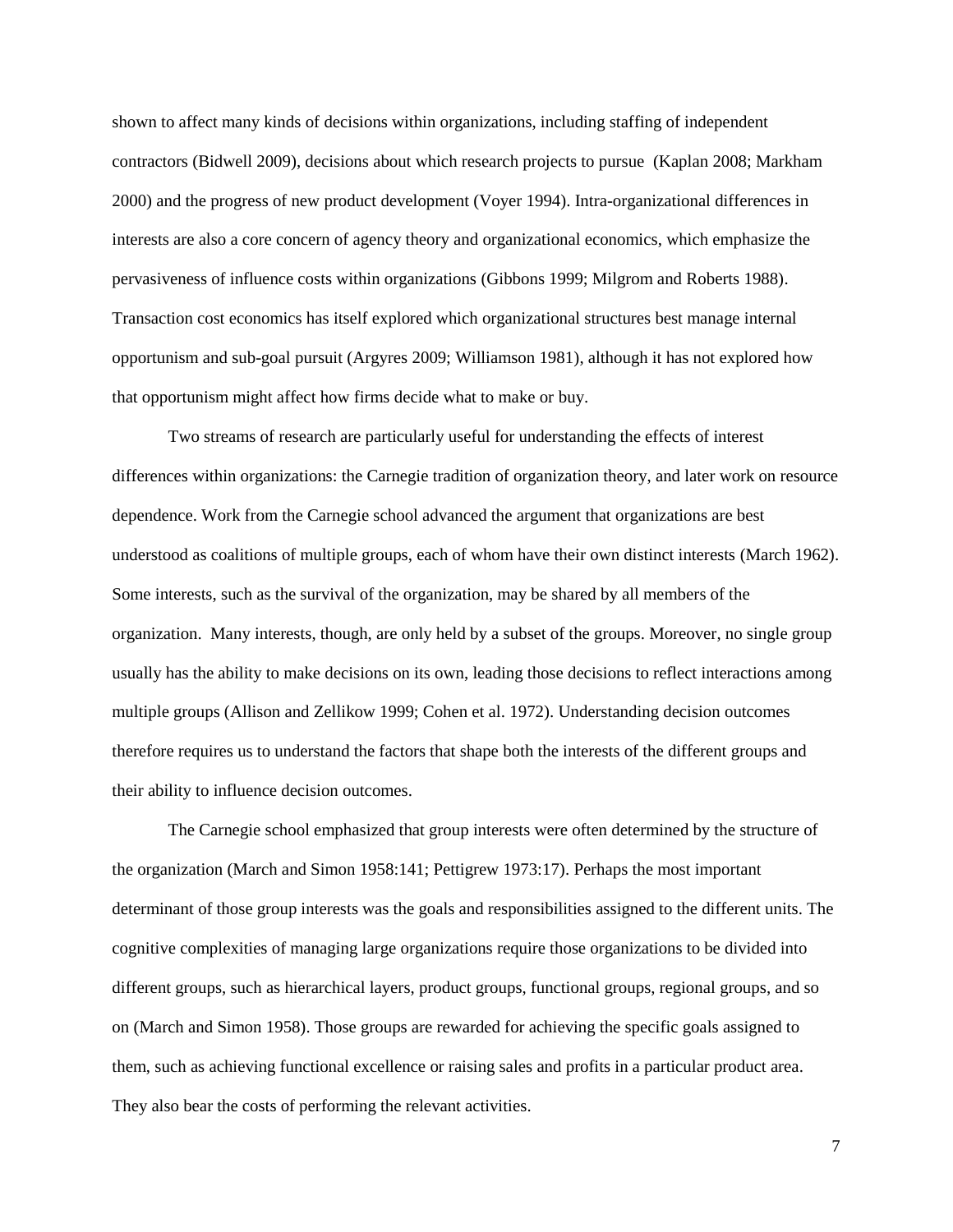Other elements of structure that shape intra-organizational group interests are the mechanisms used to coordinate internal activities, such as demands from other interdependent groups and administrative controls (Thompson 1967). Demands from other groups reflect the structure of workflows within the organization and are critical for managing interdependencies, yet they are a central source of conflict, particularly when those demands are a disruptive source of uncertainty in groups' operations (Gresov and Stephens 1993; Pfeffer and Salancik 1978). Similarly, groups often resist administrative controls that constrain their ability to meet their goals (Gresov and Stephens 1993).

Organizational structure also influences the allocation of the resources that groups can use to influence decisions. Although much of the recent work in the Carnegie tradition focuses on how cognitive biases affect learning and decision making (Gavetti et al. 2007; Ocasio 1997; Powell et al. 2011), some work has developed the Carnegie school's arguments about conflicts in organizations. In particular, resource dependence theory argues that groups' influence over decision outcomes depends on the resources that they can exchange in return for influence (Pfeffer and Salancik 1978). For example, hierarchical authority gives managers the ability to impose their interests on the organization through fiat (Williamson 1985), drawing on their ability to deprive others of access to valuable resources (Rajan and Zingales 1998). Groups whose activities solve critical problems for the organization also have more influence (Crozier 1964; Pfeffer and Salancik 1978), as do groups whose position provides them with greater access to information about the effects of a decision (Pettigrew 1973). Control over agenda setting can also provide a valuable resource (March 1994; Pfeffer 1981). Sometimes, groups can use their control over agenda-setting to frame the choices that others make. In other cases, groups might use their agenda-setting control to limit their own discretion to respond to other groups, allowing them to fend off those groups' influence attempts (Pfeffer and Salancik 1978).

These literatures therefore emphasize the central role of structure in shaping the determinants and outcomes of politics within organizations. It is important to recognize, though, that these political dynamics represent only a subset of organizational structure's effects. Structure also shapes flows of communication (Cyert and March 1963), determines how organizations process information (Galbraith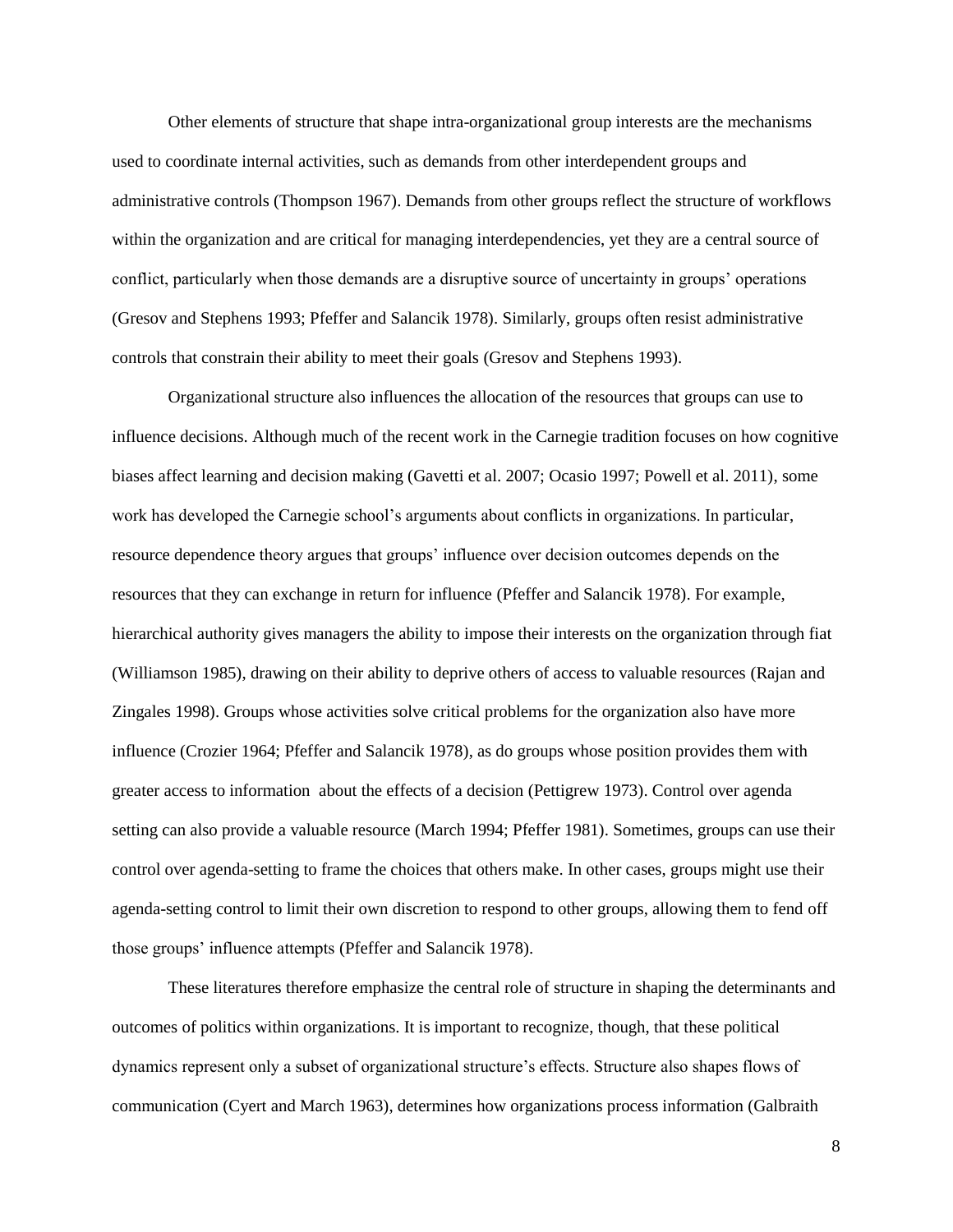1974), guides the different styles by which units are managed (Lawrence and Lorsch 1967), and directs attention (Ocasio 1997). By examining how politics affects firm boundaries, I investigate how one portion of structure's effects, the way that it shapes groups' intra-organizational interests and influence, might affect what gets outsourced and how external vendors are managed.

#### **RESEARCH SETTING AND METHODS**

I explored how intra-organizational interests shape the management of firm boundaries using an inductive study of a single organization. Although the literatures on firm boundaries and organizational politics are well developed, we know much less about the possible interactions between these domains. Case studies can therefore be useful for stimulating and illustrating theory development in this new area (Siggelkow 2006). Using a single organization allows me to examine intra-organizational processes, by providing a situated understanding of the interests of multiple different groups and of the strategies that they pursue to further those interests (Dyer and Wilkins 1991).

I studied the determinants of outsourcing decisions by examining how managers described their rationales for those decisions. Studying qualitative accounts of decision-making can uncover organizational dynamics that were not previously part of our theories, and has expanded our understanding of such topics as strategic exit (Burgelman 1994), transfer pricing (Eccles and White 1988) and make or buy decisions (Argyres 1996). There is a risk that such qualitative analysis can reflect selfserving accounts by managers. Qualitative work is also poorly suited to conclusively establishing the relative influence of different factors in shaping outcomes. Nonetheless, such descriptions of decision making can usefully complement other empirical methods in expanding our knowledge of management.

The specific setting for this study was the IT department of a financial services institution ("the Bank"). The Bank was a very large organization; the IT department alone employed around 10,000 individuals, and was divided into multiple units that were aligned with each of the Bank's business units. The basic work of these units involved supporting the Bank's computer applications, fixing any problems and carrying out new development. Firm boundaries at the Bank were very actively managed, with some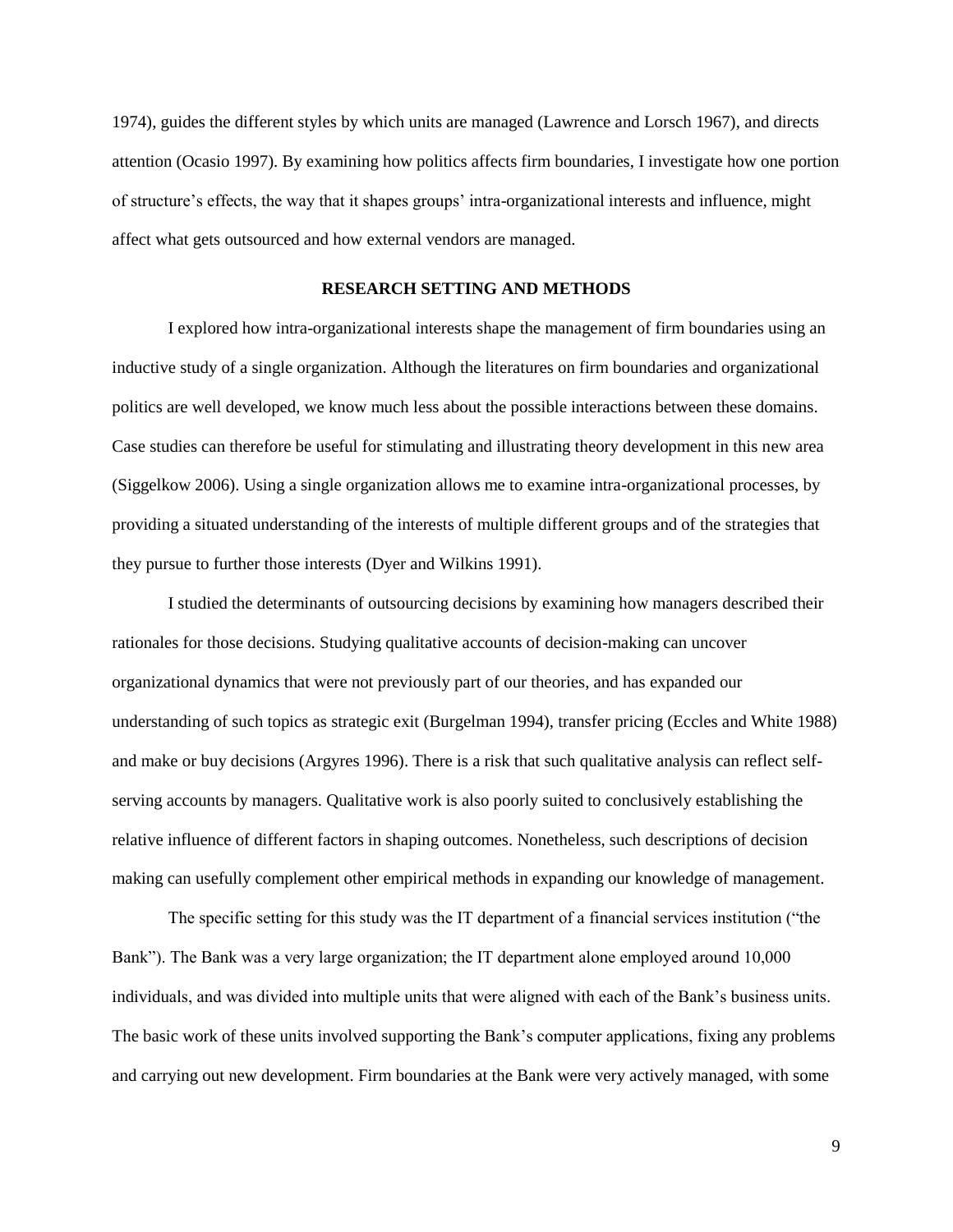IT work being carried out within the firm and other work being carried out by other companies. Such variation made the Bank a valuable site for understanding how firm boundaries are managed.

Most of my research examined a single large business unit called "Consumer," which had an IT workforce of around 2,000. I also carried out a number of interviews and surveys in two additional business units: "Specialist," which was a much smaller business unit, and had a correspondingly smaller IT workforce; and "Institutional," which was a medium sized business unit.

### **Internal and External Resources at the Bank**

 $\overline{a}$ 

The vast majority of internal IT development at the Bank was carried out by employees reporting directly to the project manager responsible for the work (I refer to such development as "in-house"). A few internal projects in Consumer used a second organizational form, known as "insourcing", where project managers had work carried out for them by developers employed by a different group within the Bank that didn't report to them. Those groups to which work was insourced generally had expertise in particular technologies or were in low wage locations.<sup>2</sup>

The Bank also used a number of external IT vendors. "Offshore" vendors were based in lowerwage locations overseas (primarily in India), and therefore offered much lower costs than internal development. These vendors' experience with working overseas and managing projects across long distances allowed them to manage offshore work much better than the Bank would have been able to. During the course of the study, offshore vendor personnel made up around 10-15% of the Bank's IT headcount. I studied the use of offshore vendors within the Consumer, Specialist, and Institutional units.

The Bank also engaged high-end consulting firms known as "system integrators" who provided technical, business and project management expertise. A history of specializing in this kind of work gave

 $2<sup>2</sup>$  As well as large numbers of employees, the Bank also employed many independent contractors on its internal projects. From many perspectives, these contractors were also an external resource; in particular, they had arms-length formal relationships with the Bank that lent themselves to market governance. Yet these contractors were also very different from the outsourcing vendors I discuss in this paper. Unlike outsource personnel, the contractors were not managed by anyone other than the project managers, and were often treated like employees. For the purposes of this paper, I focus on decisions to use outsourcing vendors. I explore the differences between contractors and employees in more detail in Bidwell (2009) and Bidwell (2010).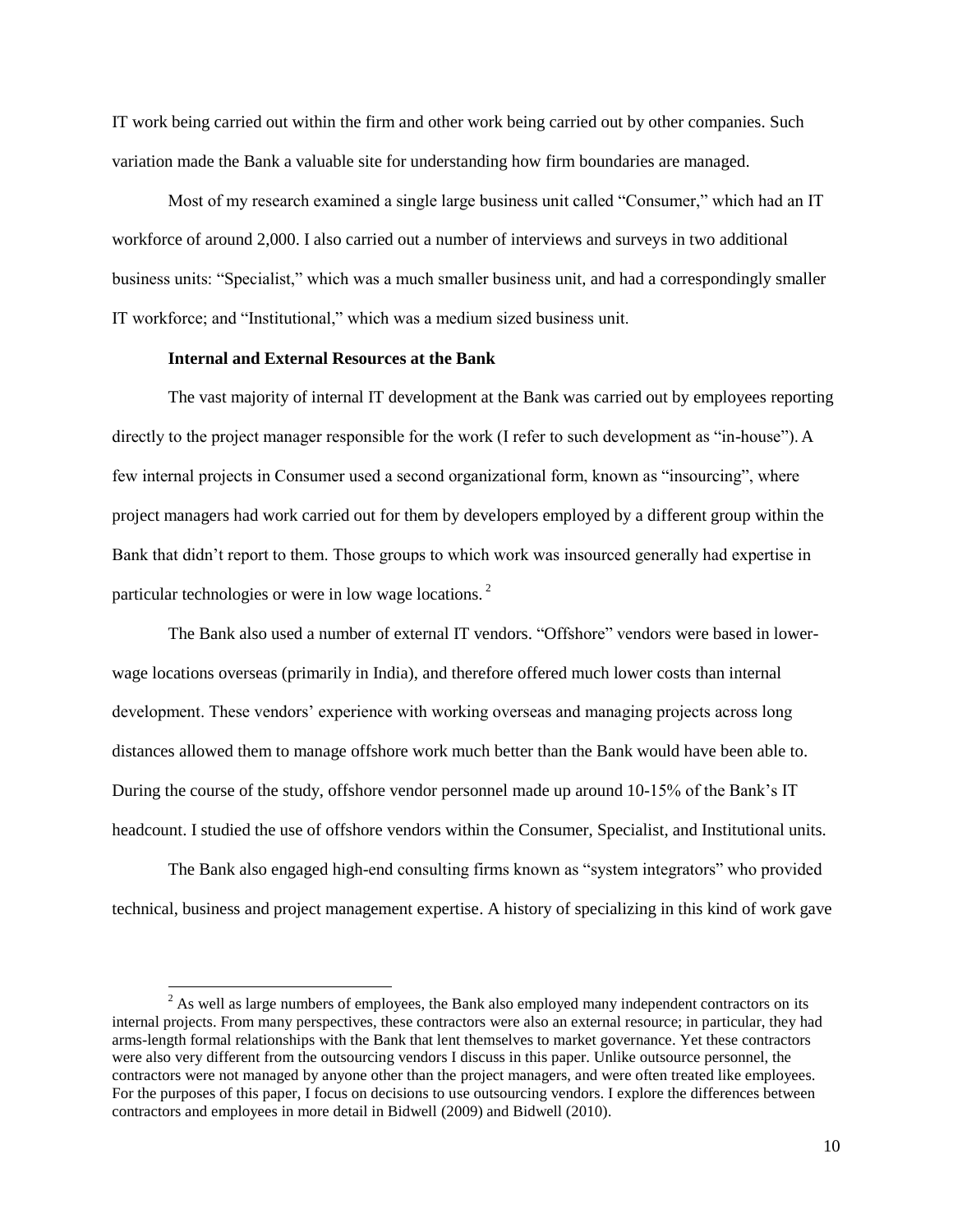the integrators unique capabilities. The integrators were more expensive than internal resources and used sparingly as a consequence. I explored how managers within Consumer were using systems integrators.

#### **Internal Organization of the Bank: The Key Groups**

Outsourcing at the Bank primarily involved three main groups of managers: project managers, senior and staff managers, and business clients. I summarize their relationships in Figure 1.

Project managers were responsible for managing the maintenance and development of specific groups of applications. Project managers faced a variety of incentives in how they carried out their work. Good performance could lead to a promotion, while recurring layoffs provided a very real threat of termination for poor performance. Project managers also received bonuses of 20-50% of their pay based on subjective evaluations that included the assessments of clients and their record in meeting development targets. In practice, project managers' roles led to a strong focus on keeping applications running and delivering projects on time. Keeping costs down was a lower priority. One project manager told me that he didn't even know whether one of his outsourced projects had come in over budget, and that there were no consequences for doing so. Another said:

"Ultimately, I am here to get the work done. I am less sensitive to the dollars than maybe I should be, and most concerned about delivering what I am supposed to."

Project managers were formally responsible for deciding how projects would be sourced, although in practice this authority was heavily constrained by the restrictions placed on them by other groups.

The senior and staff managers within the IT department also influenced outsourcing decisions. Different senior managers supported each business unit. They were accountable to their business clients, as well as to the Chief Technology Officer (CTO). They also faced strong pressure to reduce costs to meet substantial budget cuts, making them more sensitive to costs than the project managers. The senior managers were assisted by various staff functions whose role was both to assist project managers and to enforce compliance with organizational policies. For example, sourcing managers helped project managers to engage outsourcing providers, structured contracts, and monitored the use of vendors. Human Resources played a similar role for employees, while Finance managed the budgets.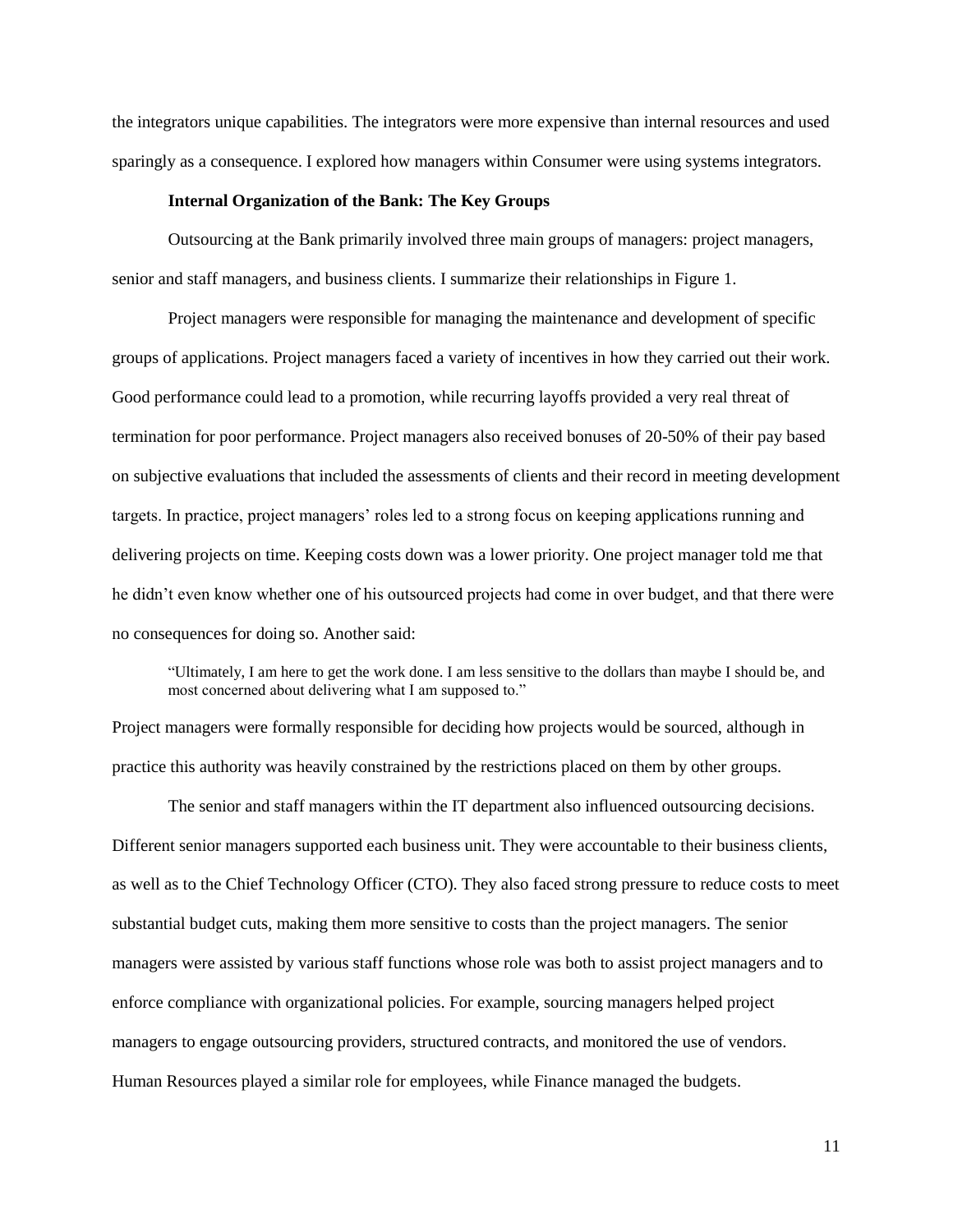The final group that influenced sourcing decisions was the IT departments' clients, often referred to as "the business." These were the people who would actually use the IT systems in their work. The business liked the IT group to be responsive, while being resistant themselves to providing detailed requirements to support their requests. Each business unit was allocated a budget that could only be spent on IT; reducing costs could allow them to get more for their money, but would not allow them to spend the money on other things, or improve their bottom line. This budget structure made them less sensitive to costs than they might otherwise have been.

#### **Data Collection and Analysis**

*Data collection.* I conducted interviews at the Bank over 18 months during 2002 and 2003, and spent two months during that period working on-site alongside the vendor management group. I conducted semi-structured interviews with 64 informants involved in decisions about the use of internal and external resources, many of them several times. The informants came from many parts of the organization and included 9 senior managers, 4 human resource (HR) managers, 13 sourcing managers, 6 finance managers, 22 project managers, 7 developers, and 3 vendors. Most of the interviews were not recorded (when I attempted to record interviews the subjects became uncomfortable), so instead I took copious notes. All interviews were written up the same day. I also attended many meetings, focus groups and training events relevant to project staffing.

In addition to those interviews, I also surveyed project managers about 56 specific projects, gathering qualitative and quantitative data on the differences between internal and outsourced projects. Additional information on the survey is included in the Appendix. I also reviewed many documents, including the Master Service Agreements between the Bank and its vendors, and all 70 of the individual project agreements between the Consumer division and its main outsourced vendor.

*Data analysis.* The data analysis followed a number of stages. My early data analysis focused on understanding how managers perceived the differences between working with external and internal resources. Although my initial theoretical expectations were shaped by transaction cost economics, I was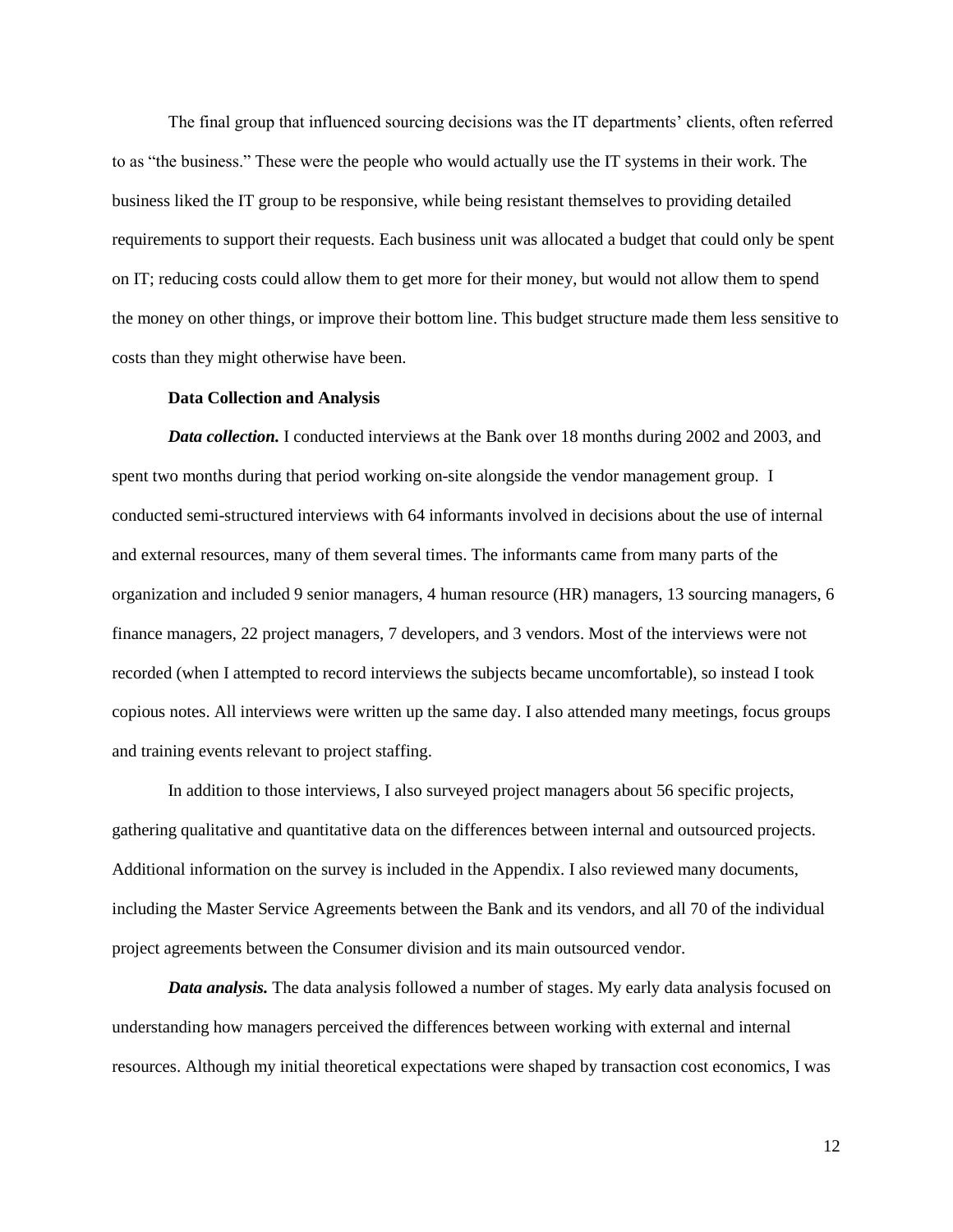struck by the way that the organization's structure, group interests and internal conflicts often affected decisions about the use of external vendors.

I then conducted a more focused analysis to understand how organizational politics shaped firm boundaries. Because my quantitative survey had not focused on understanding the role of intraorganizational interests, I analyzed the qualitative descriptions of decision-making. I studied my interview notes to develop a detailed understanding of three questions: What did managers consider to be the effects of outsourcing projects? What was the relationship between the different groups I was studying, and how did those groups perceive their interests? And how did those intra-organizational interests affect decisions about which projects to outsource and how to write contracts with external vendors? My aim was to identify the different kinds of interests that shaped firm boundaries, as well as to understand why those interests shaped firm boundaries.

I used these questions to code my interview notes. I then compared the codes that addressed each of these questions in order to look for similarities and differences. Through this process, I was able to aggregate these codes into second order themes (Gioia & Thomas 1996; Strauss & Corbin 1998), and then develop a theoretical model of how these themes related to one another. I sought to validate each of the constructs by ensuring that they were supported by multiple respondents, in order to allay concerns that particular managers' descriptions might be unduly influenced by self-serving biases. Wherever possible, I compared across business units and types of decisions to validate the themes.

I then returned to the literature on firm boundaries and organizational politics to sharpen my insights and build a stronger understanding of what was taking place at the Bank (Eisenhardt 1989). As I progressed, I looked for disconfirming evidence that would force me to refine my concepts. This process was assisted by repeated feedback on the paper by colleagues, seminar audiences and journal reviewers. Their input encouraged me to reframe and refine the theoretical model several times, combining and disaggregating different categories and clarifying the relationships between them, in order to better express how my findings connected to existing theory.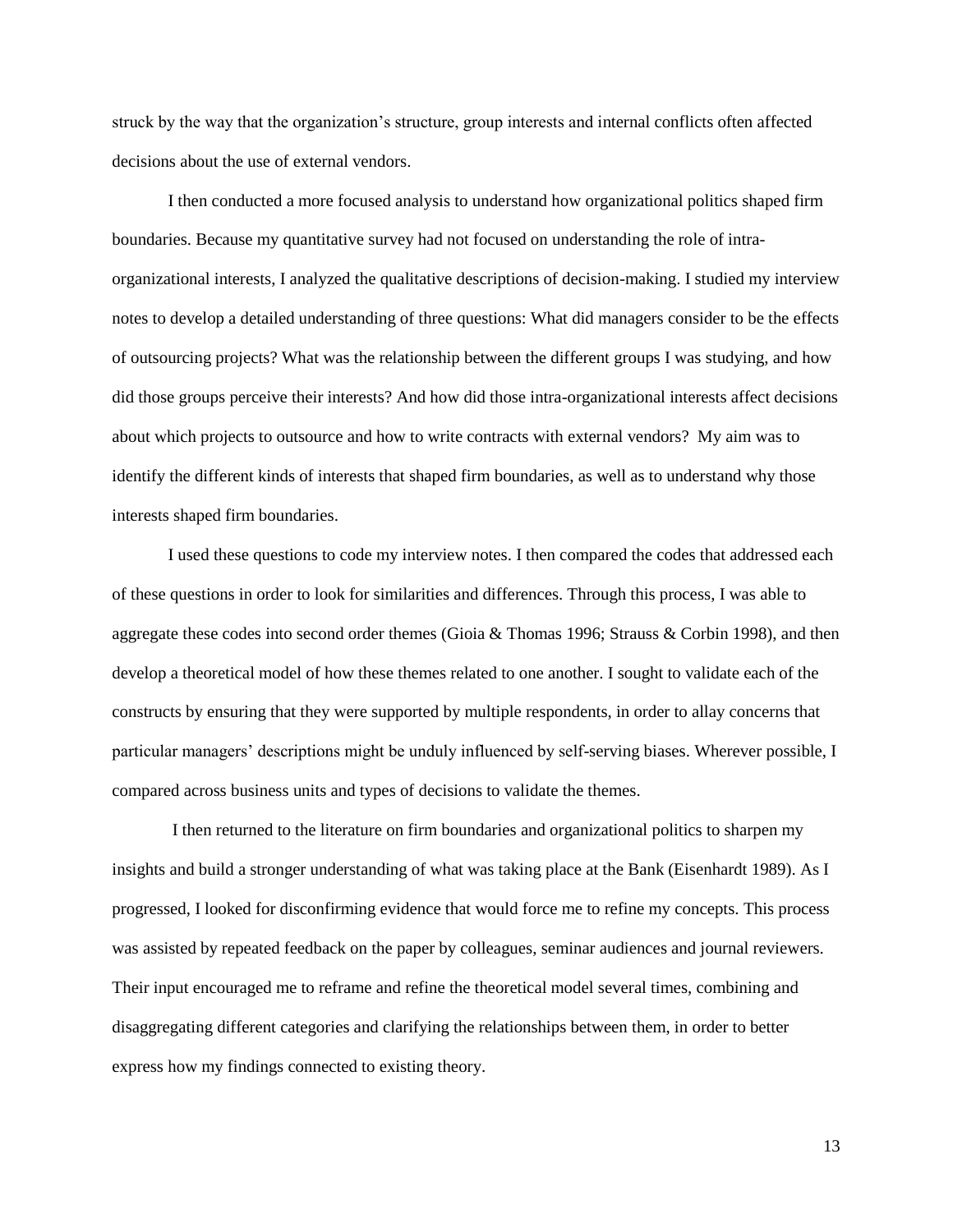#### **DATA**

My survey of outsourced and internal projects allowed me to examine whether outsourcing decisions were aligned with project characteristics in the way that transaction cost economics suggests.<sup>3</sup> Specifically, I asked a number of questions about the kinds of relationship-specific investments that the projects required and how much uncertainty they faced, both characteristics which should make firms less likely to outsource. Summary statistics from the survey are in Table 1.

The table shows that outsourced projects involved significantly less time modifying existing applications than did internal projects, reducing the vendors' need to make investments in firm-specific skills as transaction cost economics would suggest. Overall, though, the table shows very strong similarities between the outsourced and internal projects along a number of dimensions of asset specificity, project importance and ability to write complete contracts. Even where there were significant differences in project characteristics, those differences were small compared to the standard deviations within each group. Although these similarities may partly reflect a lack of statistical power, or inadequacies in the survey, they offer preliminary evidence that the traditional factors described in transaction cost economics were not the sole drivers of decisions about what to outsource.

Nor do common alternative explanations appear to account for what got outsourced. Contrary to the predictions of capabilities theories, need for expertise or innovation had little bearing on whether projects were outsourced. Argyres and Liebskind (1999) argue that transaction misalignment can sometimes occur due to governance spillovers, when contractual commitments and shifts in bargaining power constrain future governance decisions. However, there was little evidence of such spillovers in this case: each project was contracted on separately; where bargaining power did change, it was because the vendor acquired specific skills during the projects – yet these are exactly the kind of specific investments that transaction cost economics charges companies to avoid.

 $\overline{a}$ 

 $3$  Part of the difference between internal and external projects may reflect when they were carried out. Internal projects were carried out around a year earlier than external projects, on average. Had the internal projects been carried out later, it is possible that some of them would have been outsourced. The set of internal projects can therefore be interpreted as a sample of all of the projects that the firm carries out. The comparison with outsourced projects tells us whether external projects represent a systematic subset of this overall sample.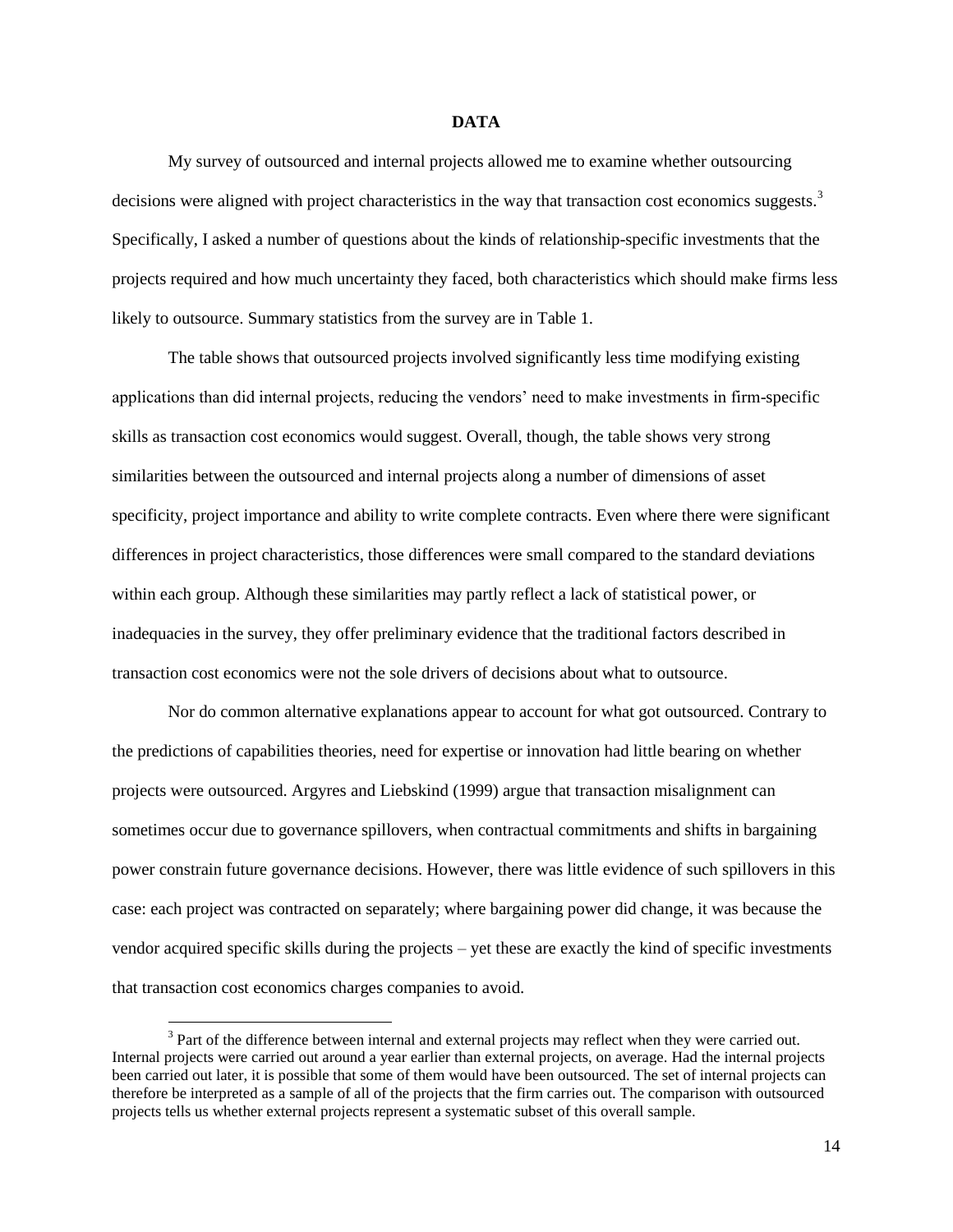My research suggests that the explanation for the weak correlations between transaction characteristics and outsourcing decisions lay instead with the way that outsourcing decisions were made at the Bank. When describing outsourcing decisions, managers remarked on the ways that different parts of the organization often pursued their own interests rather than those of the organization as a whole. As I demonstrate below, a variety of evidence suggests that pursuing such group interests may have played a role in shaping what projects were outsourced as well as how contracts were written. Where those interests differed from those of the organization, the result would be poor alignment between transaction characteristics and outsourcing decisions.

I present evidence below about two distinct ways in which group interests affected outsourcing decisions. First, I describe how group interests affected the costs and benefits to managers of outsourcing. Much of my data explored how managers evaluated outsourcing, shedding light on the calculus that they used to make decisions. Their descriptions highlight the importance of the structural elements of differentiation, interdependences and organizational rules in determining their evaluations of outsourcing.

Second, I describe the specific effects of conflicts between groups on decisions about what to outsource and how to write contracts. Conflicts often arose because of the differences in how groups evaluated outsourcing. What got outsourced, and how contracts were written was shaped by the way that those conflicts were resolved, which often itself depended on the structural allocation of resources.

#### **Group Interests and the Evaluation of Outsourcing**

Prior research has examined how outsourcing can affect the ability of the organization to meet its goals. Managers suggested various ways that outsourcing also affected the ability of different groups to meet their narrower, intra-organizational goals. I summarize those effects in table 2. As the table shows, how managers weighed up the costs and benefits of outsourcing was often affected by elements of the organization's structure, including (1) the goals and responsibilities assigned to each group by the differentiated organization, (2) the rules that constrained their ability to meet those goals, and (3) the critical interdependences that the groups sought to manage. I will discuss each in turn.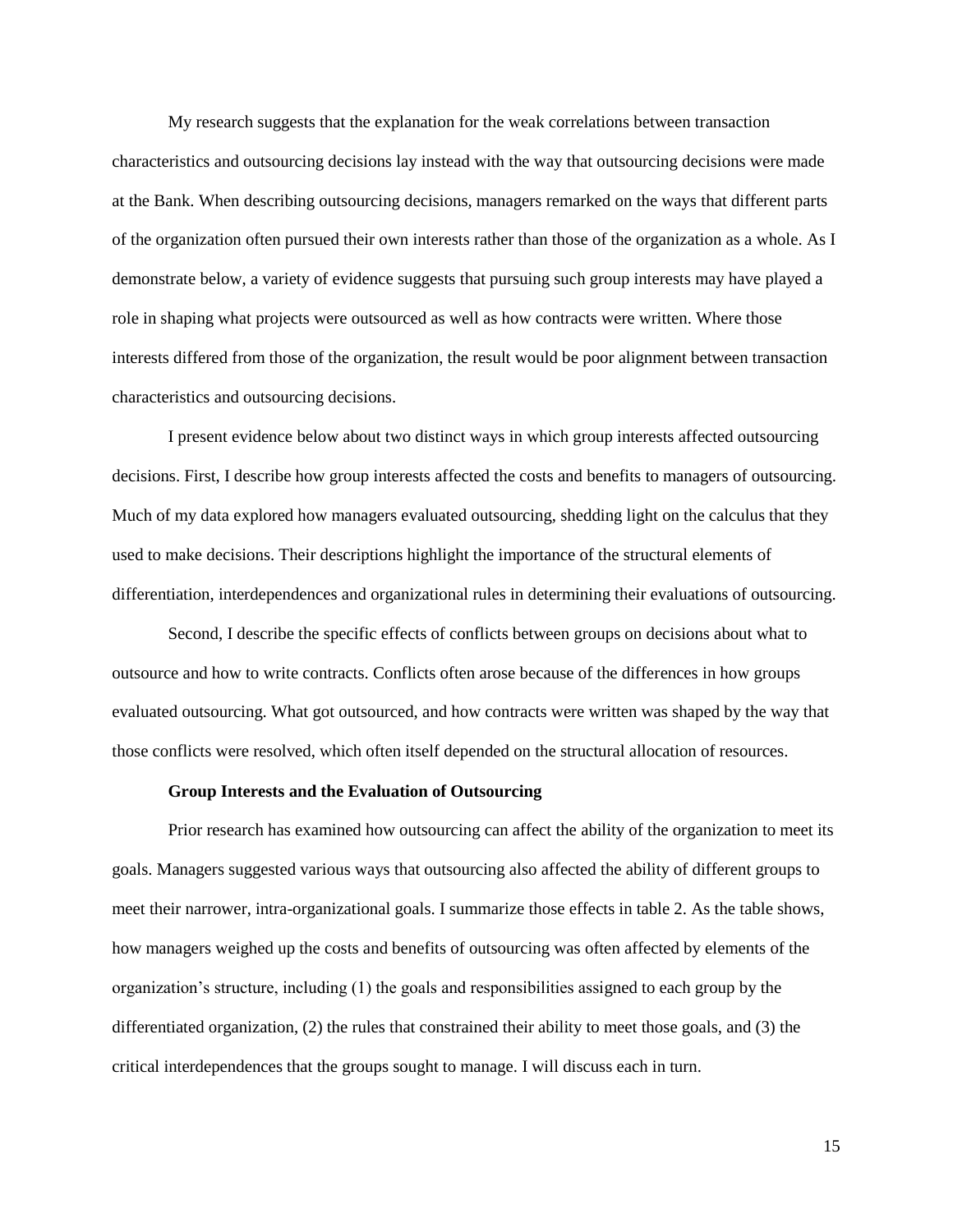*Differentiated Interests and the Evaluation of Capabilities.* Much of the evidence that intraorganizational interests shaped how groups evaluated outsourcing came from the way that managers would often disagree on the merits of outsourcing. Different groups – notably project managers on the one hand and senior and staff managers on the other hand – would have very different preferences about whether to outsource, based on how they thought that the vendors' capabilities would allow them to meet their goals and affect the costs to them of outsourcing.

None of the vendors offered capabilities that were uniformly stronger than those of the Bank. Rather, the different vendors offered strengths in some areas and weaknesses in others. For example, offshore vendors cost much less than the Bank's internal IT department, due to their expertise in operating in lower wage countries. Yet those vendors were also perceived as having less experience and less knowledge of the financial services industry than domestic workers. The constraints of working across several time zones also made communication on offshore projects more difficult, as did the need for more formalized relationships. One project manager explained the resulting problems to me:

"I think you may have to put more time in the project plan, for milestones and the finished product. There are time differences, delays in communication, misunderstandings. The design document needs to spend more time to get it spelt out exactly. What used to be a minor change gets turned into another level. Now it's a 6 week turn around, instead of 4."

These capabilities aligned very differently with the goals and responsibilities of project managers versus senior and staff managers. Project managers' first priority was getting the work done. The reduced experience and greater communication problems involved in offshore outsourcing made getting the work done more difficult, so that project managers would usually prefer to keep work in-house. Senior and staff managers, in contrast, were experiencing intense pressure to reduce their costs; offshoring work helped them do so. Moreover, the senior and staff managers did not directly bear the increased management costs of running projects offshore – those problems were the responsibility of the project managers. The senior and staff managers therefore heavily promoted offshore outsourcing, setting targets, running workshops and creating new units to increase the rate of offshored work. One sourcing manager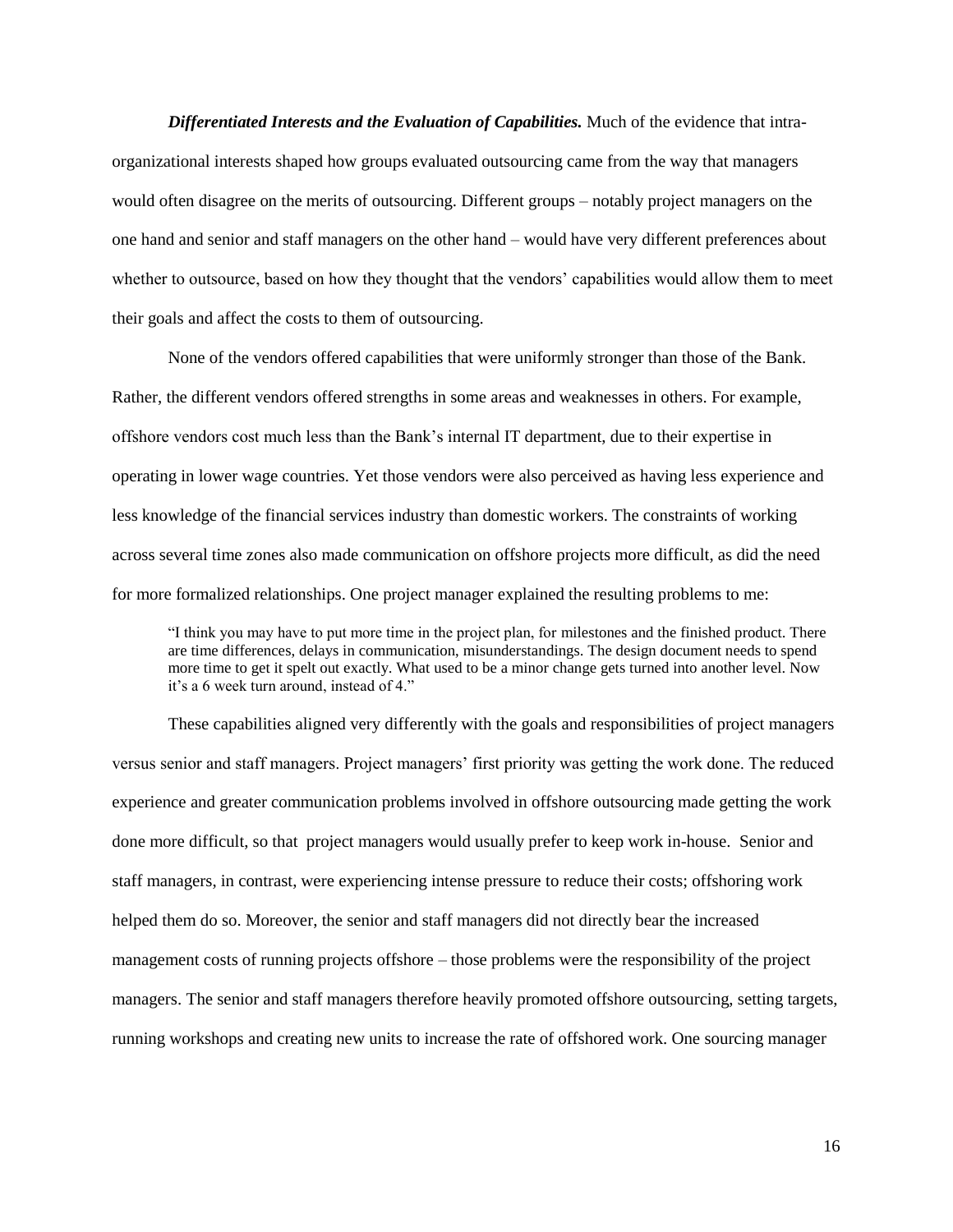even described offshoring to me as "the CTO's baby". These conflicting approaches to offshore outsourcing were highlighted by one sourcing manager:

"They have a benchmark that 15% of their development work should be offshore. When I reported that to my team there were a lot of groans. They all said 'We only used them for 2% last year and they bollixed that up. Now we have to do 15%?'"

Conflict also occurred around systems integrators, but along almost exactly the opposite lines to the conflicts over offshore outsourcing. Systems integrators provided high-level expertise which was very helpful to project managers for getting their work done, and could make their jobs easier. Yet those same firms were much more expensive than domestic employees, increasing the Bank's costs. As a consequence, project managers would often seek to hire systems integrators, while senior and staff managers would resist their use.

These conflicting preferences over outsourcing were even reflected in the way my study was viewed within the organization. Sourcing managers supported my study because they hoped they would learn more about what projects could be offshored, allowing them to outsource more work. They were also interested in learning why project managers were using so many systems integrators, so that they could find ways to limit the use of these expensive resources. In each case, the sourcing managers' reactions reflected the way that vendors' capabilities aligned very differently with their goals versus the goals of project managers, and the way that sourcing managers did not directly bear the costs of managing the work. I develop below how the resulting conflicts affected what got outsourced.

*Arbitraging Organizational Rules***.** Managers' evaluations of outsourcing could also reflect the way that outsourcing helped them to overcome internal organizational problems. For managers, an important difference between internal and outsourced projects was the way that they were subject to different rules within the organization. One benefit of outsourcing could then be the way that outsourcing allowed managers to evade the rules governing internal transactions.

For example, hiring employees was more tightly controlled at the Bank than engaging external vendors, because laying off employees was more difficult and costly than terminating vendor contracts. When these restrictions made it difficult for managers to get enough internal resources to do their work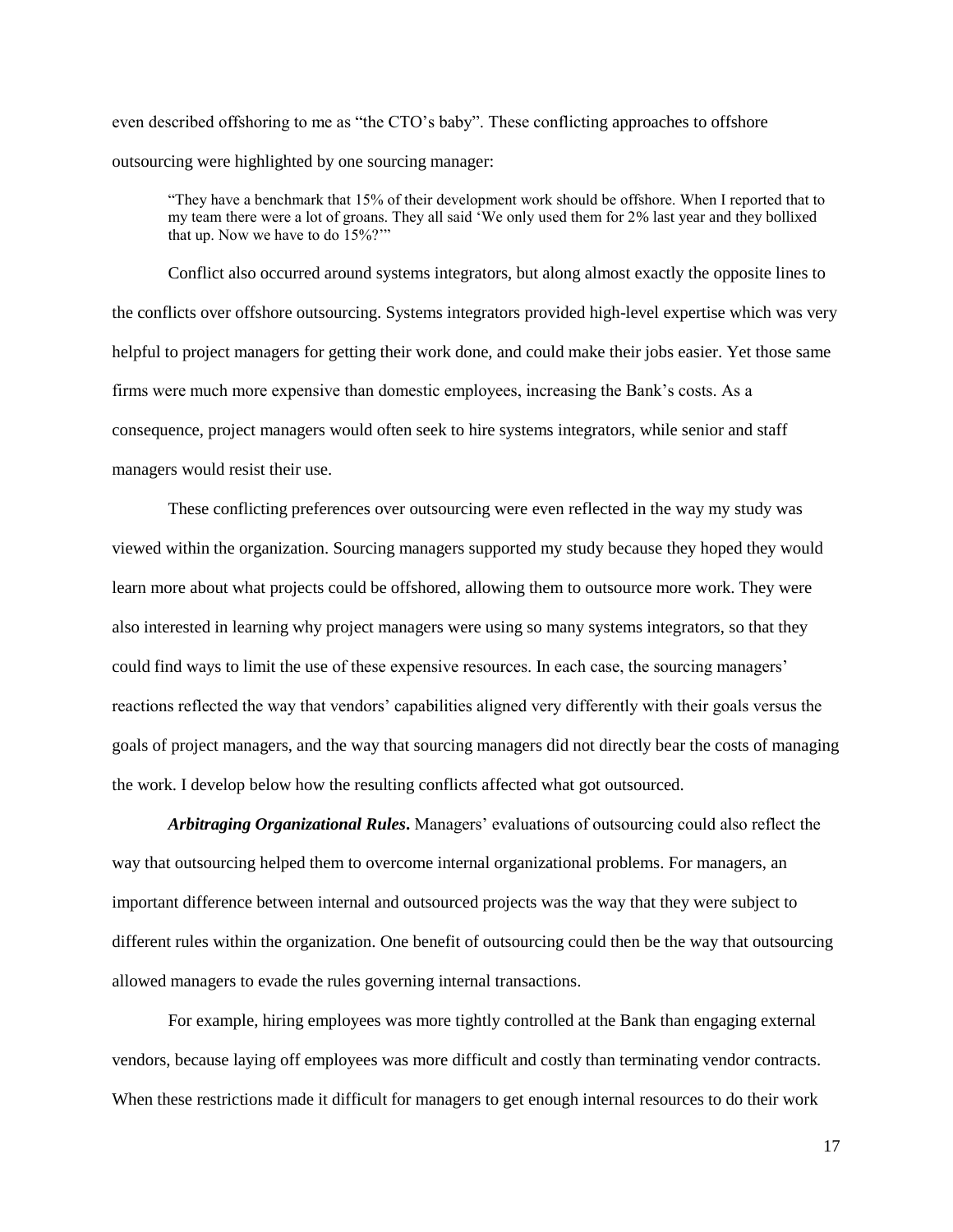properly, they might turn to external vendors. Sometimes such limits would lead managers to hire independent contractors (Bidwell 2010). Over time, though, approval to hire independent contractors became more difficult to obtain and project managers shifted to systems integrators – even though senior and staff managers were trying to reduce the use of those systems integrators. One manager explained his continuing use of systems integrators to me this way:

"…the pain of bringing in an internal resource – either an independent consultant or an employee -- is ten times more difficult than to keep the vendor on for three more months, even if you have the budget to bring the people in. The buckets are not the same, and the approval process and the bureaucracy for a vendor is far less difficult than it is to bring on an employee. From a corporate bureaucracy role, it is easiest to bring in an [outsourcing vendor – including systems integrators], next easiest to bring on an independent consultant, then an employee."

In some cases, it might have made sense to use outside suppliers in order to retain a buffer against downturns in demand. Yet the blanket controls applied to internal resources prevented consideration of whether positions were inherently short term or long term. Managers therefore outsourced to evade internal rules, even when outsourcing was not suitable. The same project manager quoted an example of such behavior, where a project that should have been done internally was outsourced to evade headcount controls. According to the manager, it would have been more cost effective to do the project internally, and the knowledge developed would eventually need to be transitioned inside as it was specific to the organization. Although there was some value to the external expertise, more work was outsourced than was necessary. The project manager explained that:

"If we had the resource we would move it in house sooner… If I had the resource in house, we would then bring the project in-house. We have a very difficult time ramping that resource up though."

Differences between internal and external controls extended to other areas. For example,

accounting rules placed much tighter constraints on the terms of agreements with internal developers than on contracts with external vendors. Because the IT department was organized into cost centers, all work that was carried out on internal projects had to be charged directly back to the sponsor; these rules prevented managers from using any kind of incentives or cost guarantees. Outside the firm, there was much greater flexibility in the kinds of payment terms that project managers could use, and contracts with vendors frequently used penalties, incentives and fixed price provisions.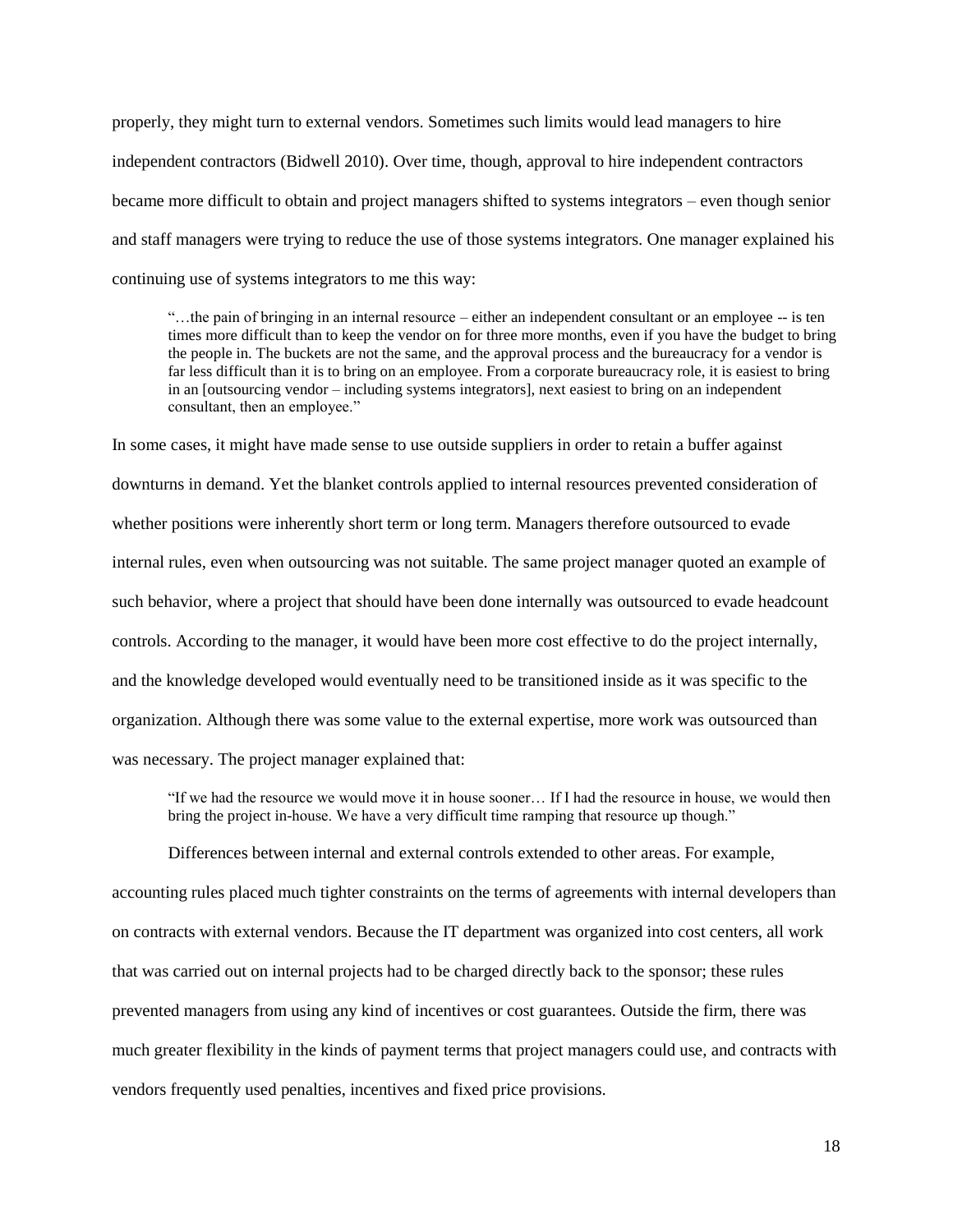Although I did not find examples of projects that had been outsourced purely to take advantage of this greater flexibility in setting payment terms, some managers described this flexibility as a benefit of outsourcing. For example, managers could write fixed price contracts with external developers to shift the risk of cost overruns to the vendor. In terms of the overall goals of the Bank, such risk-shifting had little advantage; as a very large organization, the Bank could bear those risks at a lower cost than its vendors. In terms of the goals of the individual project managers, though, such risk-shifting was valuable; it reduced the prospects that project problems would interfere with other work they were doing or lead them to substantially overshoot agreed budgets. As a consequence, one project manager in Specialist told me:

"I would still have wanted to outsource the work, even if there were no cost constraints. Another thing that makes it attractive is that it is Fixed Price. As a result, it is not my problem if they have to fix things. This did actually happen – they screwed up some of the architecture and then had to fix it themselves."

**Contracting Externally to Reduce Internal Uncertainty.** A third way in which project managers' intra-organizational interests' affected their evaluations of outsourcing was in the way that outsourcing could help them reduce the uncertainty that came from their interdependences with other groups, because of the way that it limited their day to day control over the work. A central problem for the project managers was getting clear, stable requirements from end users. Changes to requirements in the middle of a project could disrupt their plans and lead much of the work to be repeated. Poorly documented and changing business requirements were a constant complaint of project managers, and were the most important problems that they described in my project survey.

An important effect of outsourcing was to reduce the project manager's authority, as the project became governed by contracts and was increasingly formalized, requiring the development of more detailed specifications up front. While the greater formalization required by outsourced projects often made development more complex, some project managers reported that it also had the benefit of reducing the uncertainty created by the business. Because outsourcing required a more formalized, documented process, it helped them in forcing business users to develop clearer requirements. The contractual difficulties of changing requirements provided an excuse for managers to insist on more formal documentation initially and resist business demands for changes. In this way, outsourcing became a way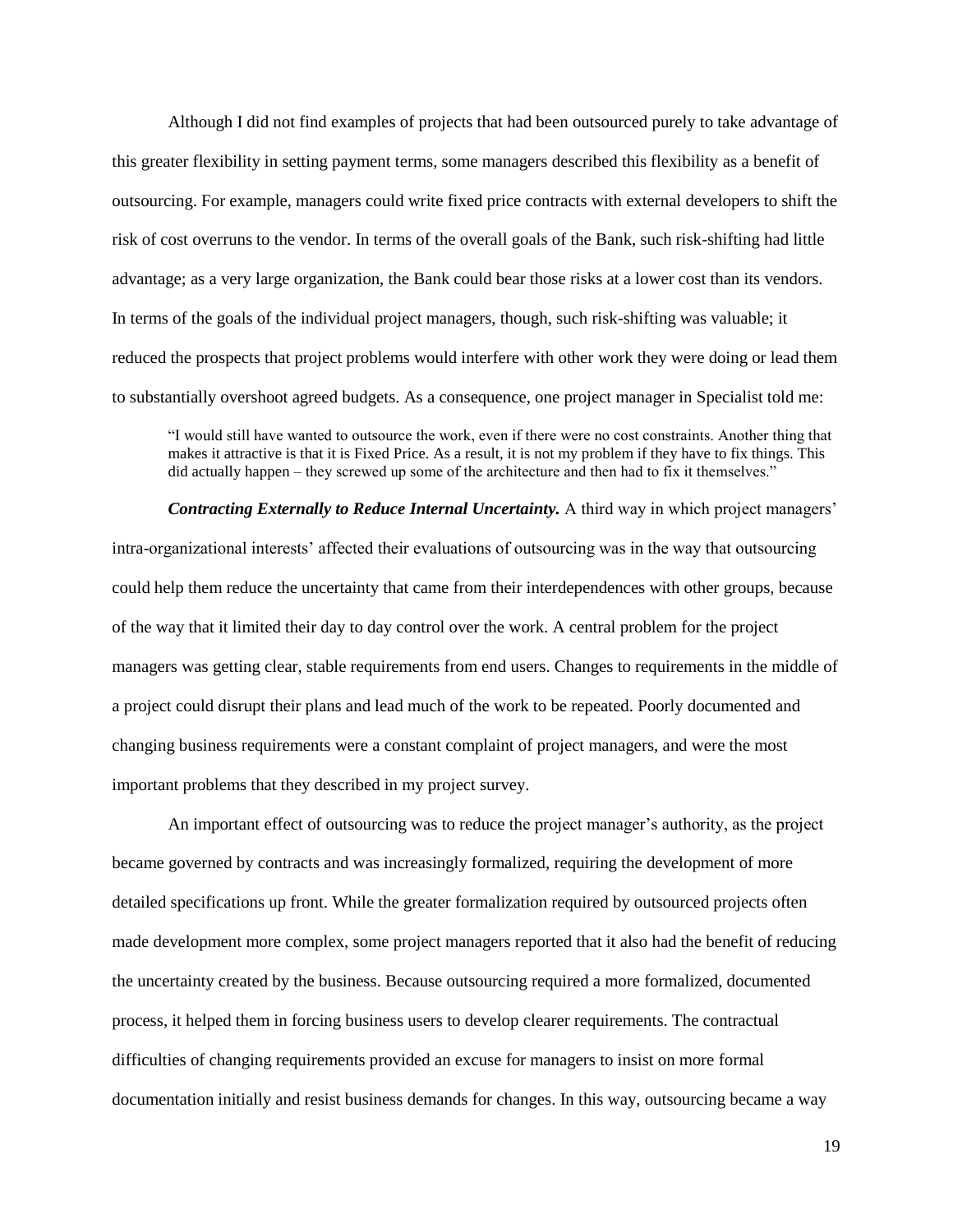for project managers to increase project formalization, ultimately reducing their authority and reducing

the uncertainty that came from the business. A manager within Consumer told me:

"It has been a very painful process to get the idea adopted that we need to document things, and that the business needs to document things. For example, now we will not give an estimate until we have a spec from the business. The business say, yes, we understand, how cute, but still we need an estimate by this afternoon. It is hard to change the way that they are doing things. Using [the outsourced vendors] helps. When we went through the knowledge acquisition process, a key deliverable that we insisted on for the end of the process was documentation for the application, so we did make some progress on that."

A project manager within Institutional similarly explained how use of offshore vendors had helped him to

manage the project by helping him to refuse to make changes during the project:

"We held the line - more strict than usual - we operate that way as a rule when things go offshore. It's a benefit of what we do [going offshore] - a way of enforcing [with the business]- 'This is what you are going to get, so you'd better get it right the first time.'"

The formalized relationship also forced communication to take place through certain channels, in order to

establish clear accountability for any work the vendor did. Although that lack of communication could be

a problem for getting the work done, it could also reduce business interference in the work. As all

interactions went through project managers, their control over the process increased (Burt 1992). A

project manager within Specialist explained:

"Some people are very hung up about this [outsourcing offshore] – that they can't go to this developer and talk to him. I guess that my feeling is that as long as my interface to the business guy is good, then I'm getting the right information to my [offshore outsourced] person, and what these guys want is getting built and brought back … The last thing you want is the business people being able to talk to them. That's the problem you have today. The business people can pick up the phone and talk to the developer."

Further evidence of the value of external contracts in managing relationships with the Business

came from the insourcing group. Unlike outsourcing, insourcing did not involve formal contracts. As a

consequence, the insourcing group lacked the ability to define clear agreements that both parties would

abide by. One insourcing manager explicitly cited this as a weakness of internal transactions.

"The business organizations are very powerful, and so they can pound the desks and say "I need it in July". However, this kind of pressure can really wreck a methodology. You end up just working as fast as possible and throwing all of the controls out, and so you don't end up delivering effectively. It would be much better to have some sort of recourse to being able to say "no, that's just not possible." Every vendor really wants the work, but they still sometimes say "no - we'll end up in court if we sign up to that." The [internal] technology organization does not have the ability to walk away in the same way.

Unlike some of the other sources of managerial evaluations, I did not find clear examples where

the ability to commit the business to a course of action led project managers to outsource projects that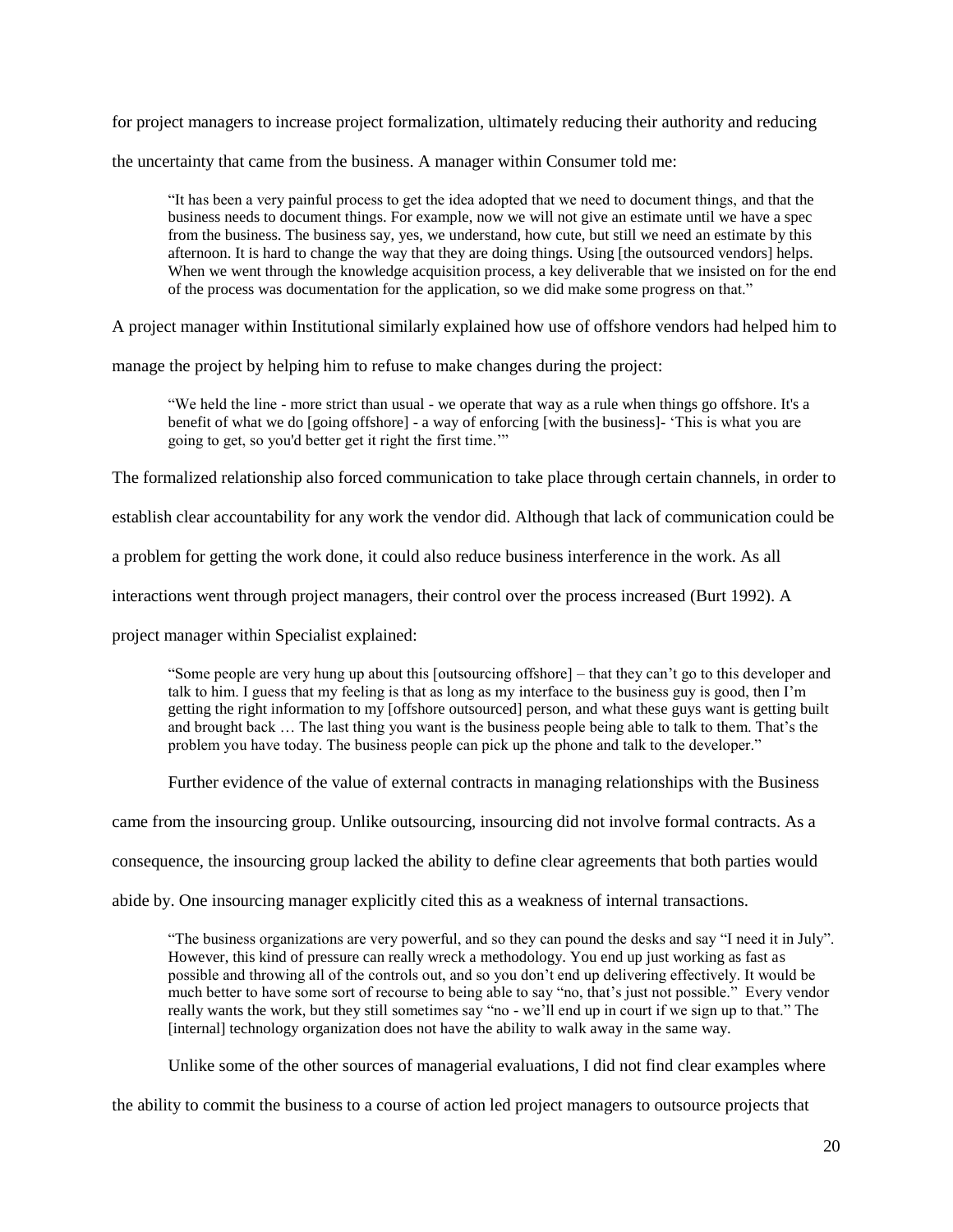they would otherwise have carried out internally. Instead, it was cited as a benefit of outsourcing, suggesting that it was one of a number of factors that managers considered in evaluating outsourcing. I also found, as I describe below, that the opportunity to use external contracts to commit other groups within the organization shaped how those contracts were written.

#### **Conflict Resolution as a Determinant of Outsourcing**

Because managers' evaluations of the costs and benefits of outsourcing frequently reflected their own group interests, cross-group conflicts over outsourcing often occurred. How those conflicts were resolved then shaped what got outsourced and how contracts were written. Table 3 summarizes the main effects of those conflicts. In particular, I found that make or buy decisions were often shaped by the resources that different groups could deploy to advance their interests. Contract terms were also shaped by attempts to resolve internal conflicts.

*Resources as a determinant of outsourcing.* As I described above, conflicts often occurred when senior and staff managers promoted offshore outsourcing over the resistance of project managers and business users. Managers drew on those conflicts to explain which projects were outsourced, arguing that decisions often reflected the willingness and ability of different groups to deploy resources to influence decisions, regardless of the characteristics of the transaction.

For example, one technology manager explained how business users that brought in more money could prevent projects being outsourced:

"There are some groups that are politically powerful and don't want to use [offshore vendors]. For example, there is one desk that made 9 figures for the firm last year and have their own developers that have worked for them for years, and been brought along with them. If they don't want to use [offshore vendors], they can't be made to. Conversations usually end with 'How much money did you make for the Bank last year?' At that point, the CTO will say, 'Good point' and that's the end of it."

Others noted how project managers could influence decisions because of their roles in managing the ongoing projects: as one staff manager told me: "some people may not want the [offshore vendors] to work, and if they want the project to fail, it will." Most frequently, variation in which projects were outsourced was explained by the willingness of senior managers to enforce more offshoring. For example,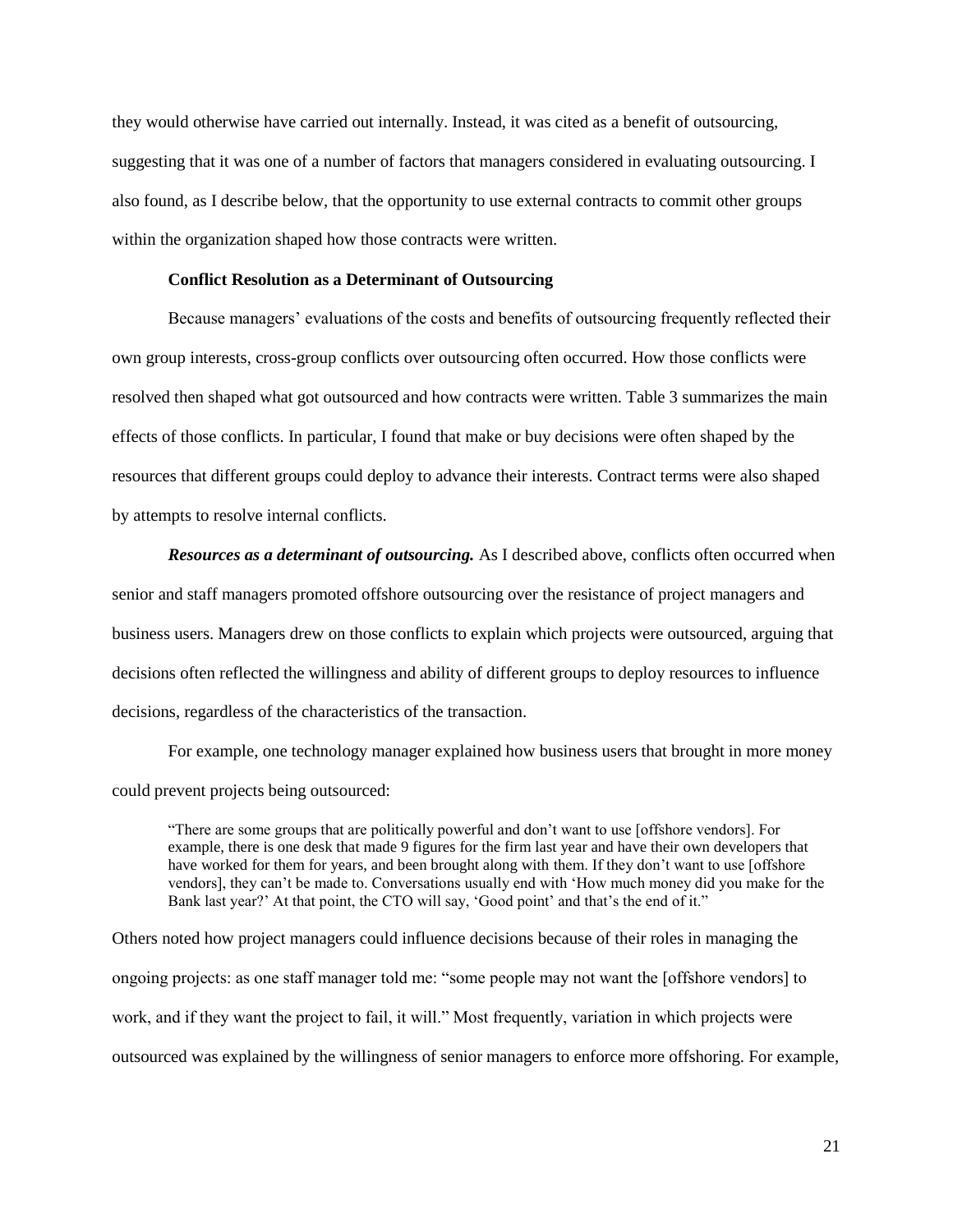a sourcing manager explained the factors that a project manager might consider in deciding whether to outsource an application as follows:

"Cost pressure would be the first one. Impact on competitive advantage. They also look at their people. If you're going to outsource something, the people that you're losing are not necessarily high performers or high potential. Ease of transitioning it. Whether they are being mandated by their boss to do it is probably a huge one."

Senior managers could use their hierarchical authority to promote outsourcing in a number of

ways. In some cases, they simply required project managers to outsource. Often, senior management

would limit the number of internal resources available, forcing managers to outsource work regardless of

the project suitability (effectively, such behavior forced project manager to engage in rules arbitrage.

Unlike the rules arbitrage described with systems integrators, though, this behavior actually promoted the

goals of the senior managers). Hence, one project manager in the Institutional group explained the

outsourcing of a specific project to me by saying:

"That was really a program pushed from the highest levels of technology management here… [It's a] matter of how aggressively individual managers pursued it. Some managers did it to get more bodies in the door. [It was not about] what projects are more suitable."

The extent to which senior management required the use of offshore outsourcing was not based on the

suitability of different pieces of work for outsourcing. Rather than tailoring mandates to different

applications, senior managers imposed blanket rules that took no account of transaction characteristics. A

technology manager explained to me how the targets for outsourcing were developed:

"They are not [calculated] - they are basically made up at the top of the organization. [The CTO] has set the overall target, and at each level the target is then raised so that the managers feel comfortable that they will meet the target - they don't want to miss it with [the CTO]."

Project managers did have some scope within these targets to shift outsourcing towards the most

appropriate transactions among those that they managed. Yet because each project manager was

responsible for a specific set of applications, much of the important variation in transactions was across

managers; one manager told me that: "I have target levels for how much I need to outsource - but in my

portfolio, everything comes up with 'not a good candidate to outsource.'" The blanket nature of the

mandates therefore made it difficult to match outsourcing decisions with transaction characteristics.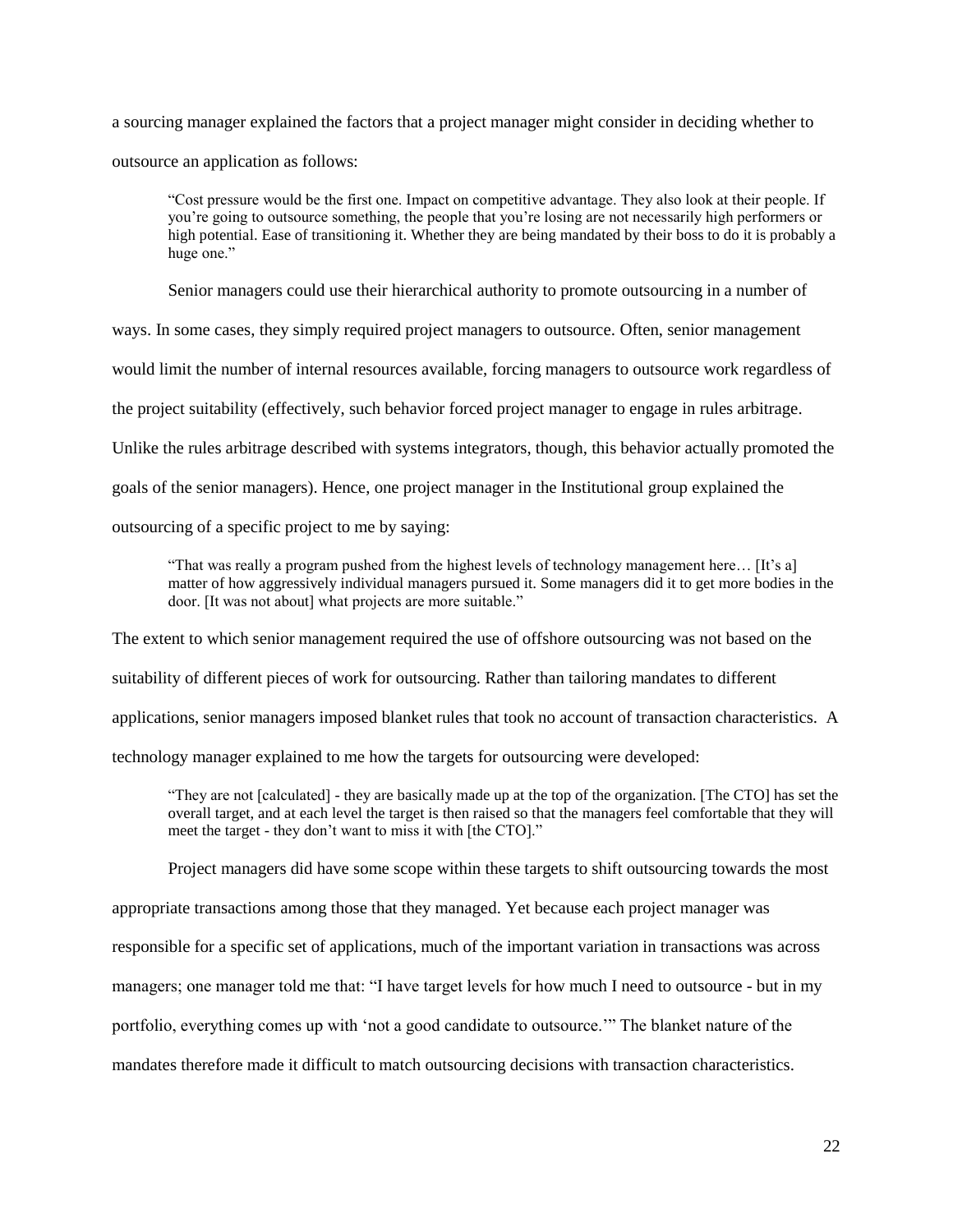The importance of these dynamics in shaping outsourcing decisions was highlighted by my survey of project managers. I asked the managers of each of the projects that was outsourced offshore why that project had been outsourced. Their responses are tabulated in Table 4. The managers referred to a variety of factors in describing their decisions, including such transaction cost factors as the ability to define requirements and minimize interdependence. The most common set of reasons, however, referred to pressure from senior manager and restrictions on internal resources.

Although these targets for how much to outsource played an important role in shaping outsourcing behavior, groups varied widely in how much senior managers were prepared to push their project managers to meet those targets. This variation in whether groups met their targets was invoked by informants to explain variation in the extent of outsourcing across different groups. According to a

sourcing manager:

"Some of the [business unit heads] took these targets more seriously than others, so offshore adoption rates vary widely across businesses. If everyone had met their targets, then they would have around 12-13% of headcount being offshore. As it is, one group is only around half of this."

As indicated above, Institutional was one of the groups where senior management pushed outsourcing the hardest. Consumer was one of the groups where outsourcing was going more slowly. One manager even complained that:

"This resistance [by project managers] causes problems for [the IT head of Consumer] as well, because ultimately the ability to make this happen rests with him. Will he really push to get it done? [His] approach so far is to try to hold people to the dollars in the hope that they will start to go offshore because they need to in order to get everything done. His predecessor would mandate how things should be done."

These cross unit differences in the willingness of senior managers to deploy authority in

mandating outsourcing did not appear to reflect differences in the nature of project characteristics across groups. All projects required very specific skills, and both Specialist and Institutional dealt with highly sensitive information, and used critical applications. A more likely explanation is that the relative balance of resources varied across groups. For example, mandates to increase outsourcing seemed to be more rigorously enforced in smaller IT groups, in which information asymmetries between senior managers and project managers were lower: senior managers who were responsible for fewer people and systems likely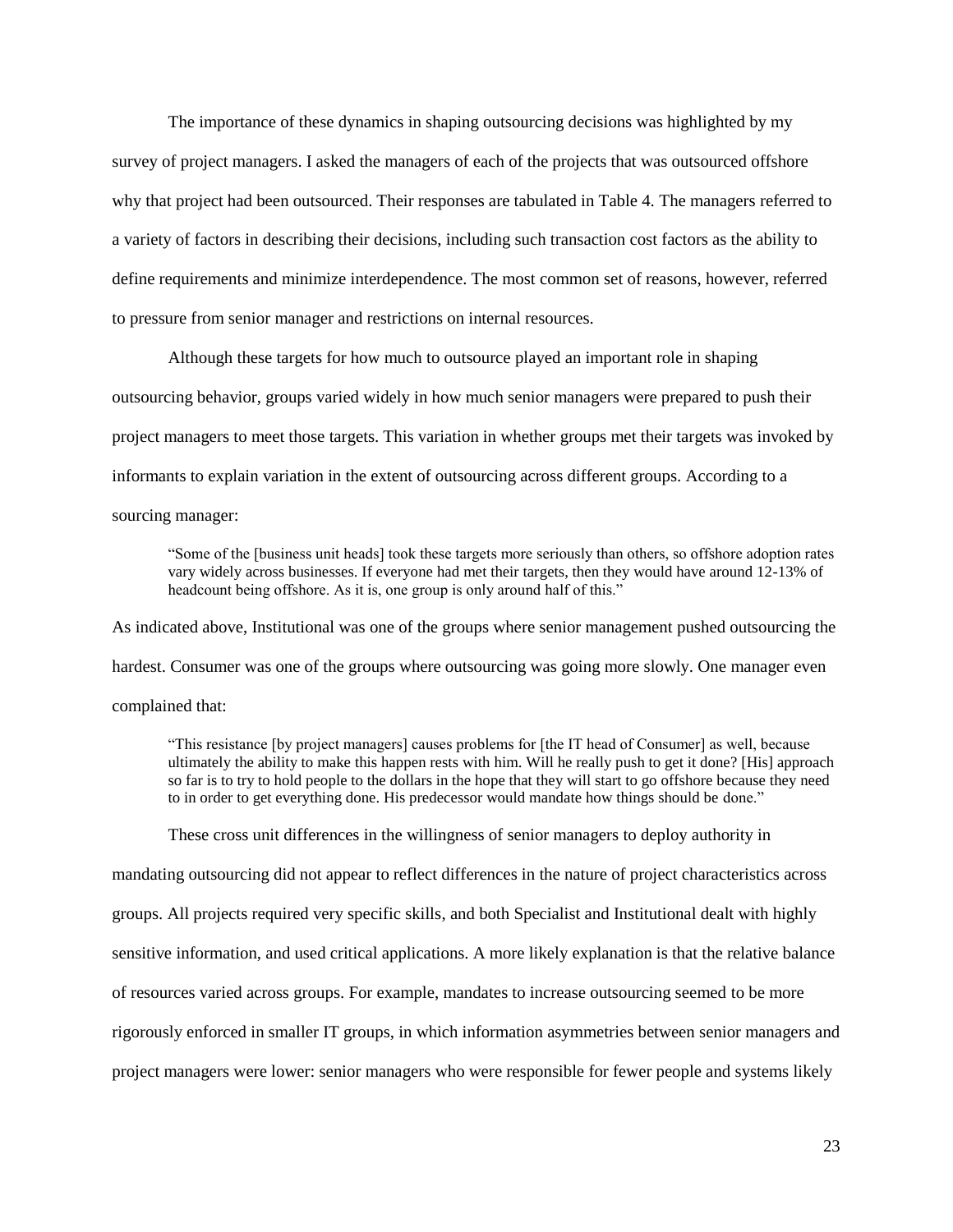understood the details of the work better, making it more difficult for frontline managers to argue that their applications were unsuitable for outsourcing. Conversely, one of the senior managers who was most reluctant to impose outsourcing on his subordinates was relatively recently arrived at the Bank, and was therefore at an even greater information disadvantage relative to the project managers.

In many cases, the struggles over outsourcing appeared to encourage integration of projects that may have been more suitable for outsourcing. As outlined above, powerful business partners could thwart outsourcing of otherwise suitable projects. Consumer was also criticized for doing too little to encourage outsourcing of suitable projects. I also encountered examples of the opposite kind of case, where projects were outsourced when integration might have been more suitable. In particular, I surveyed the manager of one project in Specialist that dealt with implementing critical new regulations. Implementing the project on time was necessary for the firm to remain in business. There was tremendous need for *ex post* adaptation as regulations were still being interpreted while the project was underway. Most of the work involved modifying existing systems, requiring high levels of firm specific skills. And the time pressure was intense. Of all of the projects that I studied, this seemed like one of the strongest candidates for internalization. Yet most of the work on this project was done by offshore vendors, and this at a time when only 15% of the Bank's overall IT work was outsourced. So why was this project outsourced rather than others? Because the senior managers in the group had moved most aggressively towards moving all projects offshore, limiting the project manager's ability to draw on internal resources for the project. This example therefore illustrates the way in which the exercise of resources helped to weaken the link between transaction characteristics and outsourcing decisions, both by introducing the new consideration of group resources into the outsourcing decision, and by encouraging senior management's use of blanket mandates, which did not discriminate amongst project types in promoting outsourcing.

*Contracting for internal audiences.* As well as influencing what got outsourced, conflicts between groups also affected how contracts with vendors were written. My interviews indicated that contracts were often designed to meet the concerns of groups that might object to outsourcing or were written to limit the behavior of other groups within the Bank that might raise the costs of outsourcing.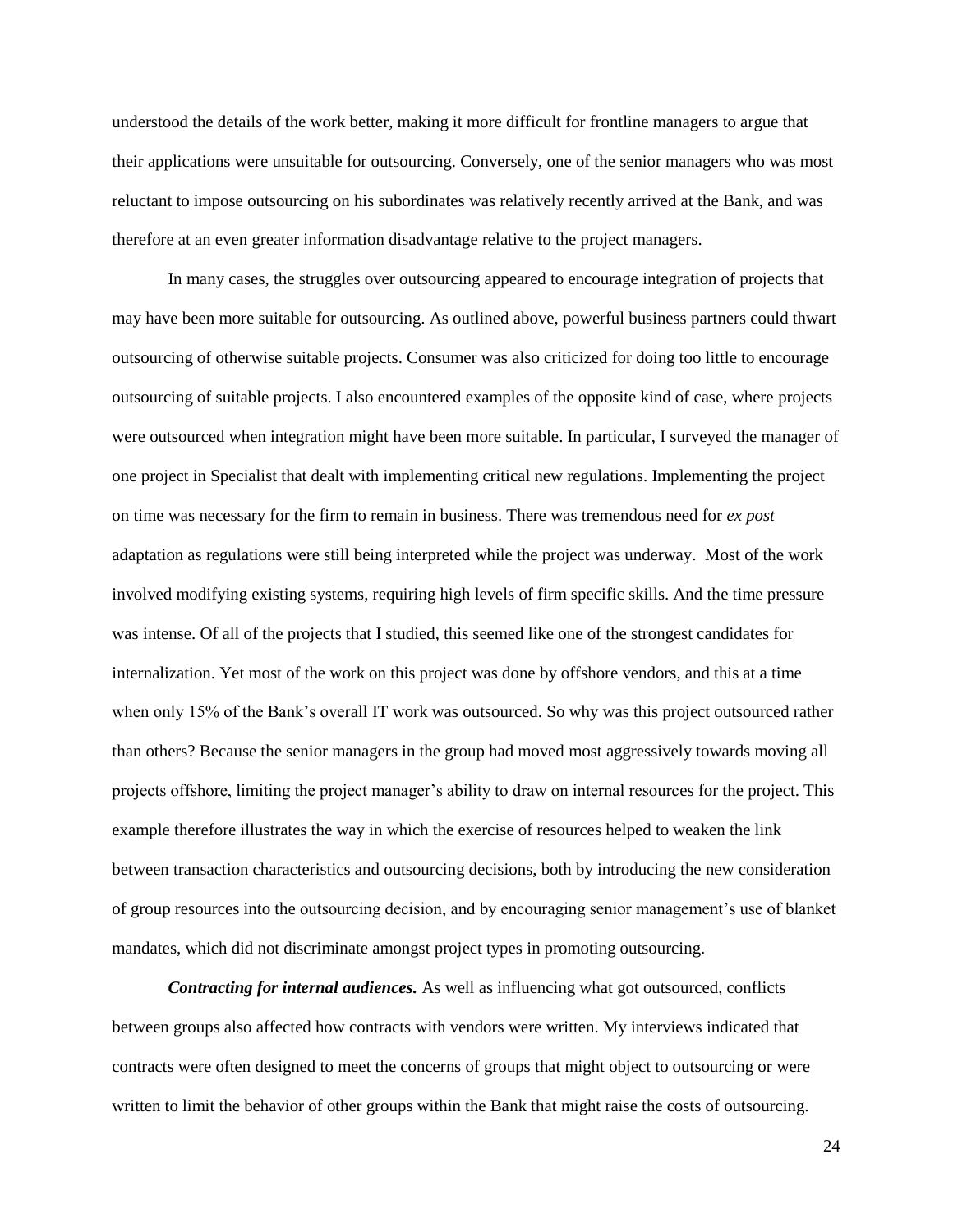I discussed contract terms with many managers at the Bank. Table 5 summarizes those managers' rationales for the terms that were included in contracts, and includes a count of the number of managers referencing each factor. Consistent with transaction cost economics, many managers referred to the need to provide effective incentives for vendors and the problems of writing detailed specifications in contracts. Yet almost as many managers explained how internal conflicts shaped contract terms.

In some cases, contracts were designed to overcome objections to outsourcing from other groups in the Bank. For example, managers described to me how detailed security provisions in contracts with offshore vendors were often written to overcome internal objections to outsourcing rather than because of real concerns about confidentiality. I was also told how detailed penalty provisions could be used to reassure either project managers or business partners who were concerned about their loss of authority over the work. According to one manager in Institutional:

"I find that the traders like this structure as they can understand it - they are money motivated and think it is the right way to guarantee delivery."

Often, external contracts were also used to commit internal actors to a course of action. I described above how project managers could use contracts to prevent business partners from changing requirements during projects. Sometimes it was also necessary for project managers to use contracts to commit themselves to a course of action in order to overcome objections to outsourcing. For example, an important issue in engaging systems integrators was defining how much the project would cost. Given the high costs of systems integrators, staff managers were particularly concerned about entering into openended projects with them. Allaying concerns about those projects was therefore important for project managers if they were to be able to engage systems integrators. In describing their contract terms, managers repeatedly referred to the ability to tell the finance department exactly how much a project would cost. For example, one manager explained his decision to use fixed price contracting as follows:

"It is desirable from a lot of perspectives. As a project manager, it is tougher to sell, but it helps to validate the sell. Finance understands exactly what the cost is."

Similarly, in explaining his decision to use a contract that combined elements of cost plus pricing and a fixed cap, one project manager specified that the goal was not to discipline the vendor, but rather to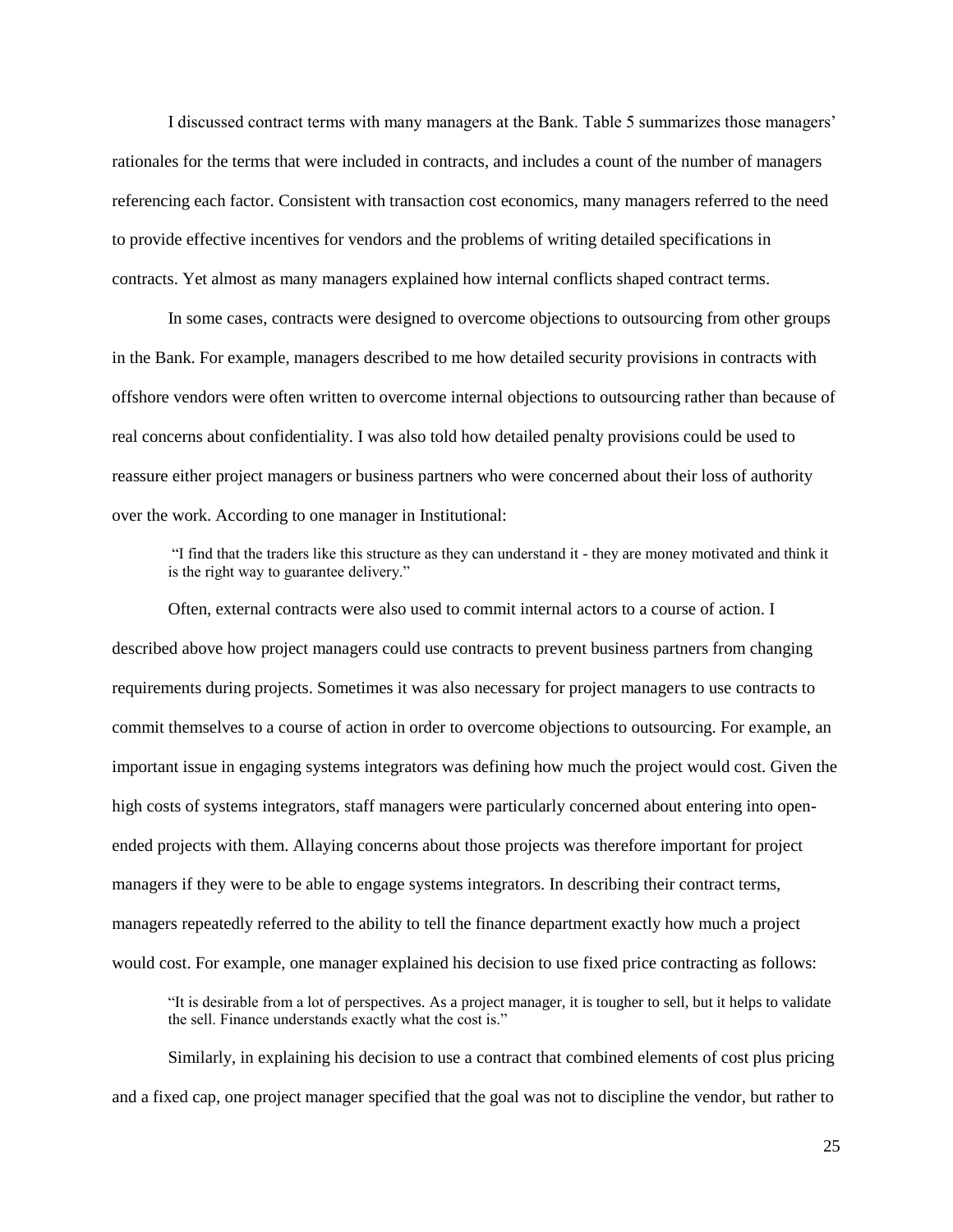reassure staff managers that he would not allow the scope to creep. Even though the lack of requirements prevented a true fixed price contract, the cap constrained the project:

"The cynical part is to pacify my strategic vendor sourcing group because they were doing their job - they wanted to make sure that we were not on a slippery slope where costs spiral. Everyone hates variable cost. They want a fixed price. They came up with the idea of a cap so they still know there is an amount that we will not spend beyond... At the time, the nature of the project given that we don't have crisp requirements at the time – things were too fluid to manage fixed price… This way everyone gets what they want. Strategic sourcing and tech sourcing and finance get the cap. We get to manage the vendors tightly to within the cost and still develop our design and specification on a just in time basis. Everyone's happy."

Another project manager similarly explained that: "Fixed Price (contracting) is about disciplining the

Bank, not the vendor."

Contracts could also be used to shape how managers worked with the vendors. A particular

concern among the sourcing managers was that project managers would misuse offshore vendors. Rather

than defining entire projects to hand off to those vendors, the project managers would use offshore

personnel as extensions of their own group. One mid-level technology manager found that he could use

the structure of contracts to overcome these problems, committing his subordinates to a more hands-off

approach. He explained his use of external Service Level Agreements as follows:

"A lot of this is about shaping how the managers use [outsource vendors]. It forces managers to focus on the vendor as a service provider, rather than the specific consultants as individuals… The penalties are really there to raise awareness among the managers about managing the [outsource vendors]… Using these measures forces managers to evaluate vendors' performance…In doing this, we are trying to remove some of the cultural bias in how offshore vendors are managed. Instead, we want to focus on: these are the deliverables. Are they acceptable, on time and on price? Ultimately, you can't control the other issues, and that's supposed to be one of the advantages of outsourcing – you shouldn't be worrying about who they hire. It is important to understand that the Service Level Agreements are as much a tool for educating the Bank's managers as they are a tool for managing the vendors."

Transaction cost economics argues that contracts are structured to provide optimal incentives for vendors, based on the characteristics of the transaction. The presence of different intra-organizational interests introduces new motivations for specific contract terms. Rather than attempting to influence the behavior of vendors, contracts were often used to influence the behavior of other groups within the client organization, both by addressing arguments that those groups could use to forestall outsourcing, and by committing project managers to behave in ways that met the goals of those other groups.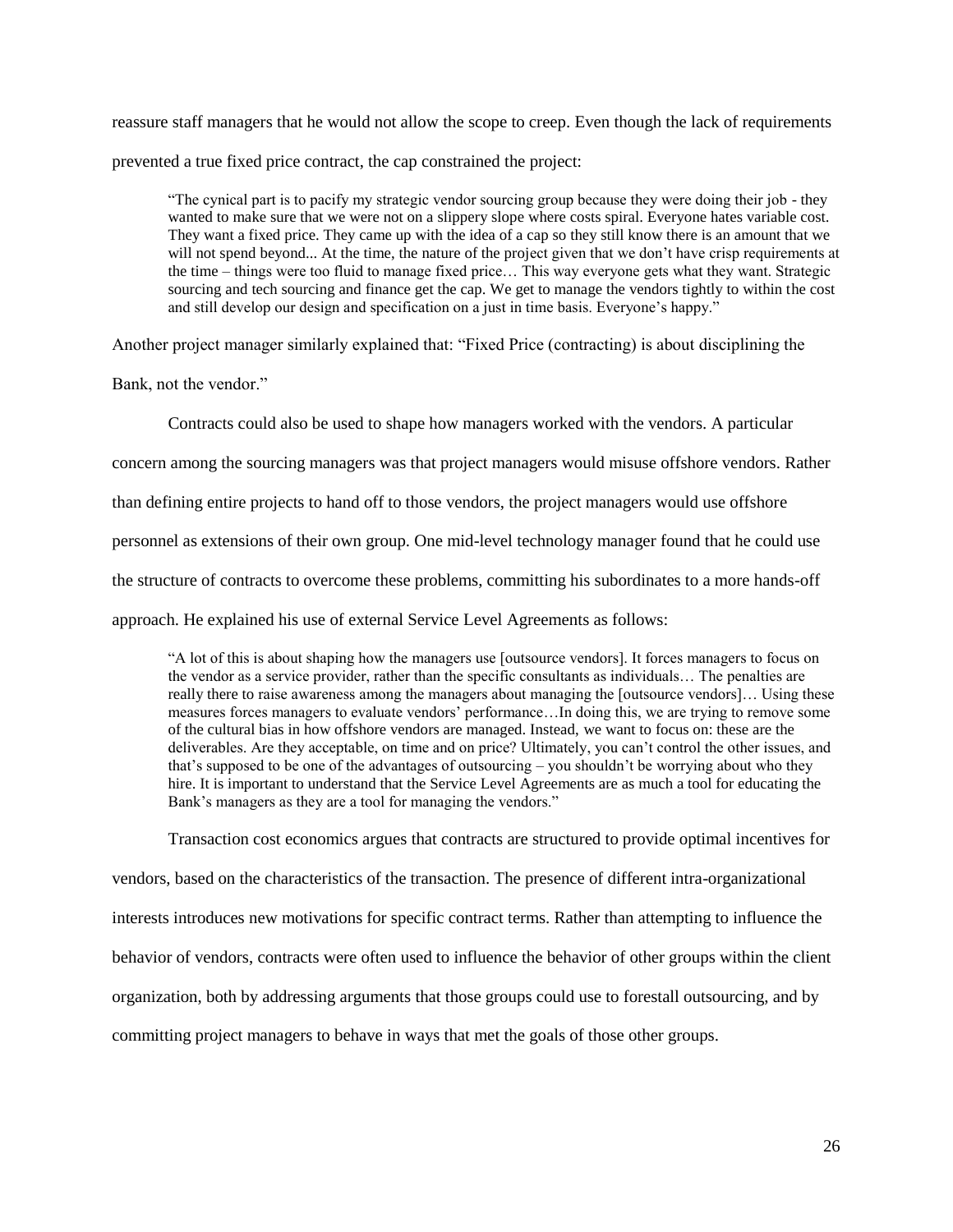#### **DISCUSSION**

This study shows how managers' pursuit of their own intra-organizational interests can affect the way that firms manage their boundaries. Where transaction cost economics traditionally suggests that outsourcing decisions should be aligned with transaction characteristics, I found only limited correlations between transaction characteristics and outsourcing decisions. My informants' descriptions of how decisions were made offered an explanation for this weak correlation between transaction characteristics and outsourcing: they suggested that groups' evaluations of outsourcing were often shaped by their pursuit of their own interests, that variation in what got outsourced was often shaped by variation in the resources that different groups had to influence decisions, and that decisions often reflected the use of blanket mandates that did not discriminate among transactions. Outsourcing decisions often therefore reflected many considerations beyond the goal of achieving efficient alignment.

My analysis also points to how structural accounts of organizational politics can be integrated into existing theories of firm boundaries. The effects of outsourcing described by managers at the Bank were similar to those assumed by transaction cost and capabilities-based theories of the firm – a loss of authority, weaker administrative controls, stronger incentives, and access to different capabilities. But the way that those effects were experienced and acted on was often shaped by the narrow, intraorganizational interests that the different groups pursued. My analysis demonstrates in particular how four different aspects of organizational structure shaped the nature and exercise of those interests. Differentiation of goals and responsibilities across groups, the organizational rules that structured interactions, and the pattern of interdependences across groups determined the costs and benefits to different groups of outsourcing. In some cases those structural influences introduced new considerations into decision-making; in other cases, those influences appeared to determine outsourcing decisions. The allocation of authority, information, and other resources then shaped how conflicts were resolved. By emphasizing the multiple ways that intra-organizational interest differences could shape both how outsourcing was evaluated and decisions made, the study highlights how these structural constructs might profitably be introduced into our models of when and how work is outsourced.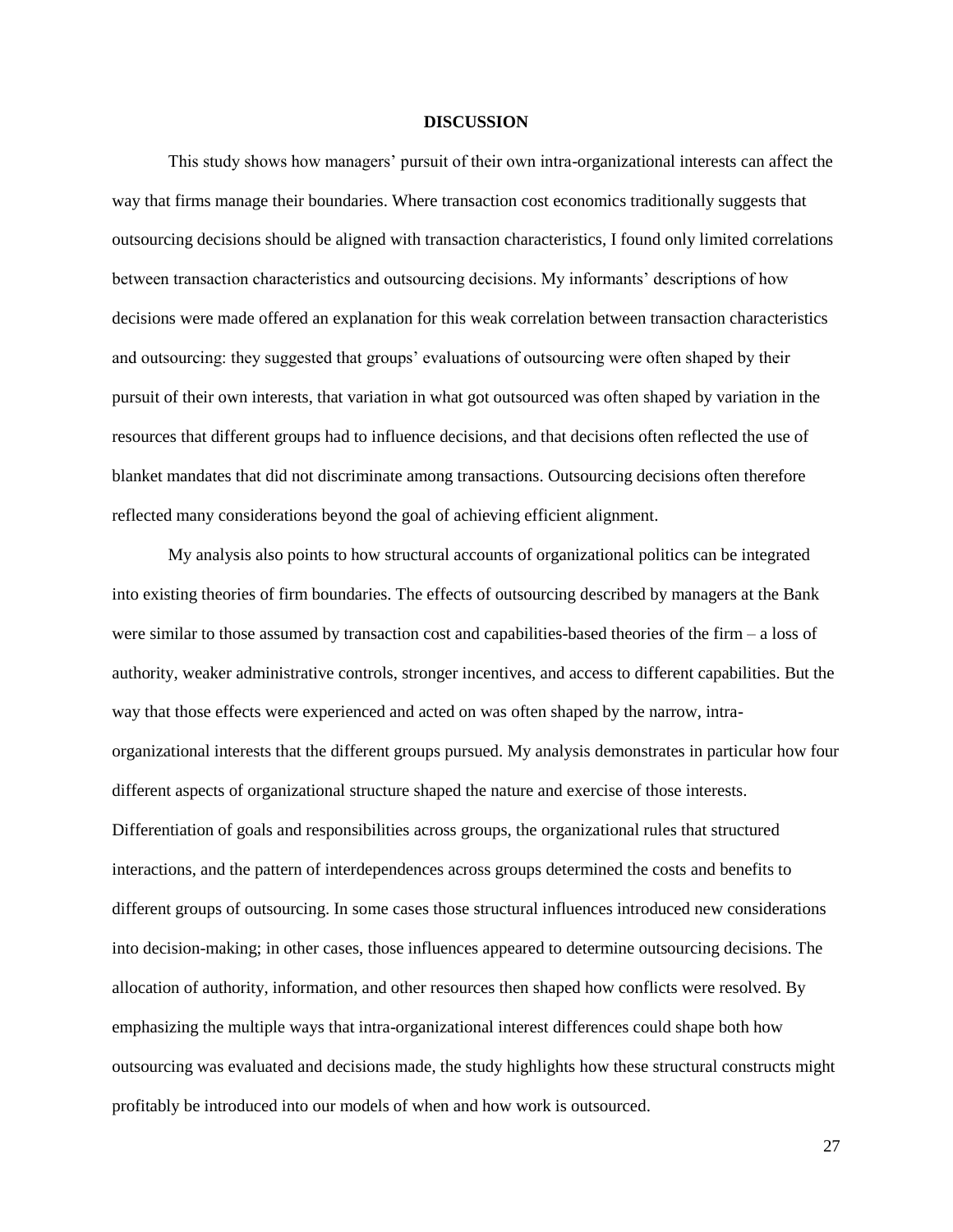#### **An Organization-Level Perspective on Firm Boundaries**

By demonstrating the various ways in which managers' interests can shape outsourcing decisions, this study suggests that firm boundary decisions can be understood as an endogenous outcome of the system of incentives, information and authority that organizational structure creates, acting through that structure's effects on the interests and resources of different groups.

Considering make or buy decisions as a consequence of organizational structure suggests a different perspective on the efficiency of those decisions. I have presented evidence that outsourcing decisions were shaped by such structural considerations as the allocation of goals and authority and the structure of work and controls. Efficiency should therefore ultimately be evaluated at the higher-level of that organizational structure: has the organization been structured in ways that lead to the best possible outcomes? Agency theory suggests that even an optimal structural design will not lead to efficiently aligned make or buy decisions. Whenever managers' actions can be hidden or information is asymmetric, managers will not make "first best" decisions which maximize the interests of the overall organization (Holmstrom 1979; Milgrom and Roberts 1988). The best that can be expected is a "second best" outcome, where the incentives and task assignments are the best possible given the information asymmetries within the organization. Actual outsourcing decisions in real organizations are therefore unlikely to achieve perfect alignment. The best that organizations can achieve is to create the optimal structure in which those decisions will be made.

Of course, the efficiency of that organization's structure will not just depend on whether it leads to more or less aligned outsourcing decisions, but rather on the multitude of different decisions that it influences. Prior work has emphasized that organizational structures are inherently imperfect, being forced to make tradeoffs across such goals as responsiveness and standardization (Dessein et al. 2010), initiative and cooperation (Roberts 2004), and access to information versus incentive alignment (Aghion and Tirole 1997). Managing the firm's boundaries is just one of the outcomes that structure will be designed to influence and may not, therefore, be done very well.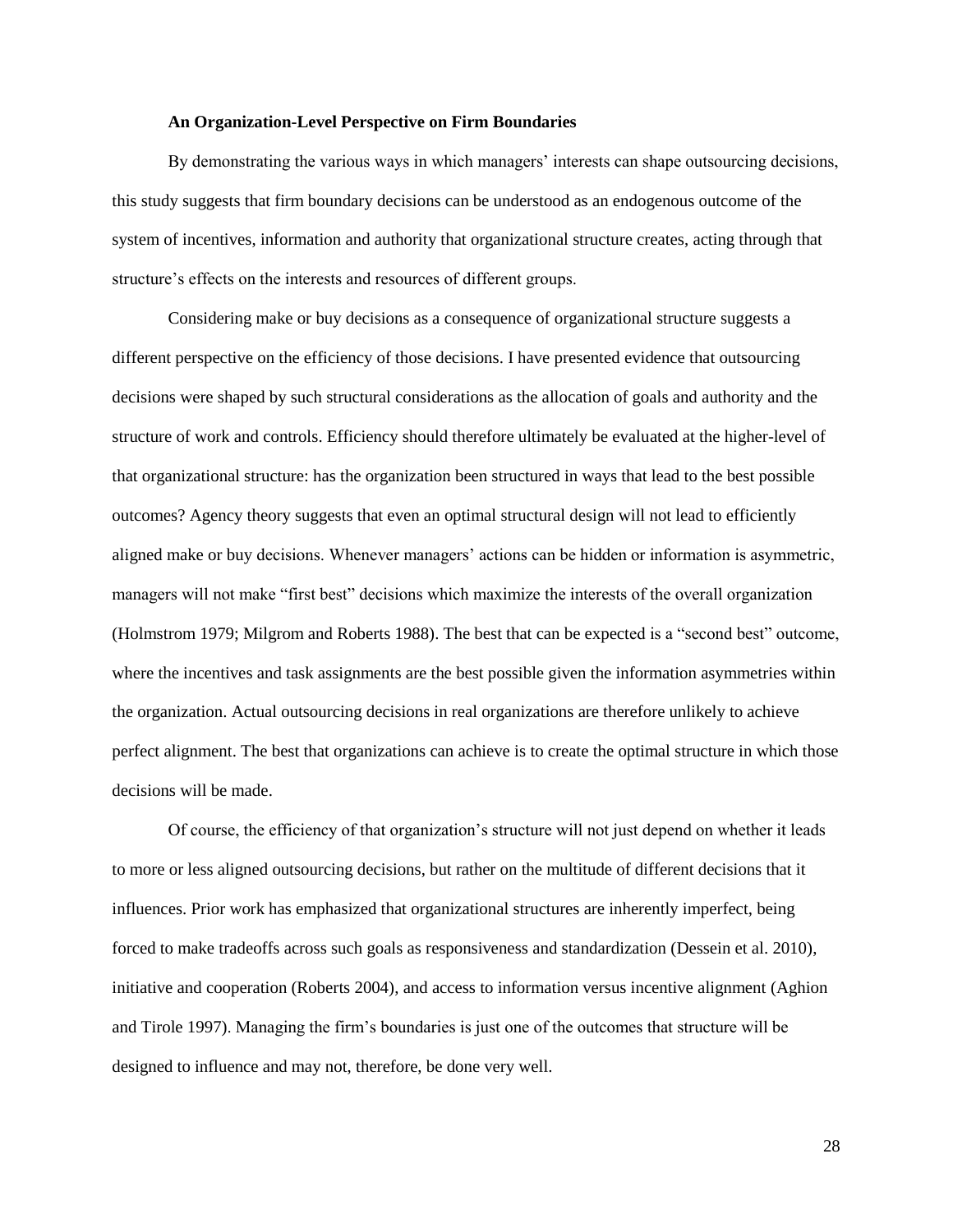This study illustrates how seemingly efficient decisions about how to allocate goals and influence can nonetheless result in misaligned make or buy decisions. I found no evidence that the Bank was substantially worse run and organized than its competitors. The Bank was well-known and respected within its industry, and was seen as a prestigious employer that was able to hire very good people. Examination of financial data also indicates that the Bank was more profitable than the industry average during the years immediately before and after the study.

Similarly, the allocation of resources to influence decisions at the Bank seemed to make sense: authority should accrue to those nearer the top of the organization, who are more likely to have a clearer understanding of the organization and more direct incentive alignment with its overall goals; those with more information by dint of their proximity to a decision should also have influence over how it is taken; it may also make sense for those who contribute more valuable resources to the organization to have extra influence over decisions if they will use that influence to increase their effectiveness, or if it helps the firm to retain their services. Yet the fact that the decision system made sense within the constraints imposed by information asymmetry and incentive misalignment does not mean that the decision outcomes were themselves efficient. Senior managers may have been aligned with the interests of the organization, but they lacked the information to make efficient decisions. While there are good reasons to give influence to project managers and their business clients, their interests often diverge from those of the organization, so that their decisions do not necessarily benefit the organization.

How much these structural influences lead to inefficient firm boundary decisions may depend on how important those boundary decisions are to organizational performance. At the Bank, for example, the scale of the projects that I studied was very small in comparison to the kinds of financial risks that the firm would take on in the course of its day-to-day work. The ability to make aligned outsourcing decisions may not have loomed large in the design of the organizational structure; nor would failures to achieve alignment have substantially increased the risk of organizational failure. Where make or buy decisions have much greater impact on organization viability, we might expect selection pressures to push organizations towards more aligned outsourcing decisions (Argyres and Bigelow 2007; Nickerson and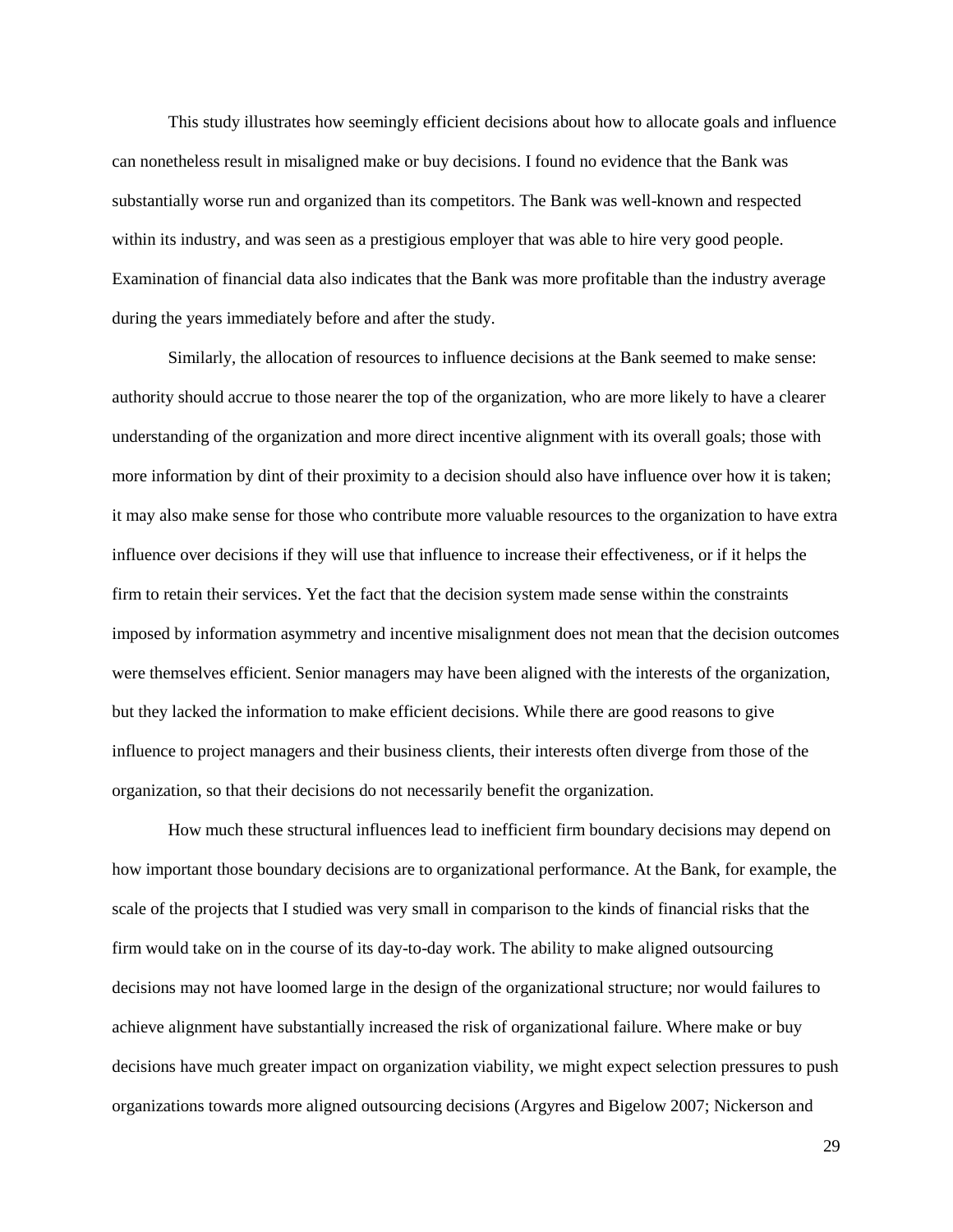Silverman 2003), and the ability to make aligned outsourcing decisions would likely figure more prominently in decisions about the allocation of goals and authority.

#### **Structural Variables for Understanding Firm Boundaries**

Beyond highlighting the role of organizational structure in shaping firm boundaries, the study also advances a specific understanding of how that structure affects decisions, based around how structure shapes and constrains managers' goal pursuit. In particular, the paper demonstrates how four attributes of organizational structure can affect decisions about what and how to outsource.

First, how managers evaluated outsourcing decisions was strongly influenced by the differentiation of goals and responsibilities across groups. Prior work has argued that intra-organizational groups can impose externalities on others within the organization that are hard to account for in transfer pricing schemes, and that managers' decisions therefore fail to account for the full organizational costs of their actions (Argyres and Silverman 2004; Dessein et al. 2010; Radner 1986). Such dynamics affected how managers evaluated vendor capabilities. Consistent with prior theory, those capabilities were important influences on outsourcing decisions at the Bank (Argyres 1996; Jacobides and Hitt 2005). Yet different managers had different responses to those capabilities. Because vendors had worse capabilities than in-house providers along some dimensions, but better capabilities along others, managers' evaluations depended on how those capabilities aligned with those managers' specific goals, and the specific costs that they would incur from outsourcing projects. Whether actors preferred to outsource therefore depended critically on how the capabilities of vendors aligned with their specific goals and responsibilities. Understanding which actors within an organization are responsible for making outsourcing decisions, the kinds of incentives that they are subject to and the activities that they perform, can therefore help us to explain differences in how ostensibly similar transactions are outsourced.

Second, outsourcing decisions were influenced by the nature of the organizational rules within the organization. Williamson (1988, 1991) notes that organizations usually impose stronger controls on internal transactions than external. I found that those differences in controls could allow managers to benefit from the arbitrage opportunities that outsourcing created: where internal controls made it difficult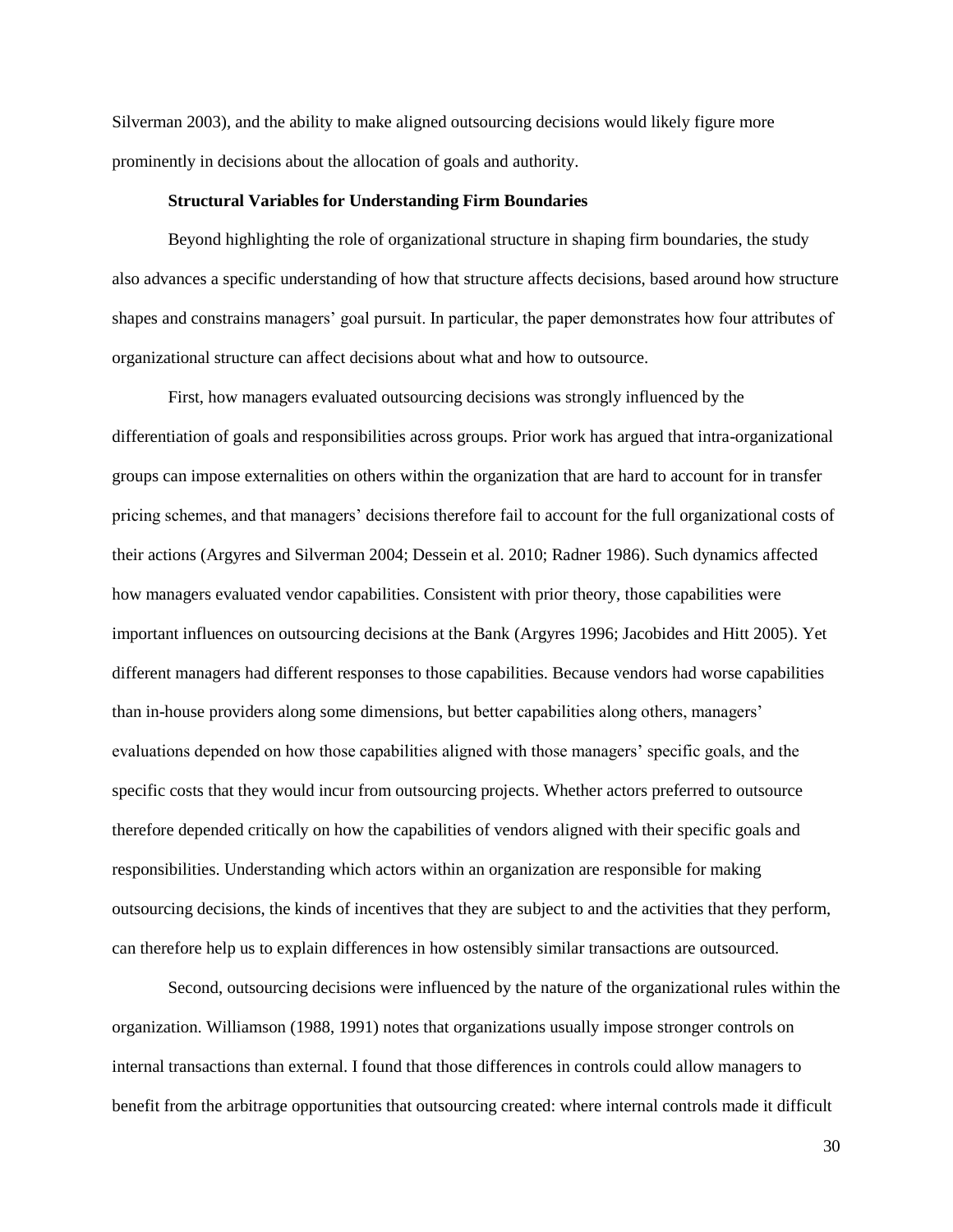to get the work done, outsourcing became more attractive. In these cases, it was not transaction characteristics that promoted outsourcing, as transaction cost economics would suggest: instead it was the problems created by internal rules. The nature of administrative controls may therefore be another variable that shapes outsourcing decisions. In particular, organizations or activities that are more closely governed by administrative controls may be more likely to outsource transactions.

Third, the study demonstrates how the pattern of internal interdependences may affect managers' incentives to outsource. Although structural differentiation assigns particular tasks and goals to each group, workflows across the groups create demands to integrate those activities (Thompson 1967). The resulting demands for mutual adjustment can create problems by increasing the uncertainty that groups face (Gresov and Stephens 1993). I found that an advantage of outsourcing for project managers was the way that it helped them to minimize such interference from business users: because outsourcing entailed greater formalization and a consequent loss of project managers' authority, it was harder for business partners to demand changes. Such restrictions on managers' flexibility are often seen as a limitation of outsourcing (Novak and Stern 2008; Williamson 1991); yet where the main source of uncertainty was other internal constituents, outsourcing could benefit project managers by making it easier for them to resist attempts by other groups to change project requirements.

Previous discussions of the limits of internal organization have noted that the absence of clear contracts prevents owners from committing to a course of action internally in the same way that they can in the market (Baker et al. 2002; Williamson 1985). This study suggests that the difficulties of making commitments within firms do not just affect vertical authority relationships, but also horizontal interdependences within the organization. Furthermore, I show how contracts with an external actor can provide a means of solving these internal problems. Because those contracts commit the entire organization, they can be used by one group to bind the actions of others within their firm.

Based on this analysis, we would expect the uncertainty that managers face from other internal groups to be another structural variable affecting outsourcing decisions. How that uncertainty interacts with the resources groups possess may be complex: groups with many resources may be able to resist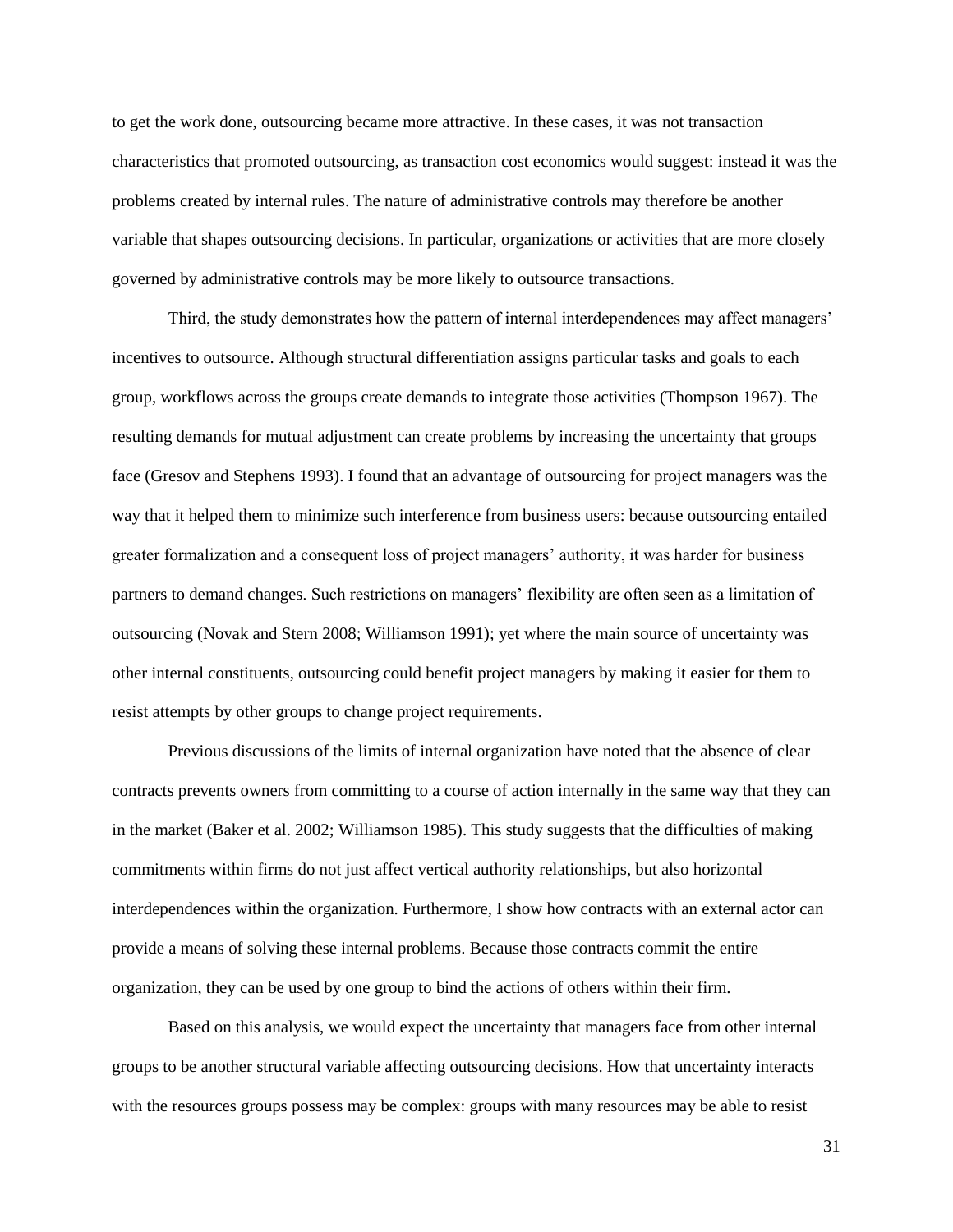demands for mutual adjustment without resorting to external contracts; groups with few resources may not be able to set the terms of contracts. It is therefore likely that the use of contracts to commit other actors is most widespread among groups that have strong influence over the terms of contracts, perhaps because they play the lead role in writing them, but less influence over other aspects of their work.

The study also alerts us to the way that inter-group relationships within firms can affect contract terms. Much work has explored how contracts are designed to fit the needs of transactions and manage the threat of supplier opportunism (Corts and Singh 2004; Crocker and Reynolds 1993; Joskow 1985; Masten and Crocker 1985). This study offers a different perspective on contracting, by suggesting that managers also use contracts to constrain the behavior of other groups within their own organization. In particular, contract terms often reflected groups' attempts to overcome internal objections to outsourcing or prevent other groups from raising the costs of outsourcing.

Fourth, the study shows how outsourcing decisions are affected by the way that organizational structure determines the allocation of authority, information and other resources across groups. Generally, prior work has not explored how variation in the resources of affected parties might shape outsourcing decisions (but see Goodstein et al (1996) for an application to the conflicts between professional and managerial norms). An important implication of my study is that variation in resources may explain outsourcing decisions when groups conflict over whether to outsource. Among the variables that could be used to measure such resources are the hierarchical position of a group, its position in the network structure (Burt 1992), the importance of the resources that it contributes to the organization (Pfeffer and Salancik 1978), and its formal authority to make a decision (March 1994). Transaction cost accounts of firm boundaries have thus far paid little attention to resource dependence theory, yet the assumptions of opportunism and self-interested behavior on which transaction cost economics relies suggests that conflicts will occur in organizations, and that access to resources should help to explain which groups prevail in those conflicts. Tighter integration of transaction cost and resource dependence ideas may therefore benefit both theories.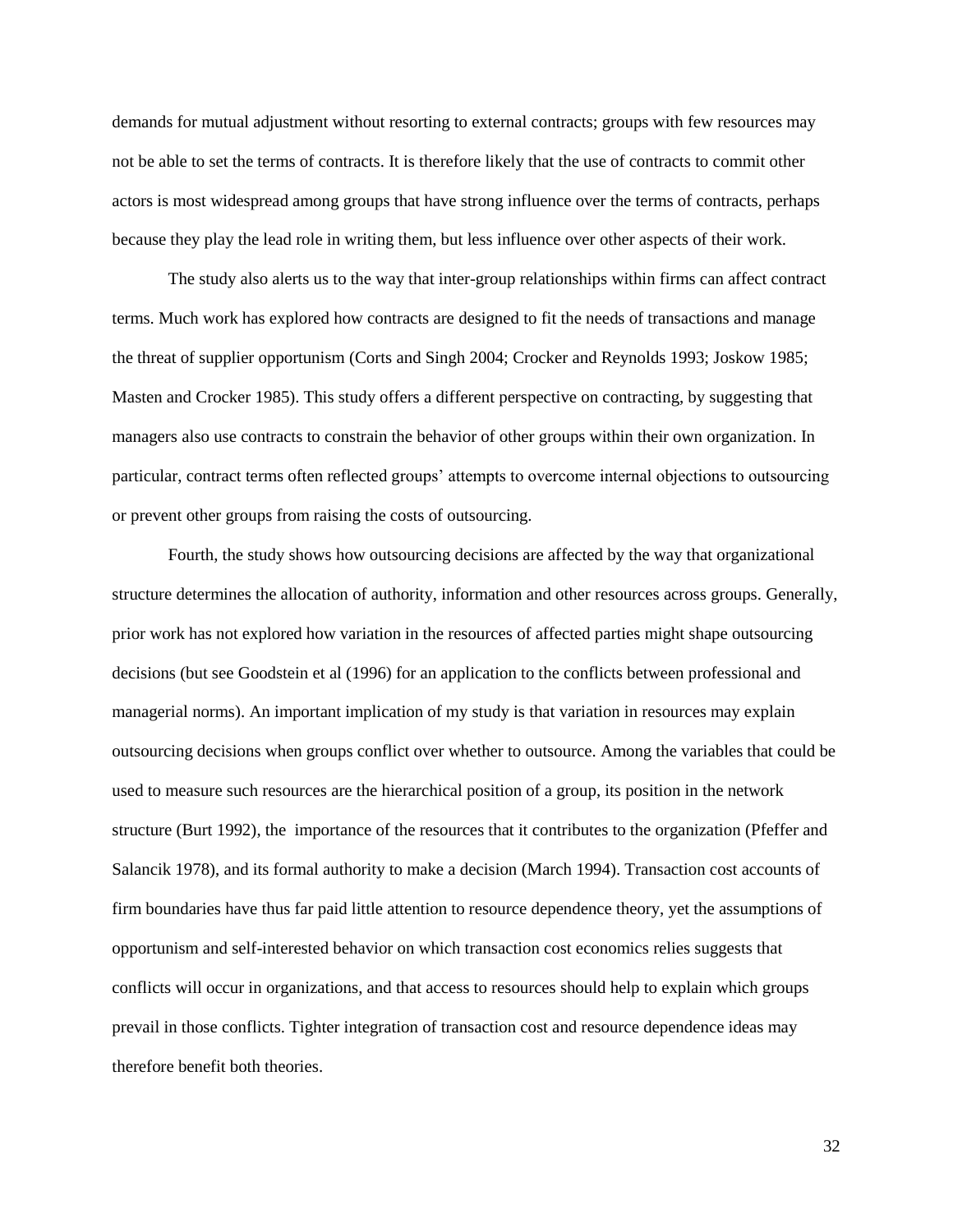#### **Limitations and Future Research**

The use of a single case study for this paper requires caution in generalizing its findings. There is some evidence that similar dynamics occur in other organizations: although not the focus of their various studies or an object of theory development, Kalnins and Mayer (2004:210) noted that fixed price contracts were sometimes a response to internal pressures and Vaast and Levina (2006) provided an example of customers outsourcing IT work because of the weaker administrative controls that applied to external projects. Lacity and Hirschheim (1993) also discussed how the power of IT departments helps to explain the outcomes of outsourcing decisions. It is therefore likely that the importance of intra-organizational interests were not confined to the Bank. In this paper, I extend those observations to develop a more detailed account of why and when intra-organizational interests affect make or buy decisions.

It is also likely that a number of my findings were shaped by specific characteristics of the Bank's structure – indeed, a central implication of my arguments is that different organizational structures are likely to lead to different outsourcing decisions. For example, the decision of the Bank to organize IT departments as cost centers rather than profit centers increased constraints on the way that managers could contract internally; reduced constraints would likely have lowered project managers' incentives to outsource. Increased formalization of internal development or rules that prevented the business from changing requirements might also have reduced the attractiveness of outsourcing. It is also possible that project managers' formal authority to take sourcing decisions increased their influence at the Bank, although their detailed information about the projects would likely have proved a powerful resource in any case. Where the business was able to completely bypass the IT department by outsourcing work (as could happen on occasion, but was outside the scope of this study), the specific constellation of interests and resources would also have been different.

The use of qualitative methods to understand decision making also has limitations. Examining descriptions of decision making can provide unique insight into the mechanisms behind organizational decisions; yet such descriptions can be heavily influenced by self-serving biases. The lack of legitimacy of political processes (Pfeffer 1981) may limit such concerns in this case, by leading managers to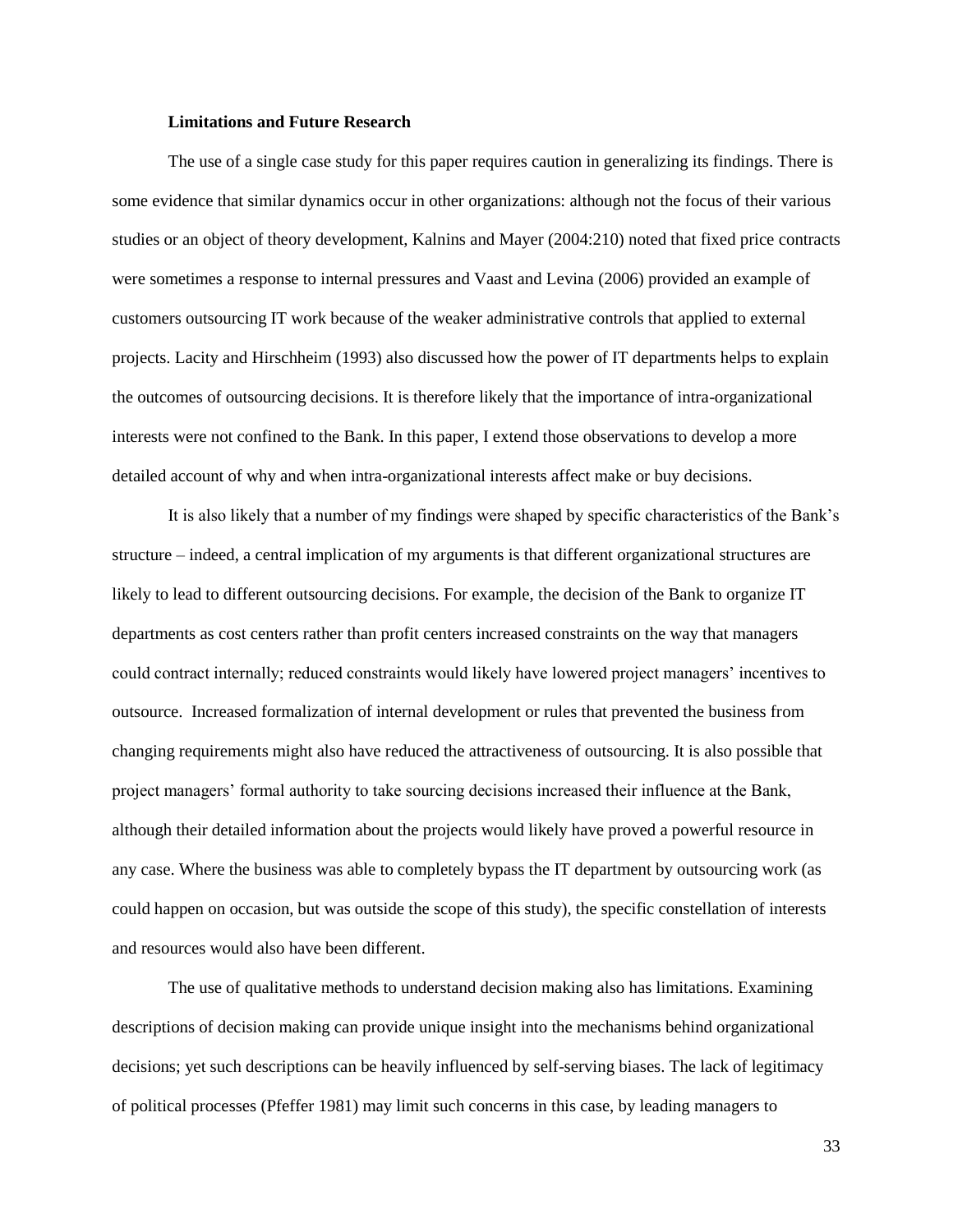understate the influence of intra-organizational conflicts. The qualitative data that I draw on is also unsuited to hypothesis testing. Quantitative validation of the paper's arguments is a critical next step in advancing this research agenda; such research would be particularly valuable for its ability to establish the relative role of intra-organizational interests versus organizational interests in shaping decisions.

A particularly interesting topic for future research is to understand how outsourcing affects politics within organizations. Although this study has largely examined how intra-organizational interests shape outsourcing decisions, its findings also suggest that outsourcing affects the scope and nature of conflicts within the organization. Much political conflict is driven by interdependence and the pressures to coordinate within organizations (Gresov and Stephens 1993). One of the insights of this paper is that outsourcing provides a means for organizational units to alleviate these pressures, both because external contracts can be used to commit other internal actors to a course of action, and because outsourcing provides a means of evading internal administrative controls. If firm boundaries act as a useful resource in managing internal conflicts, then organizations with highly permeable boundaries may prove better able to manage their internal conflicts than organizations that operate as closed systems. Indeed, while much research has explored the effects of external sourcing on transaction performance, the literature is largely silent on how opening up the boundaries of the firm affects the internal management challenges that organizations face (but see Jacobides and Billinger 2006 and Bradach 1997). This study suggests that while extensive penetration of the firm by external suppliers increases the complexity of the organization, it also provides managers with a greater range of tools to manage their internal relationships.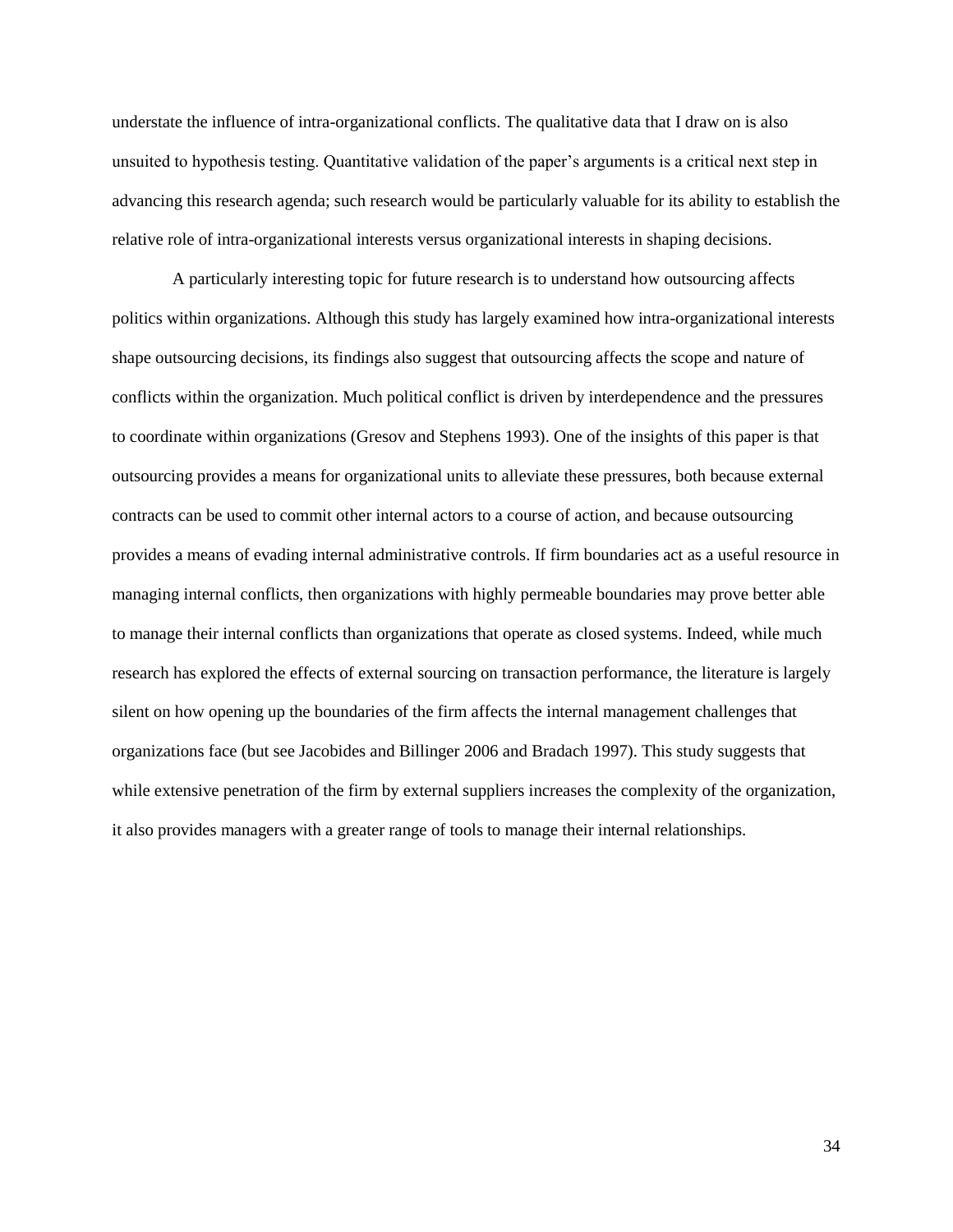Aghion, P., J. Tirole. 1997. Formal and Real Authority in Organizations. *The Journal of Political Economy* **105**(1) 1-29.

Allison, G., P. Zellikow. 1999. *Essence of Decision: Explaining the Cuban Missile Crisis*, 2nd ed. Addison-Wesley Longman, New York.

Anderson, E. 1988. Strategic Implications of Darwinian Economics for Selling Efficiency and Choice of Integrated or Independent Sales Forces. *Management Science* **34**(5) 599-618.

Argyres, N. 1996. Evidence on the Role of Firm Capabilities in Vertical Integration Decisions. *Strategic Management Journal* **17**(2) 129-150.

Argyres, N., L. Bigelow. 2007. Does Transaction Misalignment Matter for Firm Survival at All Stages of the Industry Life Cycle? *Management Science* **53**(8) 1332-1344.

Argyres, N.S. 2009. Internal Organization from a Transaction Cost Perspective. *Advances in Strategic Management* **26** 221-237.

Argyres, N.S., J.P. Liebeskind. 1999. Contractual Commitments, Bargaining Power, and Governance Inseparability: Incorporating History into Transaction Cost Theory. *The Academy of Management Review* **24**(1) 49-63.

Argyres, N.S., B.S. Silverman. 2004. R&D, organization structure, and the development of corporate technological knowledge. *Strategic Management Journal* **25**(8-9) 929-958.

Baker, G., R. Gibbons, K.J. Murphy. 2002. Relational Contracts and the Theory of the Firm. *The Quarterly Journal of Economics* **117**(1) 39-84.

Barney, J. 1991. Special Theory Forum the Resource-Based Model of the Firm - Origins, Implications, and Prospects. *Journal of Management* **17**(1) 97-98.

Bidwell, M.J. 2009. Do Peripheral Workers Do Peripheral Work? Comparing the Use of Highly Skilled Contractors and Regular Employees. *Industrial & Labor Relations Review* **62**(2) 200-225.

Bidwell, M.J. 2010. Problems Deciding: How the Make or Buy Decision Leads to Transaction Misalignment. *Organization Science* **21**(2) 362-379.

Bradach, J.L. 1997. Using the Plural Form in the Management of Restaurant Chains. *Administrative Science Quarterly* **42**(2) 276-303.

Burgelman, R.A. 1994. Fading Memories: A Process Theory of Strategic Business Exit in Dynamic Environments. *Administrative Science Quarterly* **39**(1) 24-56.

Burt, R.S. 1992. *Structural holes: the social structure of competition*. Harvard University Press, Cambridge, MA.

Cohen, M.D., J.G. March, J.P. Olsen. 1972. A Garbage Can Model of Organizational Choice. *Administrative Science Quarterly* **17**(1) 1-25.

Corts, K.S., J. Singh. 2004. The Effect of Repeated Interaction on Contract Choice: Evidence from Offshore Drilling. *Journal of Law, Economics, & Organization* **20**(1) 230-260.

Crocker, K.J., K.J. Reynolds. 1993. The Efficiency of Incomplete Contracts: An Empirical Analysis of Air Force Engine Procurement. *The RAND Journal of Economics* **24**(1) 126-146.

Crozier, M. 1964. *The Bureaucratic Phenomenon*. University of Chicago Press, Chicago.

Cyert, R.M., J.G. March. 1963. *A behavioral theory of the firm*, 2nd ed. Blackwell.

Dean, J.W., Jr., M.P. Sharfman. 1996. Does Decision Process Matter? A Study of Strategic Decision-Making Effectiveness. *The Academy of Management Journal* **39**(2) 368-396.

Dessein, W., L. Garicano, R. Gertner. 2010. Organizing for Synergies. *American Economic Journal: Microeconomics* **2**(4) 77-114.

Dow, G.K. 1987. The function of authority in transaction cost economics. *Journal of Economic Behavior & Organization* **8**(1) 13-38.

Dyer, W.G., Jr., A.L. Wilkins. 1991. Better Stories, Not Better Constructs, to Generate Better Theory: A Rejoinder to Eisenhardt. *The Academy of Management Review* **16**(3) 613-619.

Eccles, R.G., H.C. White. 1988. Price and Authority in Inter-Profit Center Transactions. *The American Journal of Sociology* **94** S17-S51.

Eisenhardt, K.M., L.J.I. Bourgeois. 1988. Politics of Strategic Decision Making in High-Velocity Environments: Toward a Midrange Theory. *The Academy of Management Journal* **31**(4) 737-770.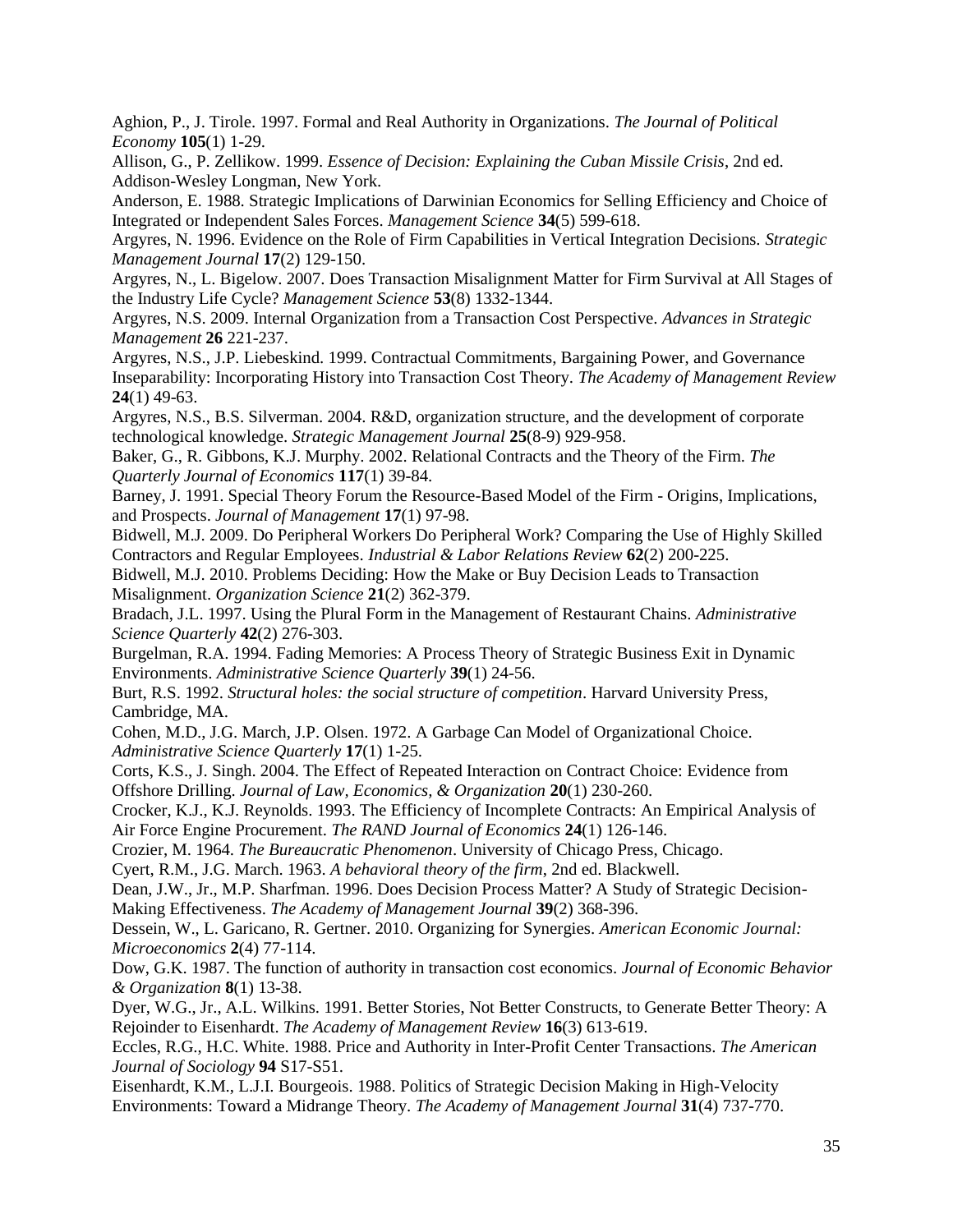Galbraith, J.R. 1974. Organization Design: An Information Processing View. *Interfaces* **4**(3) 28-36. Gavetti, G., D. Levinthal, W. Ocasio. 2007. Neo-Carnegie: The Carnegie School's Past, Present, and Reconstructing for the Future. *Organization Science* **18**(3) 523-536.

Gibbons, R. 1999. Taking Coase Seriously. *Administrative Science Quarterly* **44**(1) 145-157.

Goodstein, J., W. Boeker, J. Stephan. 1996. Professional Interests and Strategic Flexibility: A Political Perspective on Organizational Contracting. *Strategic Management Journal* **17**(7) 577-586.

Gresov, C., C. Stephens. 1993. The Context of Interunit Influence Attempts. *Administrative Science Quarterly* **38**(2) 252-276.

Grossman, S.J., O.D. Hart. 1986. The Costs and Benefits of Ownership: A Theory of Vertical and Lateral Integration. *The Journal of Political Economy* **94**(4) 691-719.

Holmstrom, B. 1979. Moral Hazard and Observability. *The Bell Journal of Economics* **10**(1) 74-91.

Holmstrom, B. 1999. Managerial Incentive Problems: A Dynamic Perspective. *The Review of Economic Studies* **66**(1) 169-182.

Holmstrom, B., P. Milgrom. 1994. The Firm as an Incentive System. *The American Economic Review* **84**(4) 972-991.

Jacobides, M.G., S. Billinger. 2006. Designing the Boundaries of the Firm: From "Make, Buy, or Ally" to the Dynamic Benefits of Vertical Architecture. *Organization Science* **17**(2) 249-261.

Jacobides, M.G., L.M. Hitt. 2005. Losing sight of the forest for the trees? Productive capabilities and gains from trade as drivers of vertical scope. *Strategic Management Journal*, 1209-1227.

Joskow, P.L. 1985. Vertical Integration and Long-Term Contracts: The Case of Coal-Burning Electric Generating Plants. *Journal of Law, Economics, & Organization* **1**(1) 33-80.

Kalnins, A., K.J. Mayer. 2004. Relationships and Hybrid Contracts: An Analysis of Contract Choice in Information Technology. *Journal of Law, Economics, & Organization* **20**(1) 207-229.

Kaplan, S. 2008. Framing Contests: Strategy Making under Uncertainty. *Organization Science* **19**(5) 729- 752.

Klein, P.G. 2005. The make-or-buy decision: lessons from empirical studies. C. Menard, M. Shirley, eds. *Handbook of New Institutional Economics*. Springer, 435-464.

Lacity, M.C., R. Hirschheim. 1993. *Information systems outsourcing: myths, metaphors and realities*. J. Wiley, Chichester, NY.

Langlois, R.N., N.J. Foss. 1999. Capabilities and governance: the rebirth of production in the theory of economic organization. *Kyklos* **52**(2) 201-218.

Lawrence, P.R., J.W. Lorsch. 1967. *Organization and environment. Managing differentiation and integration*. Division of Research, Harvard Business School, Boston, MA.

Macher, J.T., B.D. Richman. 2008. Transaction Cost Economics: An Assessment of Empirical Research in the Social Sciences *Business and Politics*.

Makadok, R., R. Coff. 2009. Both market and hierarchy: An incentive-system theory of hybrid governance forms *Academy of Management Review*. Academy of Management, 297-319.

March, J.G. 1962. The Business Firm as a Political Coalition. *The Journal of Politics* **24**(4) 662-678.

March, J.G. 1994. *A Primer on decision making: How decisions happen*. Free Press, New York.

March, J.G., H.A. Simon. 1958. *Organizations*, 2nd ed. Blackwell, Cambridge, MA.

Markham, S.K. 2000. Corporate Championing and Antagonism as Forms of Political Behavior: An R&D Perspective. *Organization Science* **11**(4) 429-447.

Masten, S.E. 1988. A Legal Basis for the Firm. *Journal of Law, Economics, & Organization* **4**(1) 181- 198.

Masten, S.E., K.J. Crocker. 1985. Efficient Adaptation in Long-Term Contracts: Take-or-Pay Provisions for Natural Gas. *The American Economic Review* **75**(5) 1083-1093.

Milgrom, P., J. Roberts. 1988. An Economic Approach to Influence Activities in Organizations. *The American Journal of Sociology* **94** S154-S179.

Monteverde, K., D.J. Teece. 1982. Supplier Switching Costs and Vertical Integration in the Automobile Industry. *The Bell Journal of Economics* **13**(1) 206-213.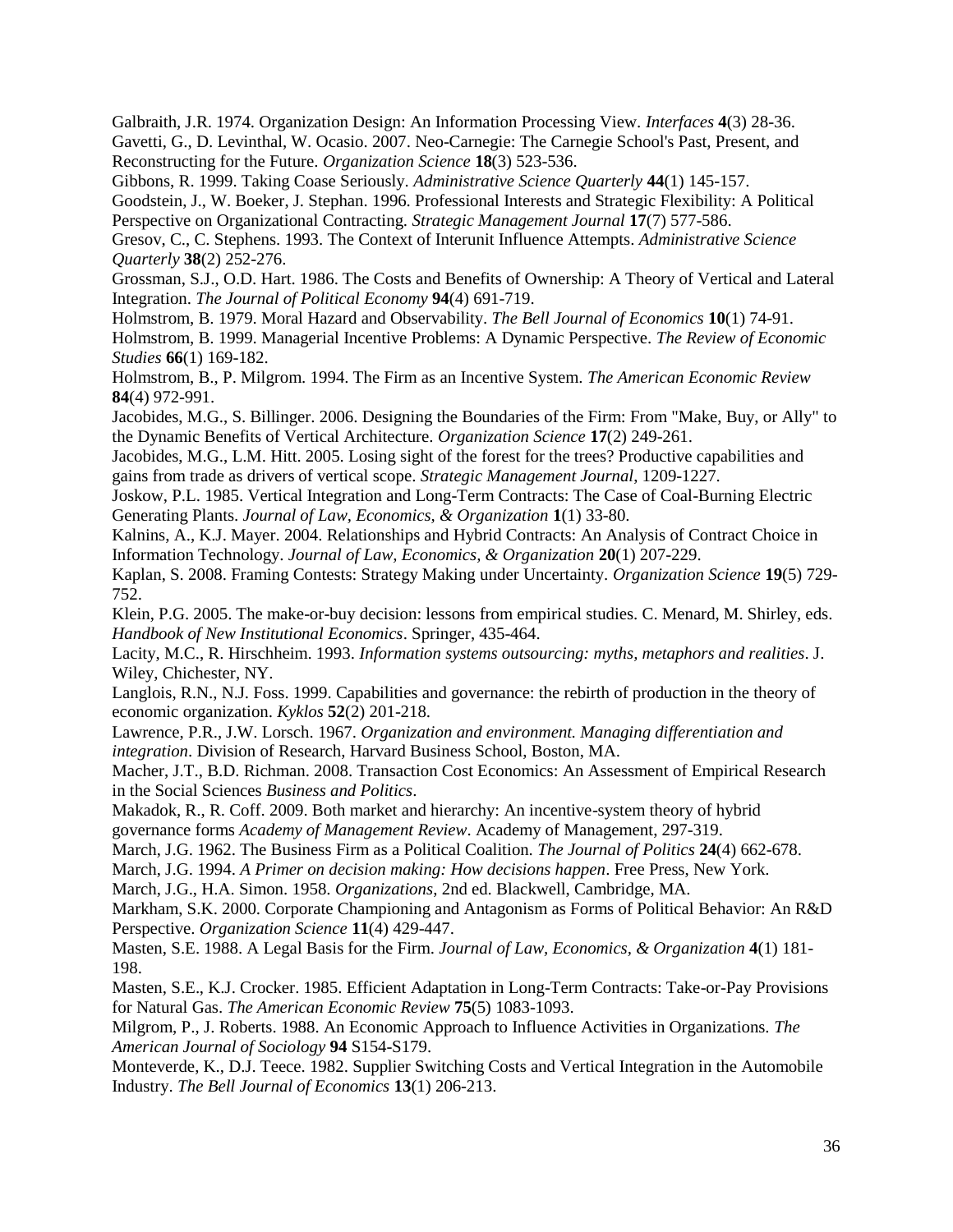Nickerson, J.A., B.S. Silverman. 2003. Why Firms Want to Organize Efficiently and What Keeps Them from Doing so: Inappropriate Governance, Performance, and Adaptation in a Deregulated Industry. *Administrative Science Quarterly* **48**(3) 433-465.

Novak, S., S. Stern. 2008. How Does Outsourcing Affect Performance Dynamics? Evidence from the Automobile Industry. *Management Science* **54**(12) 1963-1979.

Ocasio, W. 1997. Towards an Attention-Based View of the Firm. *Strategic Management Journal* **18** 187- 206.

Pettigrew, A. 1973. *The Politics of Organizational Decision-Making*. Yale University Press, New Haven, CT.

Pfeffer, J. 1981. *Power in Organizations*. Pitman Publishing, Marshfield MA.

Pfeffer, J., G.R. Salancik. 1978. *The external control of organizations : a resource dependence perspective*. Harper & Row, New York.

Poppo, L., T. Zenger. 1998. Testing alternative theories of the firm: Transaction cost, knowledge-based, and measurement explanations for make-or-buy decisions in information services. *Strategic Management Journal* **19**(9) 853-877.

Powell, T.C., D. Lovallo, C.R. Fox. 2011. Behavioral strategy. *Strategic Management Journal* **32**(13) 1369-1386.

Radner, R. 1986. The Internal Economy of Large Firms. *The Economic Journal* **96**(ArticleType: researcharticle / Issue Title: Supplement: Conference Papers / Full publication date: 1986 / Copyright © 1986 Royal Economic Society) 1-22.

Rajan, R.G., L. Zingales. 1998. Power in a Theory of the Firm. *The Quarterly Journal of Economics* **113**(2) 387-432.

Roberts, J. 2004. *The modern firm: organizational design for performance and growth*. Oxford University Press, Oxford.

Shelanski, H.A., P.G. Klein. 1995. Empirical Research in Transaction Cost Economics: A Review and Assessment. *Journal of Law, Economics, & Organization* **11**(2) 335-361.

Stinchcombe, A.L. 1990. Organizing information outside the firm: contracts as hierarchical documents *Information and Organizations*. University of California, Berkeley, CA.

Thompson, J.D. 1967. *Organizations in action*, Transaction ed. McGraw Hill, New York.

Vaast, E., N. Levina. 2006. Multiple Faces of Codification: Organizational Redesign in an IT Organization. *Organization Science* **17** 190-201.

Voyer, J.J. 1994. Coercive Organizational Politics and Organizational Outcomes: An Interpretive Study. *Organization Science* **5**(1) 72-85.

Walker, G., L. Poppo. 1991. Profit Centers, Single-Source Suppliers, and Transaction Costs. *Administrative Science Quarterly* **36**(1) 66-87.

Williamson, O.E. 1981. The Modern Corporation: Origins, Evolution, Attributes. *Journal of Economic Literature* **19**(4) 1537-1568.

Williamson, O.E. 1985. *The Economic Institutions of Capitalism*. Free Press, New York.

Williamson, O.E. 1988. The Logic of Economic Organization. *Journal of Law, Economics, & Organization* **4**(1) 65-93.

Williamson, O.E. 1991. Comparative Economic Organization: The Analysis of Discrete Structural Alternatives. *Administrative Science Quarterly* **36**(2) 269-296.

Winter, S.G. 1988. On Coase, Competence, and the Corporation. *Journal of Law, Economics, & Organization* **4**(1) 163-180.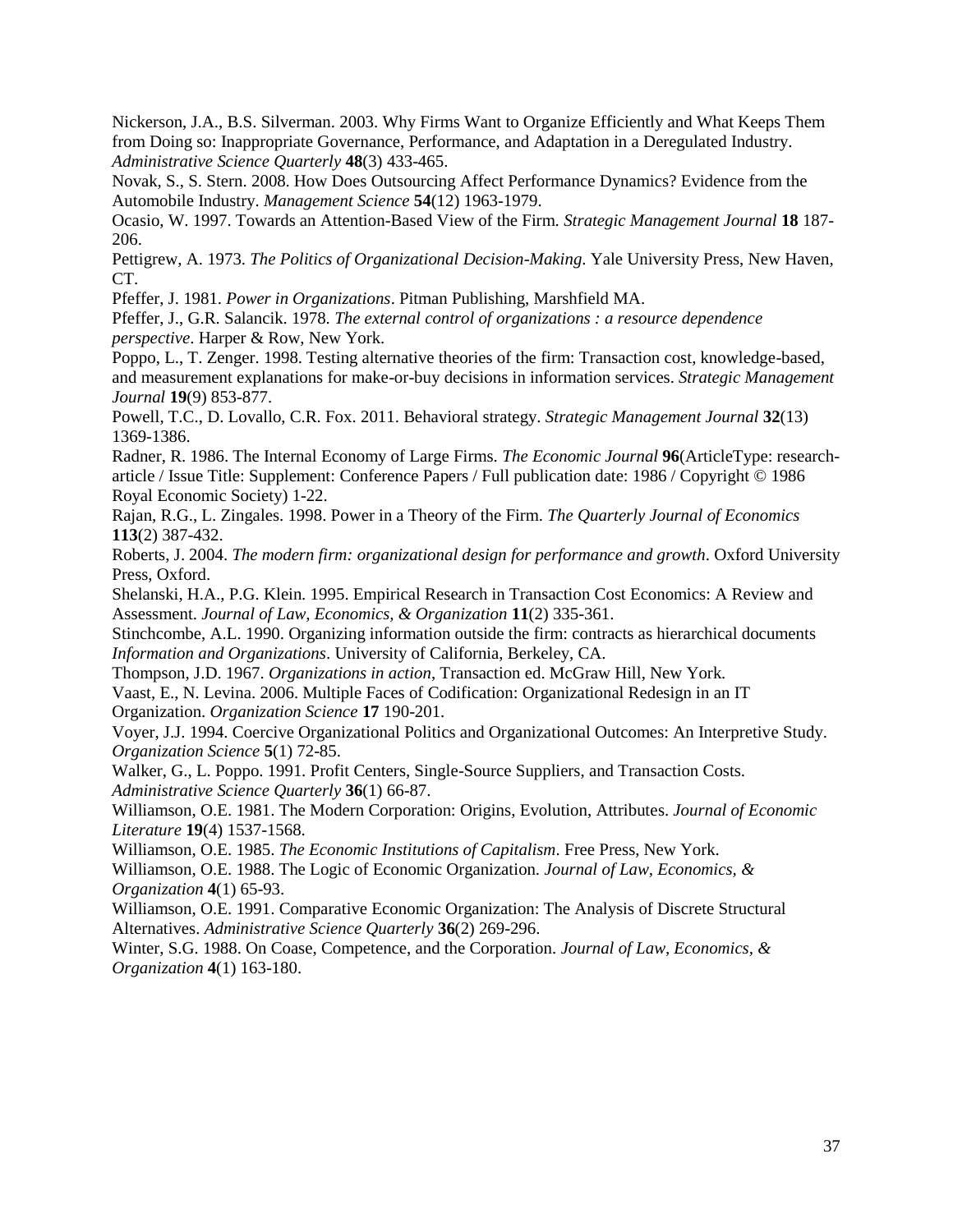# **TABLE 1: COMPARISON OF OUTSOURCED AND INTERNAL PROJECT**

|                                                                  | <b>Outsourced</b> |          | <b>Internal</b> |          |
|------------------------------------------------------------------|-------------------|----------|-----------------|----------|
|                                                                  | Mean              | Std. Dev | Mean            | Std. Dev |
| <b>Need for Firm Specific Knowledge</b>                          |                   |          |                 |          |
| Percent time modifying existing systems                          | $65.5*$           | 43.0     | 85.3            | 26.7     |
| Project involves implementing third party<br>application $(1-0)$ | 0.3               | 0.21     | 0.2             | 0.16     |
| Extent of expected future enhancements to<br>project $(1-7)$     | 3.6               | 1.8      | 3.3             | 1.9      |
| Percent time spent on business issues                            | 19.5              | 13.2     | 24.6            | 18.1     |
| <b>Project Importance</b>                                        |                   |          |                 |          |
| System business criticality (1-7)                                | 4.6               | 2.1      | 4.3             | 2.1      |
| Project importance to senior management<br>$(1-7)$               | 5.9               | 1.6      | 5.2             | 1.6      |
| Project time pressure $(1-7)$                                    | $5.7*$            | 1.3      | 4.6             | 1.4      |
| <b>Ability to Write Complete Contracts</b>                       |                   |          |                 |          |
| Stability of business processes (1-7)                            | 4.8               | 2.0      | 4.7             | 1.5      |
| Dependence on other teams (1-7)                                  | 3.3               | 1.7      | 3.5             | 2.1      |
| Need for expertise (1-7)                                         | 4.9               | 1.2      | 5.1             | 1.2      |
| Need for innovation (1-7)                                        | 4.5               | 1.5      | 4.8             | 1.5      |
| Percent change in requirements                                   | 15.0              | 14.3     | 16.2            | 16.4     |
| <b>Project Size</b>                                              |                   |          |                 |          |
| Number of people <sup>a</sup>                                    | 7.1               | 3.5      | 6.2             | 3.1      |
| Duration (months)                                                | 7                 | 4.5      | 8.2             | 3.5      |
| Number of projects                                               |                   | 10       |                 | 46       |

#### **CHARACTERISTICS**

<sup>a</sup> excluding project manager. For outsourced projects, total includes Bank personnel involved with the project

\* difference from internal projects is significant at the 5% level

All data comes from surveys of project managers. The project managers were asked about the percent of project time that was spent on various activities. They were also asked to rate the project against a number of criteria on a scale of 1-7, where 1 would be the lowest possible project at the Bank, 4 would be the average project, and 7 would be the highest project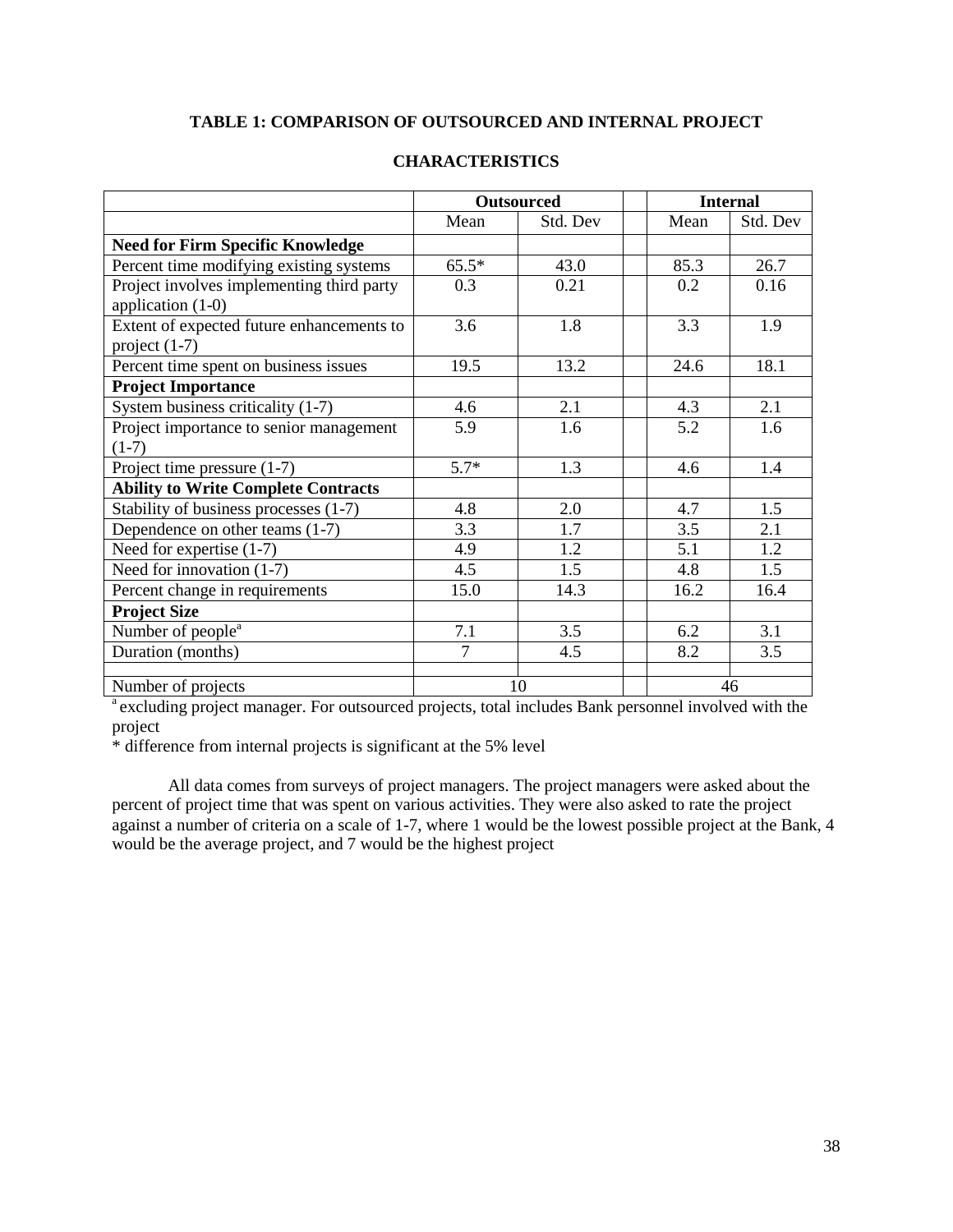# **TABLE 2: EFFECTS OF INTRA-ORGANIZATIONAL INTERESTS ON THE EVALUATION OF OUTSOURCING**

|                                                           | Differentiated interests and the evaluation of firm<br>boundaries                                                                                                                                                                                                                                                                                                                                                                                                                                                                                                              | <b>Rules arbitrage</b>                                                                                                                                                                                                                                                                                                                                                                                                                     | <b>Contracting Externally to Reduce Internal Uncertainty</b>                                                                                                                                                                                                                                                                                                                                                                                                                                                                                                                                                       |
|-----------------------------------------------------------|--------------------------------------------------------------------------------------------------------------------------------------------------------------------------------------------------------------------------------------------------------------------------------------------------------------------------------------------------------------------------------------------------------------------------------------------------------------------------------------------------------------------------------------------------------------------------------|--------------------------------------------------------------------------------------------------------------------------------------------------------------------------------------------------------------------------------------------------------------------------------------------------------------------------------------------------------------------------------------------------------------------------------------------|--------------------------------------------------------------------------------------------------------------------------------------------------------------------------------------------------------------------------------------------------------------------------------------------------------------------------------------------------------------------------------------------------------------------------------------------------------------------------------------------------------------------------------------------------------------------------------------------------------------------|
| <b>Effect of Firm</b><br><b>Boundary</b>                  | Access to different capabilities provided by vendors<br>"Ultimately it comes down to dollars. If all else were<br>equal, then I would prefer to do things with<br>employees. However, all else is not equal, and the<br>difference is dollars." (Technology Manager)<br>"I think that domain expertise is essential for these<br>projects to work well We get a lot of complaints<br>about this issue from our teams, who find that [the<br>vendors] don't have the necessary domain specific<br>knowledge." (Sourcing Manager)                                                | Weaker administrative controls applied to<br>internal transactions than external<br>transactions<br>"From a corporate bureaucracy role, it is<br>easiest to bring in an [outsource vendor,<br>including a systems integrator], next easiest<br>to bring on [an independent contractor],<br>then an employee. And [independent<br>contractor] and employee are closer<br>together than they are to an outside<br>vendor." (Project Manager) | External projects governed by more formalized, binding<br>agreements<br>"When you are working across companies, it forces much<br>more accountability. Hand-offs must be much cleaner.<br>[Offshore vendor] are accountable for everything that they<br>do. This does not tend to be the case when you are working<br>with internal people." (Line Manager)                                                                                                                                                                                                                                                        |
| Source of<br>Intra-<br>Organizational<br><b>Interests</b> | Differentiated structure gives groups different goals<br>and responsibilities<br>"It is because of the way that the system is set up -<br>they are rewarded for delivering things on time and<br>on budget. As a result they push to get the biggest<br>budgets and the longest timelines that they can."<br>(Line Manager)                                                                                                                                                                                                                                                    | Administrative controls can interfere with<br>groups' ability to meet their goals<br>"If you have a new project you need<br>resources, and don't have enough<br>employees, and can't hire because of hiring<br>freezes" (Project manager)                                                                                                                                                                                                  | Demands for changes by internal clients disrupt project<br>managers' work<br>"I was absolutely rigid about documenting the requirements<br>to a really low level. I got burned in my previous project and<br>wanted to make sure that it wouldn't happen again. The<br>business are really not very good at documenting their<br>questions I worked very hard to get them to articulate the<br>project requirements." (Project Manager)                                                                                                                                                                            |
| <b>Effects</b> on<br><b>Evaluation of</b><br>Outsourcing  | Evaluation of outsourcing depends on whether<br>vendor capabilities align with specific interests of<br>group involved<br>"Working with [offshore vendors] has proved to be<br>difficult though. They are in different time zones,<br>there is less communication, they need to get to<br>understand the legacy systems and there is a need to<br>get the business to really think deeply about what<br>they want up front. As a result, they [project<br>managers] have ended up with a lot of people going<br>around saying "[offshore vendors] suck". (Sourcing<br>Manager) | Groups prefer outsourcing when internal<br>controls prevent them from meeting their<br>goals<br>"I almost think the firm purposely puts very<br>intentional road blocks to bringing on<br>permanent staff, because at the most senior<br>levels of the firm they want to rigidly control<br>headcount and spend, but it causes this<br>other thing [the use of systems integrators]<br>to go up." (Project Manager)                        | Outsourcing can benefit project managers by reducing<br>business changes to requirements during projects<br>"I insisted no changes would be made unless they were<br>severity 1 as I realized that in order to have a successful<br>project we had to freeze things as they left shore and went off.<br>We held the line - more strict than usual - we operate that<br>way as a rule when things go offshore. It's a benefit of what<br>we do [going offshore] - a way of enforcing [with the<br>business]- "This is what you are going to get, so you'd better<br>get it right the first time." (Project Manager) |
| <b>Summary of</b><br><b>Evidence</b>                      | Conflicts observed between project managers<br>$\bullet$<br>and staff over offshore vendors, based on cost<br>versus expertise<br>Conflicts observed between project managers<br>$\bullet$<br>and staff over use of systems integrators, based<br>on cost versus expertise                                                                                                                                                                                                                                                                                                     | Managers describe outsourcing projects<br>$\bullet$<br>because systems integrators are easier to<br>hire than internal resources<br>Managers discuss preference for<br>outsourcing because of ability to hold<br>vendors to fixed price                                                                                                                                                                                                    | Managers describe ability to commit business clients to<br>$\bullet$<br>requirements and reduce business interference in ongoing<br>projects as an advantage of outsourcing                                                                                                                                                                                                                                                                                                                                                                                                                                        |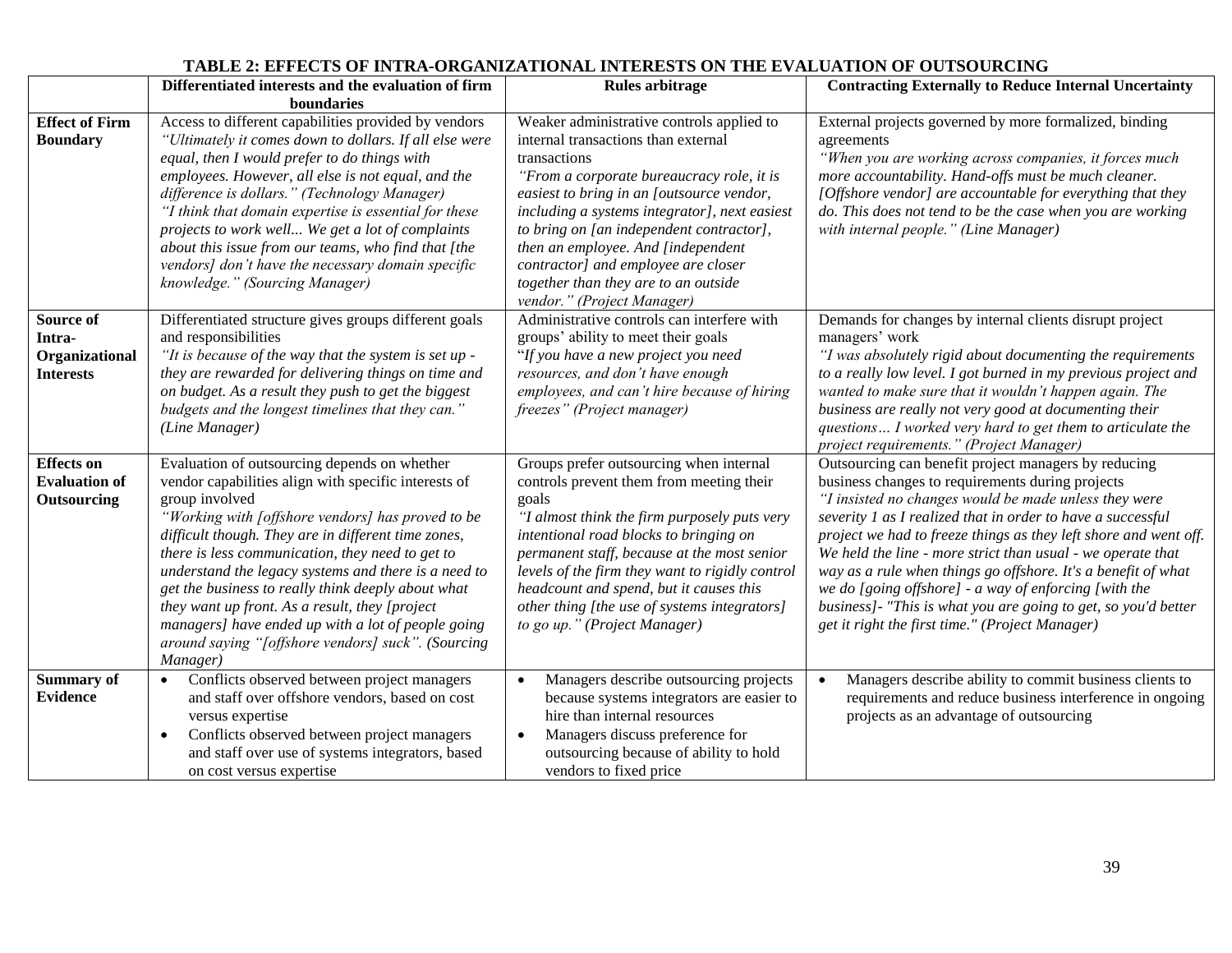|                                | TABLE 3. EFFECTS OF CONFLICT ON OUTSOURCING DECISIONS                                                                                                                                                                                                                                                                                                                            |                                                                                                                                                                                                                                                                                                                                                                                                                                                                                                                                                          |  |  |  |  |
|--------------------------------|----------------------------------------------------------------------------------------------------------------------------------------------------------------------------------------------------------------------------------------------------------------------------------------------------------------------------------------------------------------------------------|----------------------------------------------------------------------------------------------------------------------------------------------------------------------------------------------------------------------------------------------------------------------------------------------------------------------------------------------------------------------------------------------------------------------------------------------------------------------------------------------------------------------------------------------------------|--|--|--|--|
|                                | <b>Resources as a determinant of outcomes</b>                                                                                                                                                                                                                                                                                                                                    | <b>Contracting for External Audiences</b>                                                                                                                                                                                                                                                                                                                                                                                                                                                                                                                |  |  |  |  |
| Group<br><b>interests</b>      | Secure make or buy decision that meets group<br>٠<br>goals<br>"I want to capture data that will incentivize the [project<br>managers] to use [offshore vendors]. A lot of them do<br>not want to use them, possibly because of the<br>implications for their development teams." (Sourcing<br>manager)                                                                           | • Overcome resistance to outsourcing<br>• Minimize costs of outsourcing<br>"[Doing a project Fixed Price] is desirable from<br>a lot of perspectives. As a project manager it is<br>tougher to sell, but it helps to validate the sell.<br>Finance understands exactly what the cost is."<br>(Sourcing Manager)                                                                                                                                                                                                                                          |  |  |  |  |
| Sources of<br><b>Influence</b> | Hierarchical authority<br>$\bullet$<br>Access to information<br>$\bullet$<br>Contribution of resources<br>$\bullet$                                                                                                                                                                                                                                                              | • Involvement in writing contracts                                                                                                                                                                                                                                                                                                                                                                                                                                                                                                                       |  |  |  |  |
| <b>Effects</b>                 | Variation in make or buy decisions reflects variation in<br>resources available to groups to influence decisions<br>"It took a long time to get people working with [offshore<br>vendors]. It was basically achieved by getting lots of<br>high level management support to encourage / shame<br>people into signing up for targets and then achieving<br>them." (Staff Manager) | Contract terms reflect need to persuade internal<br>actors of benefits of outsourcing and prevent<br>internal actors from engaging in costly behavior<br>"[Are the contract terms about disciplining you<br>or the vendors?] Probably disciplining us. The<br>vendor will do what we ask them to do. If we ask<br>them to go in a different direction, they will. [is<br>it disciplining you or your stakeholders?] Both<br>- the engagement managers on the Bank side as<br>well as the stakeholders - our clients and<br>customers. (Project Manager)" |  |  |  |  |
| <b>Evidence</b>                | Project managers' descriptions of reasons for<br>$\bullet$<br>outsourcing specific projects (Table 4)<br>Staff managers' descriptions of reasons for cross-<br>$\bullet$<br>group differences in outsourcing                                                                                                                                                                     | Project and staff managers' descriptions of<br>$\bullet$<br>contracting process (Table 5)                                                                                                                                                                                                                                                                                                                                                                                                                                                                |  |  |  |  |

# **TABLE 3: EFFECTS OF CONFLICT ON OUTSOURCING DECISIONS**

### **TABLE 4: RATIONALES FOR OUTSOURCING PROJECTS**

| Category                          | Count          | <b>Example Quotes</b>                                          |
|-----------------------------------|----------------|----------------------------------------------------------------|
| Senior management pressure /      | $\overline{4}$ | "The offshore vendors – it was the direction the overall tech  |
| mandates                          |                | group was going in at the Bank."                               |
| <b>Restricted availability of</b> | 3              | "We knew we had increased demand – we had a lot of work        |
| internal resources                |                | and no manpower to do it in a timely fashion."                 |
| <b>Cost</b>                       | $\overline{4}$ | "They had available technology knowledge and were cost         |
|                                   |                | effective"                                                     |
| <b>Stability of requirements</b>  | 3              | "Once the specs are very well defined and the analysis has     |
|                                   |                | been done – go and code it – that can be done offshore."       |
| Well defined project              | 3              | "It was also that we don't have to deal with the               |
|                                   |                | communication problem of defining requirements $-$ it had a    |
|                                   |                | well defined boundary: we want something that functions        |
|                                   |                | exactly like this."                                            |
| Project was not critical          | 3              | "If it's not a highly critical app"                            |
| <b>Project was simple</b>         | 1              | "The level of difficulty of the project. The requirements      |
|                                   |                | were not as difficult as they might have been $-$ in fact this |
|                                   |                | project was less difficult across the whole project lifecycle, |
|                                   |                | including the requirements."                                   |
| <b>Outsourcers already have</b>   | $\overline{c}$ | "They had become the domain experts on this system."           |
| knowledge of system               |                |                                                                |

Based on coding of 10 outsourced projects. Categories describe reasons given for outsourcing the project. Counts represent counts of projects for which this reason was mentioned. Counts are not exclusive.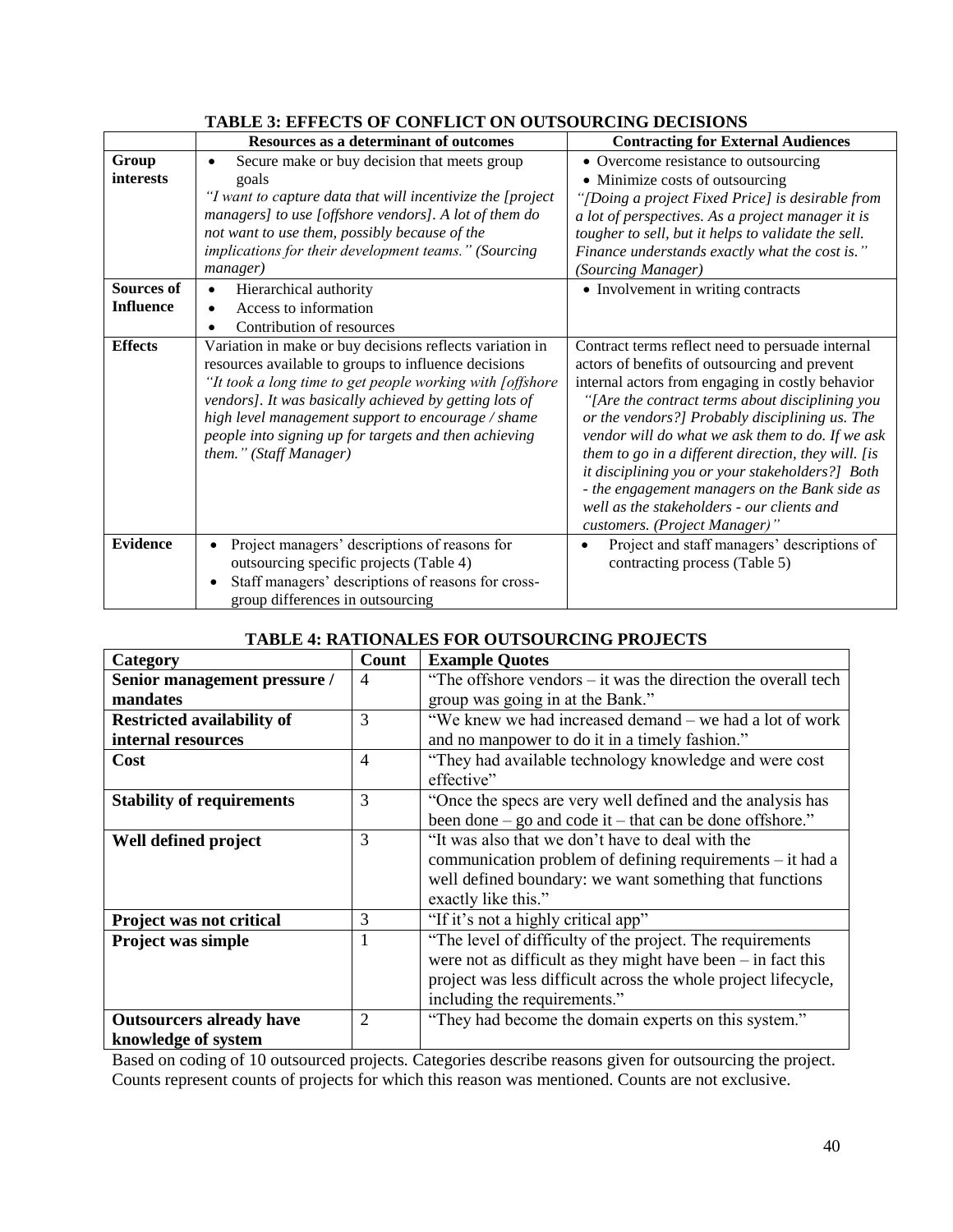#### **Counts Reasons** Staff/ senior Proj mgrs Total **Examples Effects of Internal Conflicts Using terms to convince others** 3 3 6 Penalties sell inside 1 1 1 2 [Penalties] "are only there to make the people in tech sourcing feel warm and fuzzy. This is only for the people who haven't engaged in these projects." Certainty helps convince Finance 1 2 3 Why FP? That is a Bank preference... There is bidirectional intent. It assists the vendor - we want to try to avoid scope creep and price creep - the vendor is incented to stop the client from increasing the scope. It also helps finance to stick a number around something, when there is a relative degree of uncertainty" Security terms sell to other parties 1 0 1 The reason for this [the use of strong controls] is that there are always a lot of naysayers and these tend to be the first objections that they come up with. With these strong controls they are able to say "we have these controls - do you have these here? Do you have these sort of provisions with your consultants?" **External terms as internal discipline** 0 4 4 Disciplining scope creep  $\begin{vmatrix} 0 & 3 & 3 \end{vmatrix}$  [Is a price cap about disciplining you or disciplining the vendor?] Probably disciplining us. The vendor will do what we ask them to do. If we ask them to go in a different direction, they will. Directing how managers interact with vendors  $\begin{bmatrix} 0 & 1 \end{bmatrix}$  The penalties are really there to raise awareness among the managers about managing the [offshore vendors]. Managers have entered into the relationship as if they were still working with [independent contractors]. It is very much "you are now attached to my team and will now do what I say."… Using these measures forces managers to evaluate vendors' performance." **Management of Vendors Ability to set incentives** 3 3 3 6 Textle Price relieves the burden of having to manage the work carefully. The [vendors] really focus on getting it on line" **Ability to define work** 3 5 8 With a fixed cap project, you have these milestones and also deliverables to agree against. With Fixed Price projects, you need that box nailed down. **Not needing to manage work** 2 1 3 With a Fixed Price project, you manage to the SLAs. With a Time and Materials project, you generally end up managing to individuals, even though there is an SLA." **Ability to name individuals taking part** 2 0 2 Under Time and Materials you have this ability to specify which individuals will work on a project" **Other Knowing budget** 2 3 5 Everyone hates variable cost. They want a fixed price." **Vendor takes on risk**  $\begin{vmatrix} 1 & 1 & 2 \end{vmatrix}$  "When someone does a project on a T&M basis there is more risk for the vendor to charge you more than expected. When they do it on a Fixed Price basis, they take on the risk of managing it to that dollar." **Learning** 2 0 2 <sup>"</sup>[Increased use of detailed performance standards] is just a sign of the process maturing. Managers are realizing more that [detailed contracts] are important. They're being told by their managers, by the audit group and by the classes that these are important. Also, a lot of them are likely to be learning from earlier mistakes."

# **TABLE 5: RATIONALES FOR CONTRACT TERMS**

Counts based on numbers of managers reporting theme. Based on interviews with 16 managers who discussed contract terms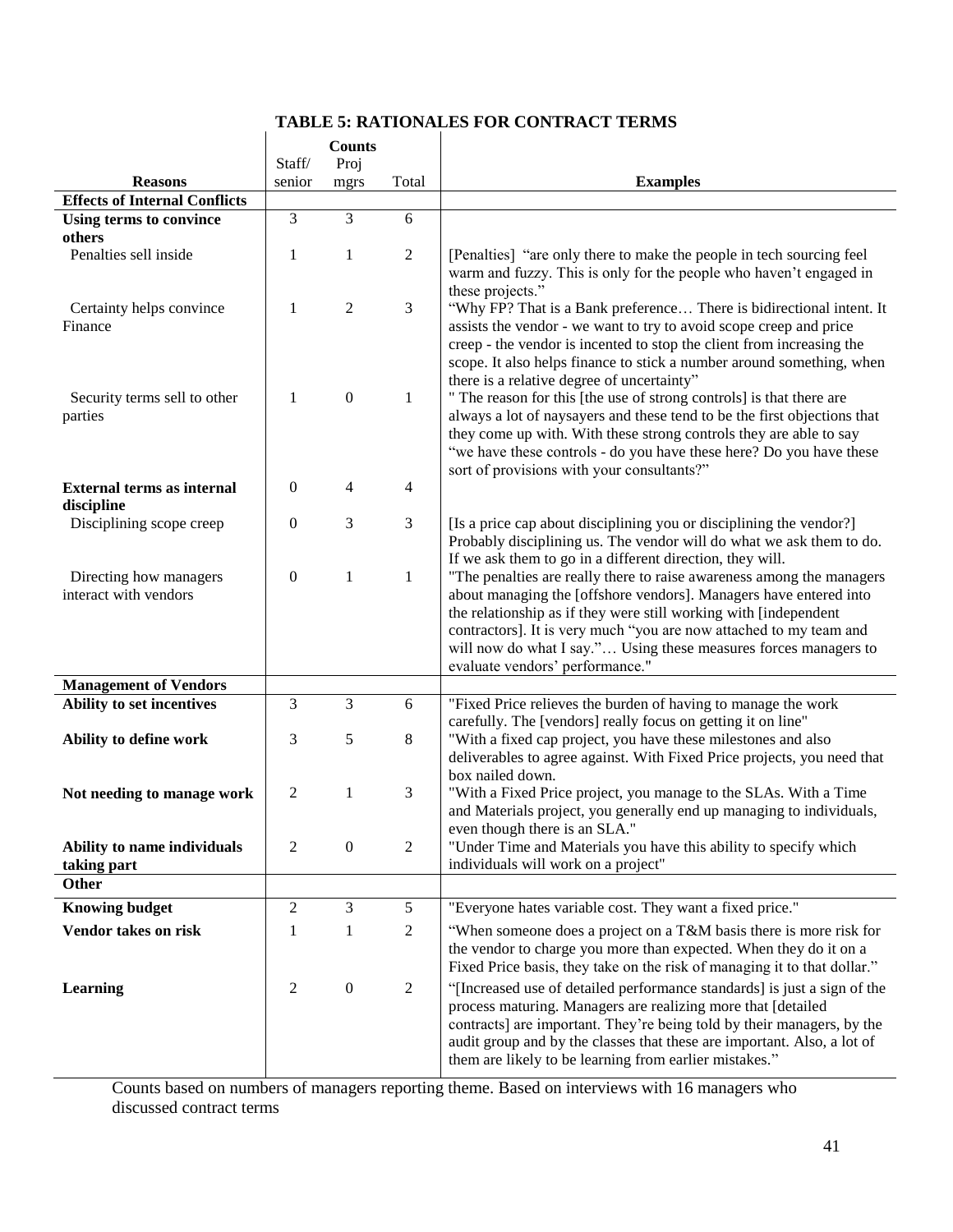#### **APPENDIX: SURVEY ADMINISTRATION**

In order to collect detailed data on how projects were governed in practice, I surveyed the project managers of completed projects using a structured questionnaire. For two of the outsourced projects, I was not able to interview the manager directly, but instead interviewed the liaison between the client's group and the outsourced vendor. In these cases, however, the individual had been closely enough involved in the project to provide a detailed description of the project and its governance. The questionnaire contained a mixture of quantitative and qualitative questions about project characteristics and governance, and was developed following interviews with several managers. The surveys were administered face-to-face or over the telephone, and took between one and two hours to complete.

In order to generate a sample of in-house projects to survey, I constructed a list of the largest inhouse new development projects that had been carried out in the Consumer division during the previous year. Out of the 190 projects identified, I was able to identify 63 project managers who had managed 124 of these projects. I surveyed 44 of these project managers, which represented a response rate of 70%. Because outsourced and insourced development projects were much fewer in number at the time of the survey, I was not able to use a similar sampling strategy for them. Instead I used a convenience sample of managers that I was put in touch with through the outsourcing relationship managers. All of the insourced projects were inside the "Consumer" division. However, seven of the ten outsourced projects surveyed were in other Business Units, as Consumer was a late adopter of outsourcing. Although this sampling strategy is far from ideal, it did contain managers who had had both positive and negative experiences with outsourcing.

I surveyed 2 insourced projects and 10 outsourced projects, representing response rates of 66% and 91% respectively. The projects surveyed represent a very small proportion of the work carried out by the Bank over the course of the year (of the order of 1% of total man hours). They also represent an oversampling of outsourced and insourced projects, relative to the total hours worked in each of these modes.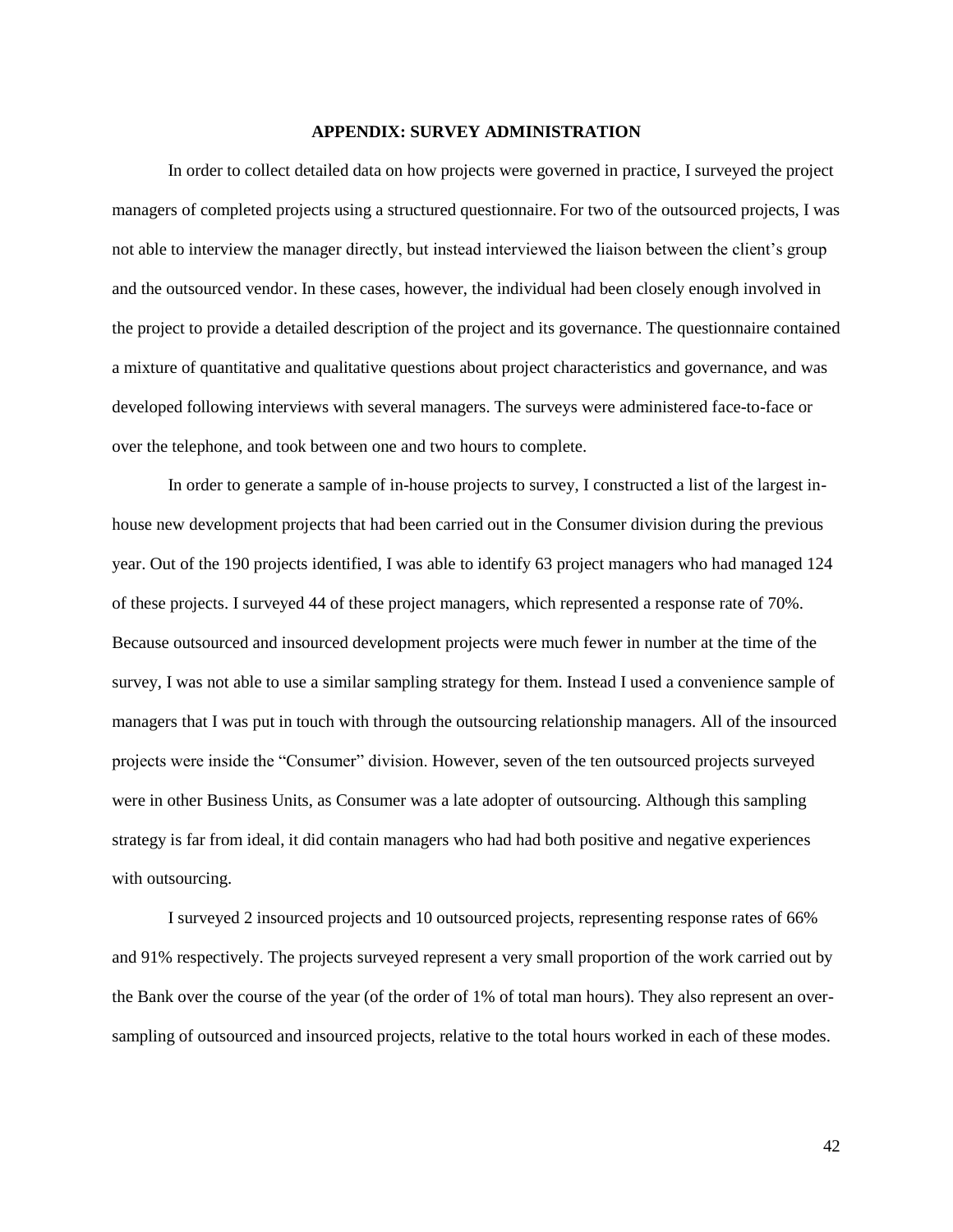

**Figure 1: Summary of Key Actors at the Bank and their Goals and Relationships**

Note: Solid arrows indicate reporting relationships

Dotted lines indicate flows of services and reporting relationships

Items in italics indicate actors' goals

Actors in gray are not directly discussed in analysis